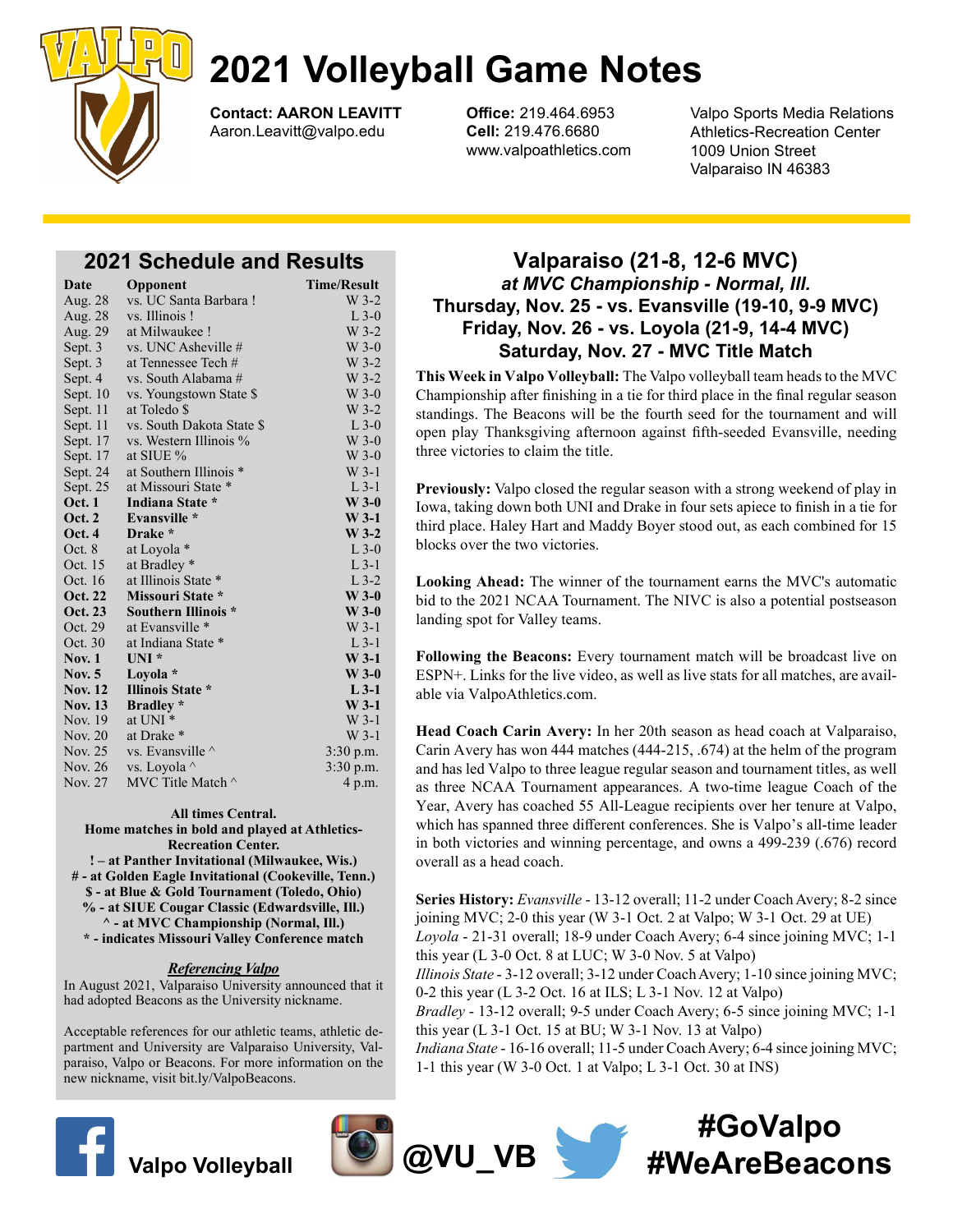

Contact: AARON LEAVITT Aaron.Leavitt@valpo.edu

Office: 219.464.6953 Cell: 219.476.6680 www.valpoathletics.com Valpo Sports Media Relations Athletics-Recreation Center 1009 Union Street Valparaiso IN 46383

| Valpo in the MVC Tournament: Valpo has qualified for the MVC Tournament                 |     |
|-----------------------------------------------------------------------------------------|-----|
| in each of its five seasons in the conference and owns a 2-3 record in tournament       |     |
| play. Notably, Valpo has faced the tournament host in all three tournaments it has $Ry$ |     |
| participated in.                                                                        | Bri |
| Spring 2021 - 5 seed, n/a (forced to withdraw due to COVID protocols)                   | Ha  |
| 2019 - 5 seed, 1-1 (W 3-2 vs. Bradley; L 3-1 at UNI)                                    | Pey |

2018 - 4 seed, 1-1 (W 3-2 at Missouri State; L 3-1 vs. UNI) 2017 - 6 seed, 0-1 (L 3-1 at Illinois State)

Valpo In the Postseason: In 15 of head coach Carin Avery's 18 seasons (not counting last season's tournament withdrawal), Valpo has advanced to at least its conference tournament semifinal match. Valpo is 2-3 as an MVC member in the conference tournament and has advanced to the semifinals in each of the last two tournaments it has participated in. In 10 years in the Horizon League, Valpo was 11-10 in the HL Tournament and advanced to the semifinals nine times - including four berths in the title match. Prior to that, Valpo went 7-2 in its final five years in the Mid-Continent Conference in the Mid-Con Tournament, winning three tournament titles.

# In the Record Books

| <b>Valpo Individual Career</b>                             |         |               |  |  |  |  |
|------------------------------------------------------------|---------|---------------|--|--|--|--|
| Rylee Cookerly Digs                                        | 1st     | 3,055         |  |  |  |  |
| <b>Brittany Anderson Assists</b>                           | 3rd     | 4,478         |  |  |  |  |
| Haley Hart Hitting Pct.                                    | 4th     | .266          |  |  |  |  |
| Peyton McCarthy Hitting Pct.                               | $t-9th$ | .252          |  |  |  |  |
| 3rd-.270; 5th-.263; 6th-.257; 7th-.256; 8th-.255; 9th-.252 |         |               |  |  |  |  |
| Peyton McCarthy Blocks                                     | 3rd     | 437           |  |  |  |  |
|                                                            |         | $2nd - 443$   |  |  |  |  |
|                                                            |         |               |  |  |  |  |
| <b>MVC</b> Individual Career                               |         |               |  |  |  |  |
| <b>Rylee Cookerly</b> Digs                                 | 1st     | 3,055         |  |  |  |  |
| <b>Brittany Anderson Assists</b>                           | 14th    | 4,478         |  |  |  |  |
|                                                            |         |               |  |  |  |  |
| <b>NCAA Individual Career</b>                              |         |               |  |  |  |  |
| Rylee Cookerly Digs                                        | 2nd     | 3,055         |  |  |  |  |
|                                                            |         | $1st - 3.176$ |  |  |  |  |
|                                                            |         |               |  |  |  |  |

Looking to Go 3-0: Valpo's matchup with Evansville is an opportunity for the Beacons to go 3-0 against the Purple Aces this season, as Valpo claimed 3-1 victories in both regular season matchups. While the old adage says it's tough to beat the same team three times in one season, that hasn't been the case for Valpo under Coach Avery. The program has had 10 matchups in conference tournament play in her tenure against teams it beat twice in the regular season, and Valpo posted a 9-1 record in the third matchups — including a perfect 3-0 record when Valpo was the fourth seed facing the fifth seed in a first-round meeting.

Clinching the Best Finish: The Beacons' win at Drake on Saturday secured the program's best finish since joining the MVC, as Valpo finished in a tie with Bradley for third place at 12-6. Valpo's 12-6 record is also its best record in conference play since joining the MVC. After opening conference play 4-4 through the first eight matches, the Beacons closed the MVC slate with an 8-2 record over its last 10 matches.

Outperforming the Preseason Poll: For the fifth time in as many seasons as an MVC member, Valpo outperformed its preseason pick in the coaches poll. This year's squad finished the regular season tied for third place after being picked to finish seventh. Each of the previous two seasons saw the Brown and Gold finish in fifth place after being projected seventh in the preseason. In 2018, Valpo closed the regular season in fourth position after being picked fifth in the preseason. Valpo was picked seventh in its first season as a conference member in 2017 before finishing in a tie for fifth place.

Another Top Half Finish: The Beacons clinched a finish in the top half of the MVC standings on Nov. 13 with their win over Bradley. Valpo has now finished in fifth place or better in each of its five years in the Valley, joining Illinois State as the other two programs who have finished in the top half each of the last four years. Going back further, Valpo has enjoyed a top-half finish in its league standings in 28 of the last 29 seasons.

| <b>MVC Standings</b><br>(as of end of regular season) |          |                |  |  |  |  |
|-------------------------------------------------------|----------|----------------|--|--|--|--|
| Team                                                  | MVC      | <b>Overall</b> |  |  |  |  |
| Loyola                                                | $14 - 4$ | 21-9           |  |  |  |  |
| Illinois State                                        | $13-5$   | $17 - 13$      |  |  |  |  |
| Bradley                                               | $12-6$   | $15 - 12$      |  |  |  |  |
| <i>Valparaiso</i>                                     | $12 - 6$ | $21 - 8$       |  |  |  |  |
| Evansville                                            | $9 - 9$  | $19-10$        |  |  |  |  |
| Indiana State                                         | $9 - 9$  | 17-11          |  |  |  |  |
| Missouri State                                        | $8 - 10$ | $17 - 13$      |  |  |  |  |
| UNI                                                   | $7 - 11$ | $12 - 19$      |  |  |  |  |
| Drake                                                 | $6 - 12$ | 11-15          |  |  |  |  |
| Southern Illinois                                     | $0 - 18$ | $5-26$         |  |  |  |  |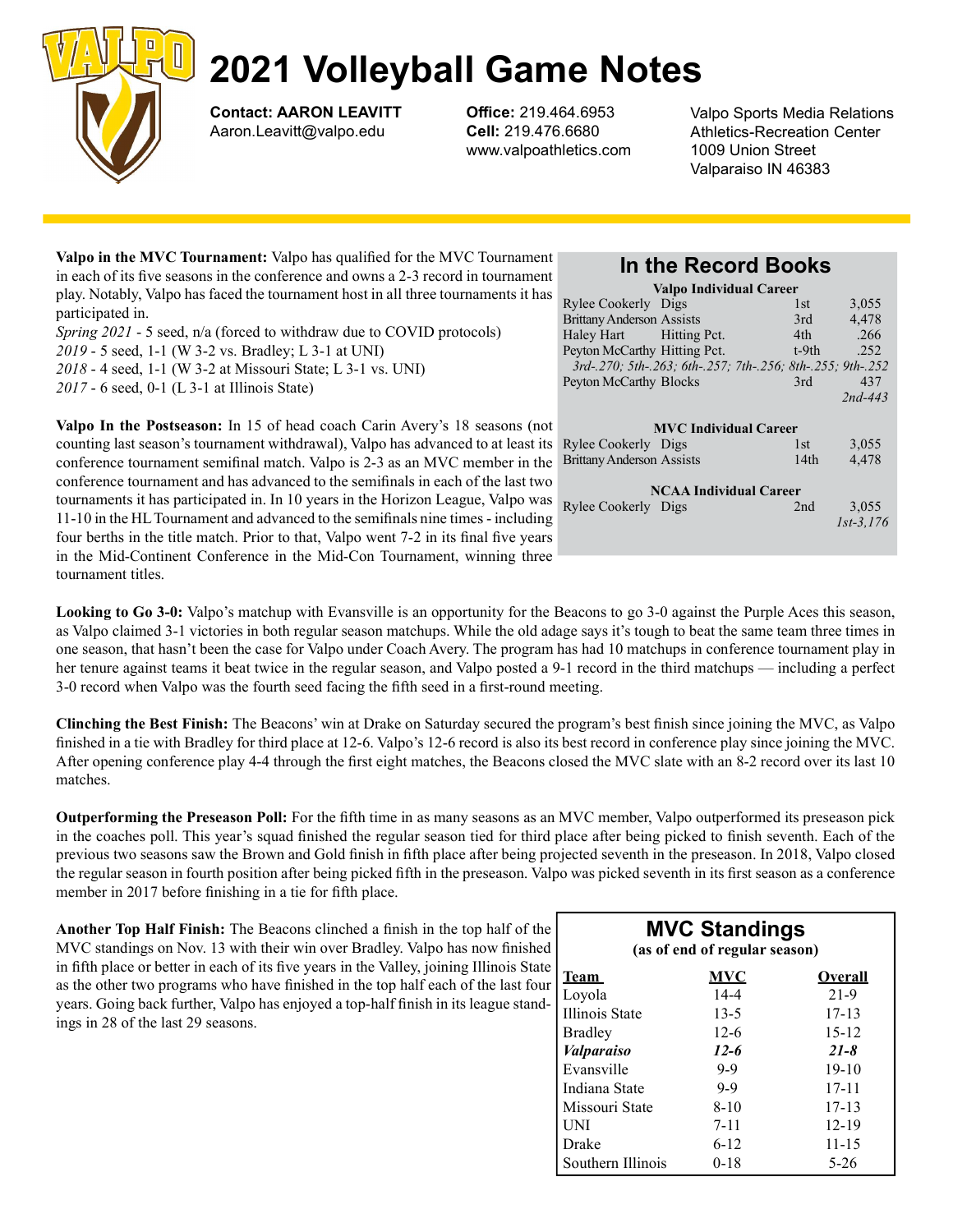

Contact: AARON LEAVITT Aaron.Leavitt@valpo.edu

Office: 219.464.6953 Cell: 219.476.6680 www.valpoathletics.com Valpo Sports Media Relations Athletics-Recreation Center 1009 Union Street Valparaiso IN 46383

| <b>Season/Career Totals</b>      |                                                                                                                                                                                                                   |                       | Looking Back at the Spring: The spring 2021 campaign                        |                          | <b>Season/Career Totals</b>        |                       |                          |
|----------------------------------|-------------------------------------------------------------------------------------------------------------------------------------------------------------------------------------------------------------------|-----------------------|-----------------------------------------------------------------------------|--------------------------|------------------------------------|-----------------------|--------------------------|
|                                  | 2021                                                                                                                                                                                                              | Career                | saw Valpo post an 11-9 record and finish fifth in the MVC                   |                          |                                    | 2021                  | <b>Career</b>            |
| $10+$ Kills                      |                                                                                                                                                                                                                   |                       | standings with a 10-8 mark in conference action. Rylee                      |                          | <b>Team Leader in Kills</b>        |                       |                          |
| Peyton McCarthy                  | $16(12-4)$                                                                                                                                                                                                        | $54(36-18)$           | Cookerly repeated as MVC Libero of the Year, was named                      |                          | Peyton McCarthy                    | $10(8-2)$             | $37(26-11)$              |
| Haley Hart                       | $16(12-4)$                                                                                                                                                                                                        | $36(23-13)$           |                                                                             |                          | Haley Hart                         | $9(5-4)$              | $14(7-7)$                |
| Bella Ravotto                    | $8(8-0)$                                                                                                                                                                                                          | $12(10-2)$            | the MVC Scholar-Athlete of the Year and was an AVCA                         |                          | Elise Swistek                      | $4(4-0)$              | $4(4-0)$                 |
| <b>Elise Swistek</b>             | $6(5-1)$                                                                                                                                                                                                          | $6(5-1)$              | All-Region honoree, while Victoria Bulmahn was tabbed                       |                          | Jillie Grant                       | $3(1-2)$              | $17(8-9)$                |
| Jillie Grant                     | $4(3-1)$                                                                                                                                                                                                          | $33(18-15)$           | the MVC Freshman of the Year. Included among Valpo's 11                     |                          | Bella Ravotto                      | $3(3-0)$              | $6(4-2)$                 |
| Maddy Boyer                      | $4(2-2)$                                                                                                                                                                                                          | $5(3-2)$              | wins were the program's first victory over Illinois State since             |                          | Maddy Boyer                        | $2(1-1)$              | $2(1-1)$                 |
| Gretchen Kuckkan                 | $1(1-0)$                                                                                                                                                                                                          | $1(1-0)$              | joining the MVC and the first wins in program history over                  |                          | Gretchen Kuckkan                   | $1(1-0)$              | $1(1-0)$                 |
| Kara Cooper                      |                                                                                                                                                                                                                   | $1(0-1)$              |                                                                             |                          | Kara Cooper                        | ---                   | $1(0-1)$                 |
|                                  |                                                                                                                                                                                                                   |                       | traditional power UNI.                                                      |                          |                                    |                       |                          |
| $15+$ Kills<br><b>Haley Hart</b> | $6(5-1)$                                                                                                                                                                                                          | $8(7-1)$              |                                                                             |                          | <b>Team Leader in Assists</b>      |                       |                          |
| Peyton McCarthy                  | $5(5-0)$                                                                                                                                                                                                          | $17(11-6)$            | Look at the RPI: Valpo came in at #50 in the NCAA's                         |                          | <b>Brittany Anderson</b>           |                       | 20 (15-5) 124 (73-51)    |
| Jillie Grant                     | $1(1-0)$                                                                                                                                                                                                          | $8(4-4)$              | initial release of the 2021 volleyball RPI on Oct. 4, and the               |                          | Victoria Bulmahn                   | $9(6-3)$              | $28(17-11)$              |
| Bella Ravotto                    | $1(1-0)$                                                                                                                                                                                                          | $1(1-0)$              | Beacons have maintained a spot in the top-100 ever since.                   |                          | Rylee Cookerly                     |                       | $1(0-1)$                 |
| Elise Swistek                    | $1(1-0)$                                                                                                                                                                                                          | $1(1-0)$              |                                                                             |                          |                                    |                       |                          |
|                                  |                                                                                                                                                                                                                   |                       | In the most recent RPI release on Nov. 22, Valpo checked in                 |                          | <b>Team Leader in Service Aces</b> |                       |                          |
| $20+$ Kills                      |                                                                                                                                                                                                                   |                       | at #70 — tops among all MVC programs.                                       |                          | Rylee Cookerly                     | $10(7-3)$             | $48(25-23)$              |
| Jillie Grant                     | $1(1-0)$                                                                                                                                                                                                          | $3(2-1)$              |                                                                             |                          | Bella Ravotto<br>Victoria Bulmahn  | $10(8-2)$<br>$9(8-1)$ | $18(13-5)$<br>$14(10-4)$ |
| Peyton McCarthy                  | $\qquad \qquad - -$                                                                                                                                                                                               | $1(1-0)$              | Standards Maintained: Posting winning records and win-                      |                          | <b>Brittany Anderson</b>           |                       | $30(17-13)$              |
|                                  |                                                                                                                                                                                                                   |                       | ning 20 matches in a season have been standards for the Valpo               |                          | Peyton McCarthy                    | $6(5-1)$<br>$5(4-1)$  | $18(11-7)$               |
| $10+$ Digs                       |                                                                                                                                                                                                                   |                       |                                                                             |                          | Elise Swistek                      | $4(3-1)$              | $4(3-1)$                 |
| <b>Rylee Cookerly</b>            |                                                                                                                                                                                                                   | 29 (21-8) 148 (85-63) | volleyball program under Coach Avery, and this year's team                  |                          | Jillie Grant                       | $1(1-0)$              | $16(9-7)$                |
| Bella Ravotto                    | $19(13-6)$                                                                                                                                                                                                        | $50(29-21)$           | has maintained those standards. The Beacons secured a win-                  |                          | Gabby Daniels                      |                       | $4(1-3)$                 |
| Elise Swistek                    | $15(10-5)$                                                                                                                                                                                                        | $15(10-5)$            | ning season with their Oct. 23 win against Southern Illinois,               |                          |                                    |                       |                          |
| Victoria Bulmahn                 | $7(5-2)$                                                                                                                                                                                                          | $21(12-9)$            | the program's 18th winning season in Avery's 20 seasons at                  |                          | <b>Team Leader in Digs</b>         |                       |                          |
| Jillie Grant                     | $5(4-1)$                                                                                                                                                                                                          | $38(23-15)$           | the helm. Last Friday's win at UNI was Valpo's 20th of the                  |                          | <b>Rylee Cookerly</b>              |                       | 25 (19-6) 129 (70-59)    |
| <b>Brittany Anderson</b>         | $4(3-1)$                                                                                                                                                                                                          | $56(31-25)$           |                                                                             |                          | Bella Ravotto                      | $3(1-2)$              | $6(4-2)$                 |
| <b>Maddy Boyer</b>               | $\qquad \qquad - -$                                                                                                                                                                                               | $2(1-1)$              | season, the 16th time in the last 20 years the program has                  |                          | Victoria Bulmahn                   | $1(1-0)$              | $2(1-1)$                 |
| <b>Gabby Daniels</b>             |                                                                                                                                                                                                                   | $1(1-0)$              | won at least 20 matches.                                                    |                          | Elise Swistek                      | $1(1-0)$              | $1(1-0)$                 |
| $20+$ Digs                       |                                                                                                                                                                                                                   |                       |                                                                             |                          | <b>Brittany Anderson</b>           | $\sim$ $\sim$ $\sim$  | $3(3-0)$                 |
| <b>Rylee Cookerly</b>            | $10(9-1)$                                                                                                                                                                                                         | $71(38-33)$           | Digging Deep: Valpo continued its long tradition of strong                  |                          | Jillie Grant                       | $---$                 | $3(2-1)$                 |
| <b>Bella Ravotto</b>             | $2(2-0)$                                                                                                                                                                                                          | $5(3-2)$              | back row play in the spring 2021 season, finishing the season               |                          |                                    |                       |                          |
| Jillie Grant                     | $1(1-0)$                                                                                                                                                                                                          | $5(4-1)$              |                                                                             |                          | <b>Team Leader in Blocks</b>       |                       |                          |
| Elise Swistek                    | $1(1-0)$                                                                                                                                                                                                          | $1(1-0)$              | ranked third nationally and second in the Valley with 20.37                 |                          | Haley Hart                         | $17(12-5)$            | $46(28-18)$              |
| <b>Brittany Anderson</b>         | $\hspace{0.02in} \hspace{0.02in} \hspace{0.02in} \hspace{0.02in} \hspace{0.02in} \hspace{0.02in} \hspace{0.02in} \hspace{0.02in} \hspace{0.02in} \hspace{0.02in} \hspace{0.02in} \hspace{0.02in}$                 | $3(2-1)$              | digs/set. Valpo has ranked among the top-30 nationally in                   |                          | Peyton McCarthy                    | $15(12-3)$            | 64 (41-23)               |
| Victoria Bulmahn                 | $\hspace{0.02in} \hspace{0.02in} \hspace{0.02in} \hspace{0.02in} \hspace{0.02in} \hspace{0.02in} \hspace{0.02in} \hspace{0.02in} \hspace{0.02in} \hspace{0.02in} \hspace{0.02in} \hspace{0.02in} \hspace{0.02in}$ | $3(2-1)$              | digs/set in each of the last 10 seasons, including leading                  |                          | Kara Cooper                        | $5(3-2)$              | $17(7-10)$               |
|                                  |                                                                                                                                                                                                                   |                       | the nation with 20.03 digs/set in 2017 to go along with a                   |                          | Maddy Boyer                        | $4(4-0)$              | $4(4-0)$                 |
| $30+$ Digs                       |                                                                                                                                                                                                                   |                       | fourth-place rank in 2010 and a sixth-place finish in 2015.                 |                          | Mallory Januski                    | $1(1-0)$              | $1(1-0)$                 |
| <b>Rylee Cookerly</b>            | $3(3-0)$                                                                                                                                                                                                          | $12(7-5)$             |                                                                             |                          | Gretchen Kuckkan                   | $1(1-0)$              | $1(1-0)$                 |
| Bella Ravotto                    | $---$                                                                                                                                                                                                             | $1(1-0)$              | Since the move to 25-point scoring, only seven teams have Brittany Anderson |                          |                                    | $\sim$ $\sim$         | $14(8-6)$                |
|                                  |                                                                                                                                                                                                                   |                       | averaged more than 20 digs/set over the course of a season,                 |                          | Jillie Grant                       | $---$                 | $2(1-1)$                 |
| 5+ Blocks                        |                                                                                                                                                                                                                   |                       | and Valpo is the only program to have done it twice. 2018                   |                          |                                    |                       |                          |
| <b>Haley Hart</b>                | $10(7-3)$                                                                                                                                                                                                         | $25(14-11)$           | saw Valpo lead the nation with 2,613 total digs - a mark                    |                          |                                    |                       |                          |
| Peyton McCarthy                  | $8(7-1)$                                                                                                                                                                                                          | 41 $(30-11)$          |                                                                             |                          |                                    |                       |                          |
| Kara Cooper<br>Maddy Boyer       | $5(4-1)$<br>$3(3-0)$                                                                                                                                                                                              | $10(5-5)$<br>$3(3-0)$ | which set a program single-season record                                    |                          | <b>Among MVC Leaders</b>           |                       |                          |
| Mallory Januski                  | $1(1-0)$                                                                                                                                                                                                          | $1(1-0)$              | and a Division I record in the 25-point era.                                |                          | Individual (within top-10)         |                       |                          |
| Elise Swistek                    | $1(1-0)$                                                                                                                                                                                                          | $1(1-0)$              | Valpo currently sits 26th nationally in digs/                               | <b>Brittany Anderson</b> | Assists/Set                        | 9th                   | 5.61                     |
| <b>Brittany Anderson</b>         | $---$                                                                                                                                                                                                             | $6(3-3)$              | set with an MVC-best 16.79 digs/set.                                        | <b>Rylee Cookerly</b>    | Digs/Set                           | 1st                   | 4.83                     |
|                                  |                                                                                                                                                                                                                   |                       |                                                                             | Haley Hart               | Hitting Pct.                       | 4th                   | .306                     |
| <b>Double-Doubles</b>            |                                                                                                                                                                                                                   |                       |                                                                             | Haley Hart               | Blocks/Set                         | 8th                   | 1.01                     |
| Bella Ravotto                    | $7(7-0)$                                                                                                                                                                                                          | $11(9-2)$             |                                                                             | Peyton McCarthy          | Hitting Pct.                       | 7th                   | .292                     |
| Victoria Bulmahn                 | $7(5-2)$                                                                                                                                                                                                          | $21(12-9)$            |                                                                             | Peyton McCarthy          | Blocks/Set                         | 10th                  | 0.96                     |
| <b>Elise Swistek</b>             | $6(5-1)$                                                                                                                                                                                                          | $6(5-1)$              |                                                                             | Bella Ravotto            | Digs/Set                           | 10 <sup>th</sup>      | 3.09                     |
| <b>Brittany Anderson</b>         | $4(3-1)$                                                                                                                                                                                                          | $56(31-25)$           |                                                                             |                          |                                    |                       |                          |
| Jillie Grant                     | $3(3-0)$                                                                                                                                                                                                          | $27(15-12)$           |                                                                             |                          | Team (within top-3)                |                       |                          |
| <b>Rylee Cookerly</b>            | $---$                                                                                                                                                                                                             | $1(0-1)$              |                                                                             | Opponent Hitting Pct.    |                                    | 1 <sub>st</sub>       | .170                     |
| Peyton McCarthy                  | $---$                                                                                                                                                                                                             | $1(0-1)$              |                                                                             | Digs                     |                                    | 1st                   | 16.79                    |
|                                  |                                                                                                                                                                                                                   |                       |                                                                             |                          |                                    |                       |                          |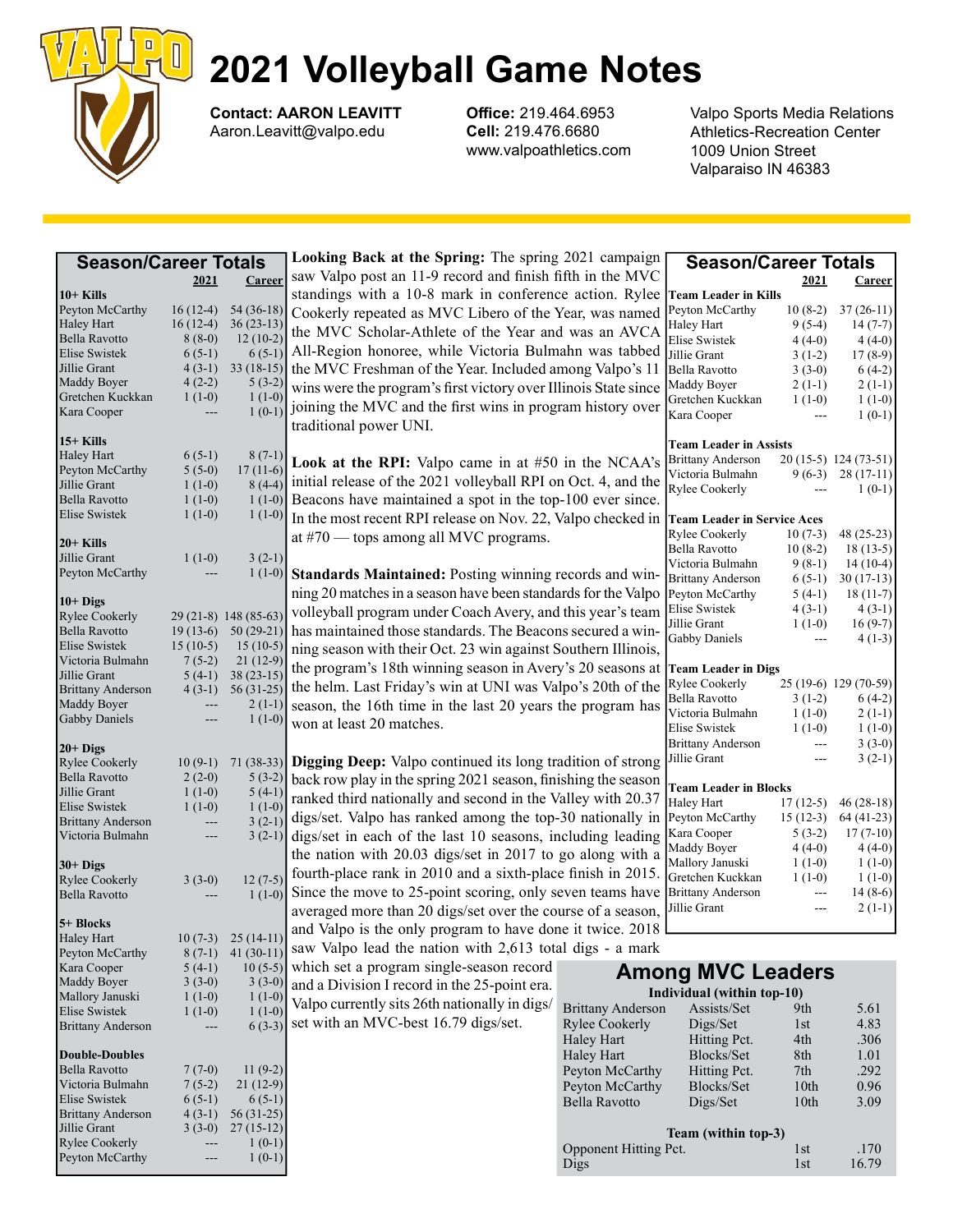

Contact: AARON LEAVITT Aaron.Leavitt@valpo.edu

Office: 219.464.6953 Cell: 219.476.6680 www.valpoathletics.com Valpo Sports Media Relations Athletics-Recreation Center 1009 Union Street Valparaiso IN 46383

Winning With Defense: Valpo had a number of standout performances defensively as it passed the 20-win mark and secured a tie for third place in the final weekend of regular season play. Haley Hart was named the MVC Defensive Player of the Week, but it could have easily gone to Maddy Boyer as well, as both players combined for 15 blocks over the two matches. Both Boyer and Hart recorded six blocks in the win at UNI, and then each set career highs with nine blocks in the win at Drake — tied for the fourth-most blocks in a fourset match by a Valpo player in the 25-point era. As a team, Valpo recorded 15 blocks in the victory over the Bulldogs — a season high and the program's most in a four-set match since September 2017. Meanwhile, Elise Swistek was named MVC Freshman of the Week as she posted a pair of double-doubles, highlighted by a season-high 27 digs at Drake.

Chasing .300: Only four players in program history have posted a hitting percentage of .300 or better for a full season, and only two of those efforts have come in the rally-scoring era. But both of Valpo's middles this year are currently on pace to challenge that mark. Haley Hart has boosted her hitting percentage to .306 this year, which would rank fourth in a season in program history, while Peyton McCarthy comes in just under the .300 mark at .292.

Players of the Week: Valpo had four different players combine for six weekly awards from the MVC office this season. Both Peyton McCarthy and Haley Hart earned a pair of awards — McCarthy was Player of the Week Sept. 7 and Defensive Player of the Week Oct. 25, while Hart was Player of the Week Oct. 4 and Defensive Player of the Week Nov. 22. Meanwhile, Rylee Cookerly was Defensive Player of the Week Oct. 4 and Elise Swistek was Freshman of the Week Nov. 22.

All-Tournament Honors: Seven different Valpo players received All-Tournament Team accolades over its four early-season tournaments this season. Juniors Bella Ravotto (MVP) and Gretchen Kuckkan picked up awards for their play at the SIUE Cougar Classic. Senior Jillie Grant represented the Beacons on the All-Tournament Team at Toledo in the third weekend of action. In the second weekend of play at Tennessee Tech, fifth-year middle Peyton McCarthy was named Tournament MVP (and went on to be named MVC Player of the Week) and was joined on the All-Tournament Team by fifth-year setter Brittany Anderson and sophomore setter Victoria Bulmahn. In the opening weekend at Milwaukee, McCarthy and senior middle Haley Hart earned spots on that All-Tournament Team.

Cookerly Continues to Dig: Fifth-year libero Rylee Cookerly has checked numerous milestones off her lists of things to chase this season. First, she broke Valpo's career digs record, previously held by Taylor Root, on Sept. 24 at Southern Illinois. One week later, on Oct. 1 against Indiana State, Cookerly surpassed former Illinois State standout Courtney Pence as the MVC's career digs record holder. Finally, the next night against Evansville, Cookerly moved past Minnesota's Paula Gentil for second place in NCAA history in career digs. Most recently, the two-time MVC Libero of the Year reached the 3,000-career dig milestone on Senior Night in the win over Bradley. Cookerly currently ranks 39th nationally with an MVC-best 4.83 digs/set and sits at 3,055 career digs entering the tournament.

McCarthy Stands Out: Fifth-year middle Peyton McCarthy has had a standout season on both sides of the ball for Valpo this year. Offensively, she is swinging at a .292 clip – seventh in the MVC - with a team-high 2.62 kills/set and has improved her career hitting percentage to .252, among the top-10 in program history. Her career total of 1,147 kills ranks 11th in program history and is just 17 away from the top-10. Meanwhile, on the block, McCarthy ranks 10th in the Valley with 0.96 blocks/set. With 437 career blocks, McCarthy is just six away from second place in program history.

Hart Racks Up the Points: Whether it's been on the attack or on the block, senior middle Haley Hart has been prolific at ending rallies this season for Valpo. After entering this year having led Valpo in kills just five times over her first three seasons, Hart has paced Valpo in kills nine times and has been in double figures in the category 16 times. She also finds herself leading the Beacons with over a block per set. Hart especially stood out within MVC-only play, as she hit .316 with 3.00 kills/set and 1.09 blocks/set – all team-high marks. She was the only player within Valley play to rank among the top-10 in the conference in both kills and blocks.

Moving On Up: Fifth-year setter Brittany Anderson tallied 41 assists over last week's pair of matches, pushing her career total to 4,478 helpers. With one of her final assists against Drake, Anderson — who ranks third in program history in the category — ascended into 14th place in MVC history in career assists. She also ranks 17th in program history with 1,233 career digs.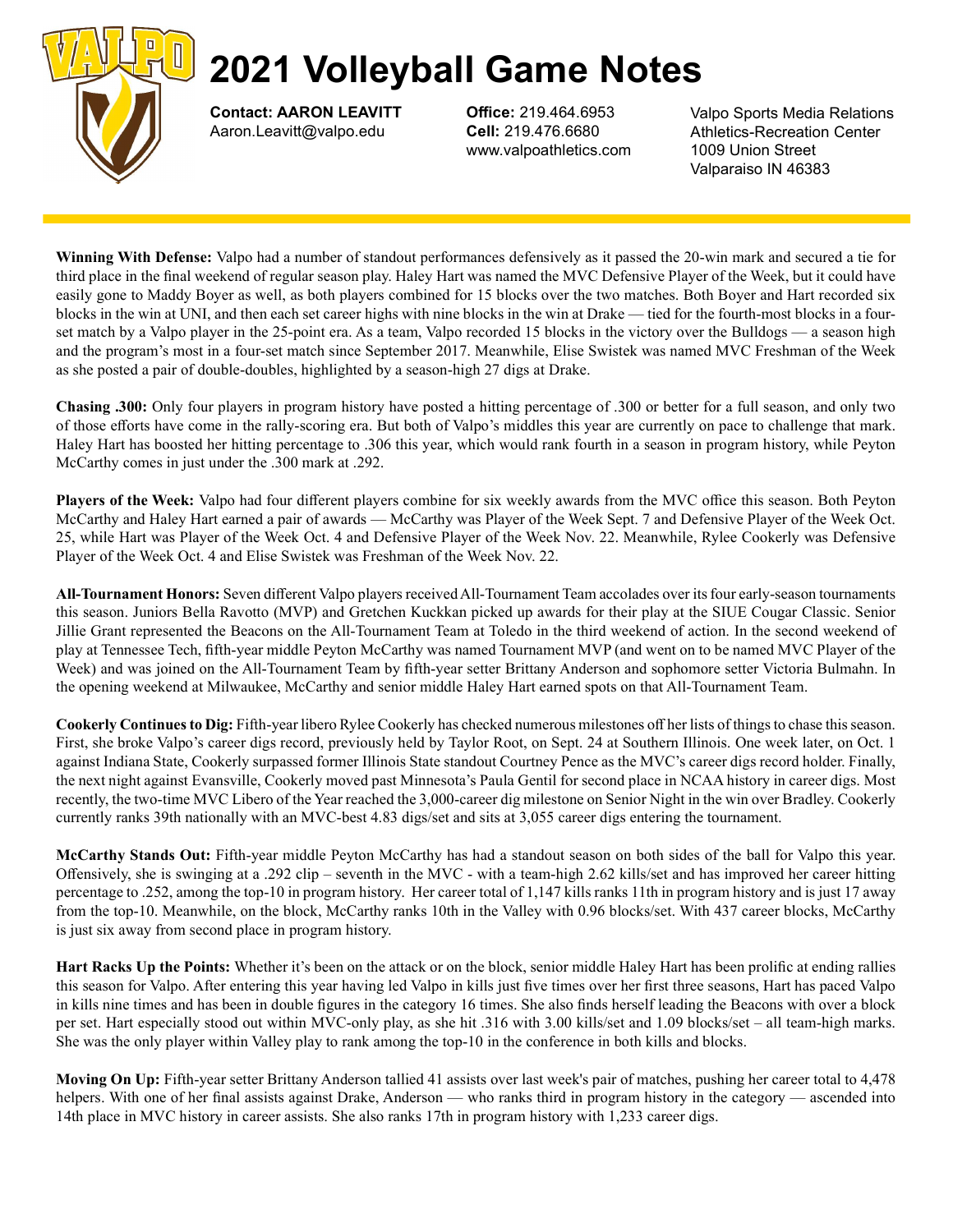

Contact: AARON LEAVITT Aaron.Leavitt@valpo.edu

Office: 219.464.6953 Cell: 219.476.6680 www.valpoathletics.com

Valpo Sports Media Relations Athletics-Recreation Center 1009 Union Street Valparaiso IN 46383

# 2021 Valpo Volleyball Roster

| #  | Name                     | Pos.      | Ht.      | Yr.    | <b>Hometown/High School [Previous School]</b>    |
|----|--------------------------|-----------|----------|--------|--------------------------------------------------|
| 1  | <b>Haley Hart</b>        | MH        | $6-1$    | Sr.    | Frankfort, Ill./Lincoln-Way East                 |
| 2  | Gretchen Kuckkan         | OН        | $6-0$    | Jr.    | Lafayette, Ind./Central Catholic [Indiana State] |
| 3  | Victoria Bulmahn         | S         | $5-10$   | So.    | McCordsville, Ind./Mt. Vernon                    |
| 4  | <b>Jillie Grant</b>      | <b>OH</b> | $5 - 11$ | Sr.    | Maumee, Ohio/Anthony Wayne                       |
| 5  | <b>Rachel Speck</b>      | МH        | $6-1$    | Jr.    | Whitmore Lake, Mich./Whitmore Lake               |
| 6  | <b>Kara Cooper</b>       | MH        | $6 - 3$  | Jr.    | LaPorte, Ind./LaPorte                            |
| 7  | <b>Rylee Cookerly</b>    | L         | $5 - 2$  | $5th*$ | Brownsburg, Ind./Brownsburg                      |
| 8  | <b>Mallory Januski</b>   | МH        | $6-2$    | So.    | Bourbonnais, Ill./Bradley-Bourbonnais            |
| 9  | <b>Brittany Anderson</b> | S         | $5 - 11$ | $5th*$ | East Chicago, Ind./Bishop Noll                   |
| 10 | <b>Bella Ravotto</b>     | OН        | $5 - 8$  | Jr.    | Mishawaka, Ind./Marian                           |
| 11 | <b>Addy Kois</b>         | S         | $5 - 11$ | Fr.    | Osceola, Ind./Penn                               |
| 14 | <b>Gabby Daniels</b>     | DS        | $5 - 5$  | Sr.    | Mill Valley, Calif./Saint Francis                |
| 17 | <b>Peyton McCarthy</b>   | МH        | $6-1$    | $5th*$ | Cincinnati, Ohio/Seton                           |
| 21 | <b>Elise Swistek</b>     | OН        | 5-9      | Fr.    | LaPorte, Ind./New Prairie                        |
| 22 | <b>Sam Warren</b>        | OH/MH     | $5 - 10$ | Fr.    | Kentland, Ind./South Newton                      |
| 30 | <b>Abby Boyle</b>        | L         | $5-6$    | Fr.    | Byron Center, Mich./Byron Center                 |
| 32 | <b>Maddy Boyer</b>       | <b>OH</b> | $6-0$    | Jr.    | Batavia, Ill./Batavia                            |

\* - indicates player is utilizing additional season of eligibility granted by NCAA due to impact of COVID-19 pandemic

Head Coach: Carin Avery (Ball State, 1996) – 20th season Assistant Coach: Nick Polite

### Pronunciation Guide

| 2 Gretchen Kuckkan: koo-KAHN   | 10 Bella Ravotto: ruh-VAH-toe |
|--------------------------------|-------------------------------|
| 3 Victoria Bulmahn: BULL-mahn  | 11 Addy Kois: koyse           |
| 8 Mallory Januski: ja-NOO-skee | 21 Elise Swistek: ah-LEES     |

# Valpo 2021 Season Milestones

## TEAM-MATCH

| <b>Longest winning streak</b> | 6 (Aug. 29-Sept. 11)                  |              |
|-------------------------------|---------------------------------------|--------------|
| <b>Longest losing streak</b>  | $3$ (Oct. 8-16)                       |              |
| <b>Highest hitting pct.</b>   | .330, at SIUE (Sept. 17)              | $\mathbf{I}$ |
| Lowest hitting pct.           | .041, at Indiana St. (Oct. 30)        | J.           |
| Most kills                    | 71, at Toledo (Sept. 11)              |              |
| Fewest kills                  | 31, at Loyola $(Oct. 8)$              |              |
| <b>Most assists</b>           | 67, twice (M.R. Oct. 4)               |              |
| <b>Most aces</b>              | 8, vs. South Alabama (Sept. 4)        | $\mathbf{I}$ |
| Most digs                     | 93, vs. South Alabama (Sept. 4)       | $\mathbf l$  |
| Fewest digs                   | 42, Loyola (Nov. $5$ )                | ľ            |
| <b>Most blocks</b>            | 15, at Drake (Nov. 20)                | $\mathbf{I}$ |
| <b>Fewest blocks</b>          | 3, twice (M.R. Oct. 29)               | $\mathbf{I}$ |
| Longest match                 | $2:31$ , at Illinois St. (Oct. 16)    |              |
| <b>Shortest match</b>         | 1:14, vs. Western Illinois (Sept. 17) |              |

## TEAM-SET

Highest hitting pct. .500 (17-4-26), S1 at Evansville (Oct. 29) Lowest hitting pct.  $-.115 (3-6-26)$ , S2 at Evansville (Oct. 29) Most kills 21, twice (M.R. S3 at UNI Nov. 19) Fewest kills 3, S2 at Evansville (Oct. 29)

### INDIVIDUAL-MATCH

|                     | Highest hitting pct. .706 (14-2-17), McCarthy at Evansville (Oct. 29) |
|---------------------|-----------------------------------------------------------------------|
| Most kills          | 22, Grant at Toledo (Sept. 11)                                        |
| <b>Most assists</b> | 31, Bulmahn at Toledo (Sept. 11)                                      |
| <b>Most aces</b>    | 4, Ravotto Evansville (Oct. 2)                                        |
| Most digs           | 33, Cookerly vs. UCSB (Aug. 28)                                       |
| <b>Most blocks</b>  | 9, twice (M.R. Boyer/Hart at Drake Nov. 20)                           |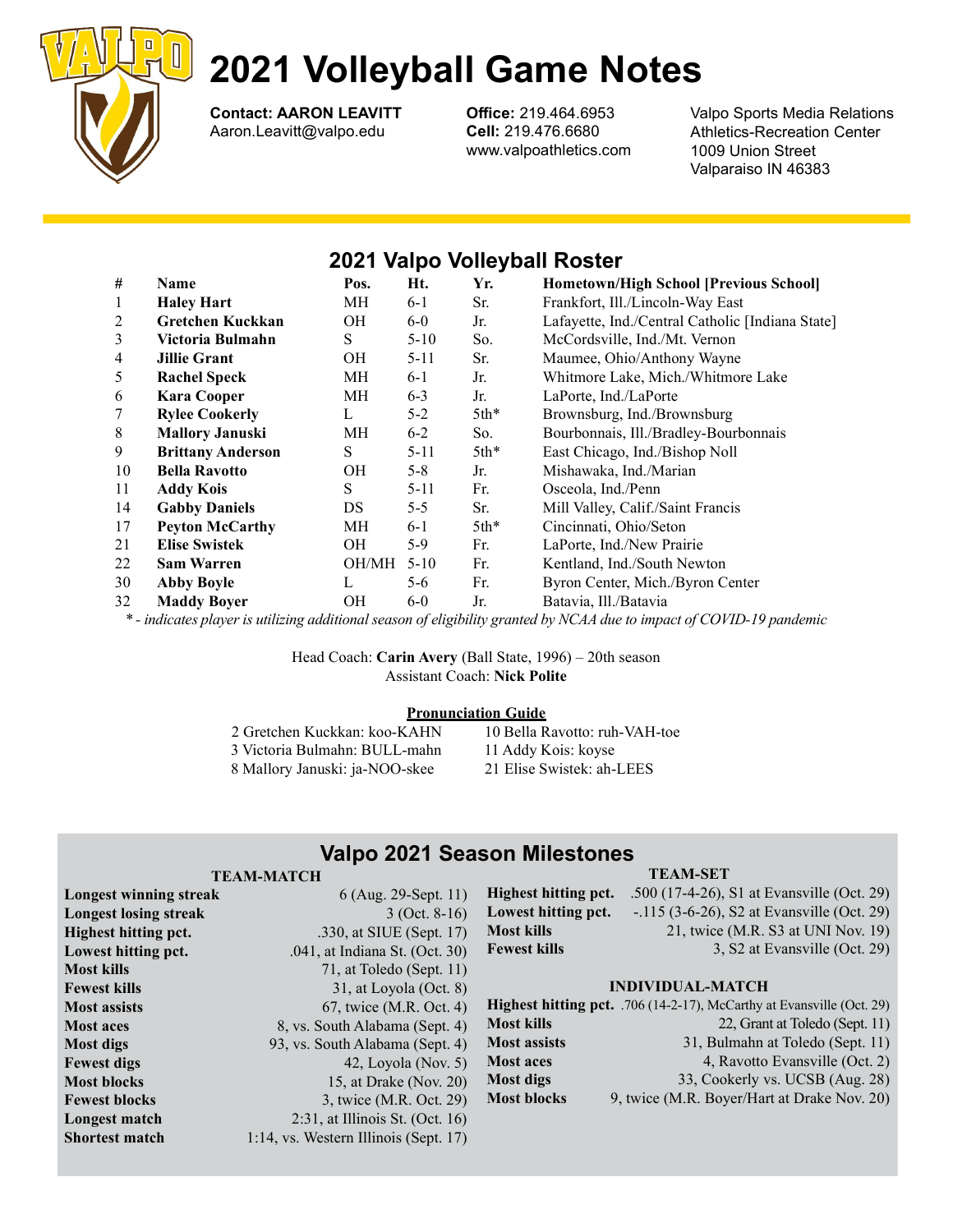

Contact: AARON LEAVITT Aaron.Leavitt@valpo.edu

Office: 219.464.6953 Cell: 219.476.6680 www.valpoathletics.com

**RECORD TIME**  $1-0$   $2:11$ 

Valpo Sports Media Relations Athletics-Recreation Center 1009 Union Street Valparaiso IN 46383

# Match-by-Match Results

| DATE               | <b>OPPONENT</b>            | W/L            | SET-BY-SET                                               | <b>RECORD</b>                    | <b>TIME</b>  |
|--------------------|----------------------------|----------------|----------------------------------------------------------|----------------------------------|--------------|
| Aug. 28            | vs. UCSB                   | $W$ 3-2        | 23-25, 14-25, 25-15, 25-20, 15-10                        | $1-0$                            | 2:11         |
| Aug. 28            | vs. Illinois               | $L$ 3-0        | 25-20, 25-16, 25-20                                      | $1 - 1$                          | 1:18         |
| Aug. 29            | at Milwaukee               | $W$ 3-2        | 25-17, 25-23, 15-25, 15-25, 15-13                        | $2 - 1$                          | 2:09         |
| Sept. 3            | vs. UNC Asheville W 3-0    |                | 25-23, 25-9, 25-21                                       | $3-1$                            | 1:20         |
| Sept. 3            | at Tennessee Tech W 3-2    |                | 23-25, 25-23, 23-25, 25-15, 18-16                        | 4-1                              | 2:28         |
| Sept. 4            | vs. South Alabama W 3-2    |                | 20-25, 17-25, 25-21, 25-22, 16-14                        | $5 - 1$                          | 2:22         |
| Sept. $10$         | vs. Youngstown St.W 3-0    |                | 25-15, 25-15, 25-18                                      | 6-1                              | 1:28         |
| Sept. 11           | at Toledo                  | W 3-2          | 25-21, 20-25, 25-22, 26-28, 15-11                        | 7-1                              | 2:28         |
| Sept. 11           | vs. South Dakota St. L 3-0 |                | 25-14, 25-18, 25-23                                      | $7-2$                            | 1:21         |
| Sept. 17           | vs. Western Illinois W 3-0 |                | 25-11, 25-19, 25-18                                      | $8-2$                            | 1:14         |
| Sept. 17           | at SIUE                    | W 3-0          | 25-13, 25-21, 25-17                                      | $9-2$                            | 1:20         |
| Sept. 24           | at Southern Illinois W 3-1 |                | 25-18, 21-25, 25-21, 25-17                               | $10-2(1-0)$                      | 1:56         |
| Sept. 25           | at Missouri St.            | $L$ 3-1        | 25-14, 21-25, 25-19, 25-23                               | $10-3(1-1)$                      | 2:04         |
| <b>Oct.</b> 1      | Indiana St.                | $W$ 3-0        | 25-19, 25-21, 25-21                                      | $11-3(2-1)$                      | 1:28         |
| Oct. 2             | Evansville                 | $W$ 3-1        | 25-21, 19-25, 25-23, 25-23                               | $12-3(3-1)$                      | 2:13         |
| Oct. 4             | <b>Drake</b>               | $W$ 3-2        | 25-20, 20-25, 25-23, 19-25, 15-9                         | $13-3(4-1)$                      | 2:29         |
| Oct. 8             | at Loyola                  | $L$ 3-0        | 25-22, 25-18, 25-18                                      | $13-4(4-2)$                      | 1:27         |
| Oct. 15            | at Bradley                 | $L$ 3-1        | 25-19, 25-18, 19-25, 26-24                               | $13-5(4-3)$                      | 2:00         |
| Oct. 16            | at Illinois St.            | $L$ 3-2        | 25-19, 29-31, 20-25, 25-17, 15-13 13-6(4-4)              |                                  | 2:31         |
| Oct. 22            | Missouri St.               | $W$ 3-0        | 25-20, 25-23, 25-21                                      | $14-6(5-4)$                      | 1:37         |
| Oct. 23            | <b>Southern Illinois</b>   | $W$ 3-0        | 25-18, 25-16, 25-19                                      | $15-6(6-4)$                      | 1:20         |
| Oct. 29            | at Evansville              | $W_3-1$        | 25-13, 9-25, 25-20, 25-22                                | $16-6(7-4)$                      | 1:47         |
| Oct. 30            | at Indiana St.             | $L$ 3-1        | 25-23, 22-25, 25-20, 25-20                               | $16-7(7-5)$                      | 1:56         |
| <b>Nov. 1</b>      | UNI                        | $W$ 3-1        | 25-18, 25-22, 23-25, 25-16                               | $17-7(8-5)$                      | 1:42         |
| <b>Nov. 5</b>      | Loyola                     | $W$ 3-0        | 25-21, 25-16, 26-24                                      | $18-7(9-5)$                      | 1:30         |
| <b>Nov. 12</b>     | <b>Illinois St.</b>        | $L$ 3-1        | 25-22, 25-23, 18-25, 25-14                               | $18-8(9-6)$                      | 2:04         |
| <b>Nov. 13</b>     | <b>Bradley</b>             | $W$ 3-1        | 25-17, 23-25, 25-18, 25-19                               | $19-8(10-6)$                     | 1:53         |
|                    |                            |                |                                                          |                                  |              |
| Nov. 19<br>Nov. 20 | at UNI<br>at Drake         | W 3-1<br>W 3-1 | 25-23, 20-25, 25-22, 25-17<br>25-18, 27-25, 21-25, 25-20 | $20-8(11-6)$<br>$21 - 8(12 - 6)$ | 1:55<br>2:05 |

# Match-by-Match Highs

|                    |                                  |                 | ັ              |               |                              |
|--------------------|----------------------------------|-----------------|----------------|---------------|------------------------------|
| <b>DATE</b>        | <b>OPPONENT</b>                  | <b>KILLS</b>    | <b>ASSISTS</b> | <b>DIGS</b>   | <b>BLOCKS</b>                |
| Aug. 28            | vs. UCSB                         | Ravotto (18)    | Anderson (20)  | Cookerly (33) | Hart $(5)$                   |
| Aug. 28            | vs. Illinois                     | Grant $(10)$    | Bulmahn (14)   | Cookerly (10) | Hart $(4)$                   |
| Aug. 29            | at Milwaukee                     | McCarthy (17)   | Anderson (26)  | Cookerly (21) | Hart $(8)$                   |
| Sept. 3            | vs. UNC Asheville McCarthy (8)   |                 | Anderson (20)  | Bulmahn (13)  | McCarthy (4)                 |
| Sept. 3            | at Tennessee Tech McCarthy (18)  |                 | Anderson (28)  | Cookerly (25) | Two tied $(4)$               |
| Sept. 4            | vs. South Alabama Ravotto (14)   |                 | Bulmahn (29)   | Cookerly (25) | Two tied (5)                 |
| Sept. $10$         | vs. Youngstown St. Kuckkan (12)  |                 | Bulmahn (20)   | Cookerly (30) | McCarthy (3)                 |
| Sept. 11           | at Toledo                        | Grant $(22)$    | Bulmahn (31)   | Cookerly (30) | Two tied $(3)$               |
| Sept. 11           | vs. South Dakota St.             | Grant $(9)$     | Anderson (16)  | Cookerly (13) | McCarthy(6)                  |
| Sept. 17           | vs. Western Illinois Swistek (8) |                 | Anderson (21)  | Cookerly (17) | Januski (5)                  |
| Sept. 17           | at SIUE                          | Ravotto (10)    | Anderson (19)  | Cookerly (13) | Two tied (3)                 |
| Sept. 24           | at Southern Illinois             | Hart $(15)$     | Anderson (27)  | Cookerly (17) | Two tied $(6)$               |
| Sept. 25           | at Missouri St.                  | Hart $(12)$     | Anderson (28)  | Ravotto (17)  | Hart $(4)$                   |
| <b>Oct.</b> 1      | Indiana St.                      | Hart $(15)$     | Anderson (20)  | Cookerly (16) | Two tied (4)                 |
| <b>Oct. 2</b>      | Evansville                       | McCarthy (18)   | Anderson (26)  | Two tied (17) | Two tied (5)                 |
| <b>Oct. 4</b>      | <b>Drake</b>                     | McCarthy (15)   | Bulmahn (29)   | Cookerly (26) | McCarthy (8)                 |
| Oct. 8             | at Loyola                        | McCarthy (11)   | Bulmahn (13)   | Cookerly (12) | Hart $(6)$                   |
| Oct. 15            | at Bradley                       | Boyer $(11)$    | Anderson (22)  | Cookerly (23) | Two tied $(4)$               |
| Oct. 16            | at Illinois St.                  | Two tied $(14)$ | Anderson (23)  | Ravotto (18)  | Hart $(7)$                   |
| Oct. 22            | Missouri St.                     | Boyer $(12)$    | Anderson (25)  | Cookerly (15) | McCarthy (8)                 |
| Oct. 23            | Southern Illinois McCarthy (10)  |                 | Anderson (22)  | Cookerly (16) | Cooper (4)                   |
| Oct. 29            | at Evansville                    | Hart $(15)$     | Anderson (23)  | Cookerly (13) | Two tied (2)                 |
| Oct. 30            | at Indiana St.                   | Hart $(11)$     | Bulmahn (24)   | Cookerly (18) | McCarthy (8)                 |
| <b>Nov. 1</b>      | UNI                              | McCarthy (16)   | Bulmahn (23)   | Cookerly (20) | McCarthy (4)                 |
| <b>Nov.</b> 5      | Loyola                           | Hart $(10)$     | Anderson (21)  | Cookerly (12) | Three tied (4)               |
| <b>Nov. 12</b>     | <b>Illinois St.</b>              | Hart $(15)$     | Anderson (25)  | Cookerly (18) | Two tied (5)                 |
|                    |                                  |                 |                |               |                              |
| <b>Nov. 13</b>     | <b>Bradley</b>                   | Two tied (15)   | Anderson (26)  | Cookerly (17) | Hart $(7)$                   |
| Nov. 19<br>Nov. 20 | at UNI                           | Two tied $(11)$ | Anderson (20)  | Cookerly (19) | Two tied (6)<br>Two tied (9) |

# Valpo When...

| At home                  | $8 - 1$  |
|--------------------------|----------|
| On the road              | $8 - 5$  |
| <b>Neutral Site</b>      | $5 - 2$  |
| Day matches              | $6 - 2$  |
| Night matches            | $15-6$   |
| In three-set matches     | $8-3$    |
| In four-set matches      | $7 - 4$  |
| In five-set matches      | $6 - 1$  |
| More kills than opp.     | $12 - 1$ |
| Fewer kills than opp.    | $8 - 7$  |
| More blocks than opp.    | $14-0$   |
| Fewer blocks than opp.   | $5-6$    |
| More digs than opp.      | $10-1$   |
| Fewer digs than opp.     | $10-7$   |
| More aces than opp.      | $13 - 3$ |
| Fewer aces than opp.     | $4 - 4$  |
| <b>Winning set one</b>   | $18-0$   |
| Winning set two          | $12 - 3$ |
| <b>Winning set three</b> | $17 - 3$ |
| <b>Winning set four</b>  | $10-0$   |

# Sports Media Relations

Requests to cover home volleyball matches should be made at least 48 hours in advance of the game through Aaron Leavitt, Assistant Director of Athletics for Media Relations, via e-mail at Aaron.Leavitt@valpo.edu.

Credentials and media seating are available at the ARC for working media only. Updated statistics and notes from both schools will be provided electronically.

During the week, all player and coach interview requests should be directed to Aaron Leavitt. Media planning to attend practice should call ahead to Leavitt to confirm practice time. Game-day interviews prior to the match are not permitted. Coach Avery and requested players will be available following the match.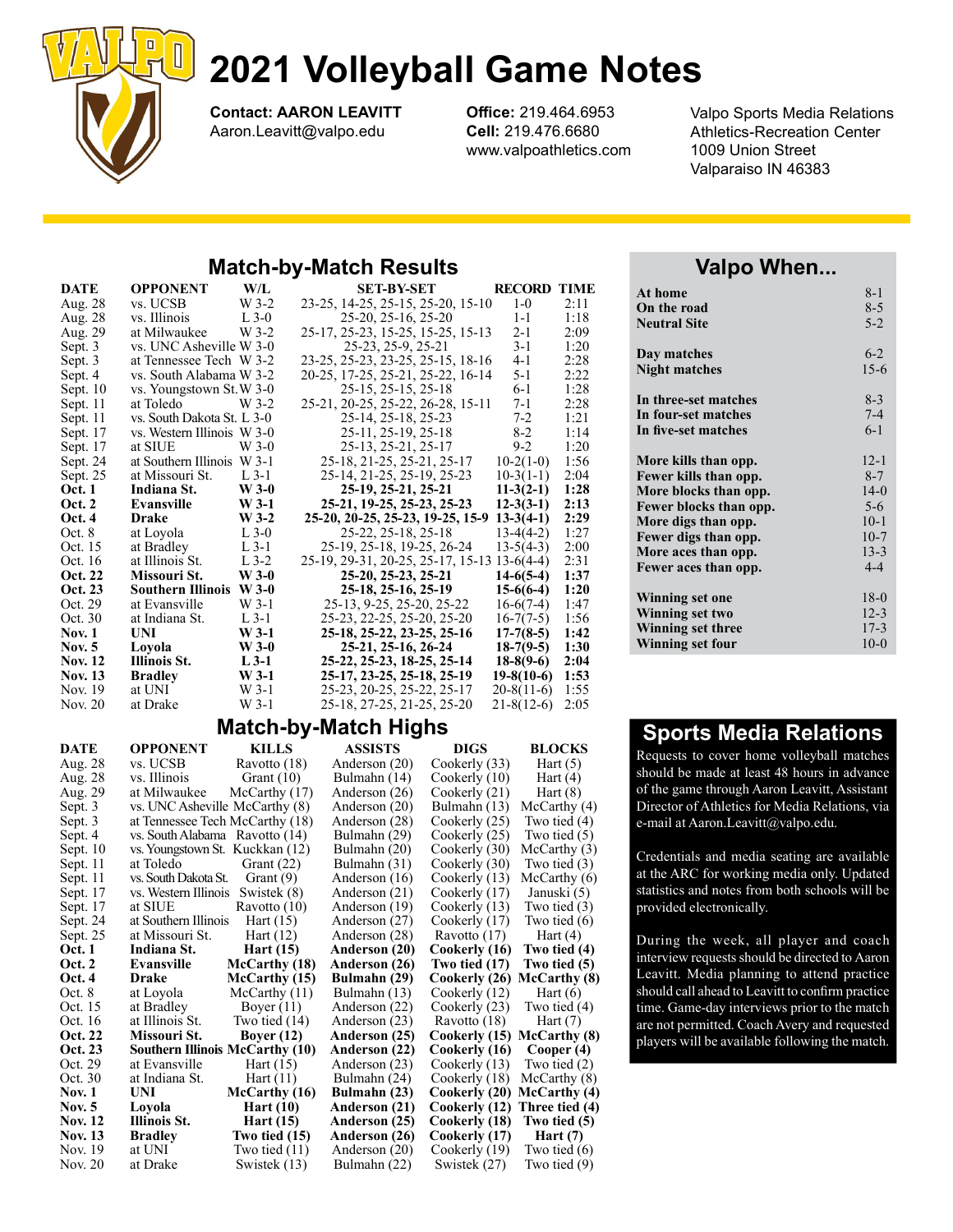

Contact: AARON LEAVITT Aaron.Leavitt@valpo.edu

Office: 219.464.6953 Cell: 219.476.6680 www.valpoathletics.com

> Attacks Assists Aces Digs **Blocks**

Aces

Ass Ace Valpo Sports Media Relations Athletics-Recreation Center 1009 Union Street Valparaiso IN 46383

CAREER HIGHS (2019-SP 21 at Indiana St.)

CAREER HIGHS

26, at Drake (3/1/21)

# #1 Haley Hart

| <b>SEASON HIGHS</b> |                                         | <b>CAREER HIGHS</b> |                                 |
|---------------------|-----------------------------------------|---------------------|---------------------------------|
| Kills               | 16, Evansville (10/2/21)                | Kills               | 16, twice (M.R. 10/2/21)        |
| <b>Attacks</b>      | 38, at Illinois St. (10/16/21)          | Attacks             | 43, at Drake (3/1/21)           |
| <b>Assists</b>      | 1, three times $(M.R. 11/1/21)$ Assists |                     | 1, seven times $(M.R. 11/1/21)$ |
| Aces                | 1, at Bradley $(10/15/21)$              | Aces                | 1, twice (M.R. 10/15/21)        |
| <b>Digs</b>         | 3, twice (M.R. 11/12/21)                | <b>Digs</b>         | 6, Illinois St. (11/15/19)      |
| <b>Blocks</b>       | 9, at Drake (11/20/21)                  | <b>Blocks</b>       | 9, at Drake (11/20/21)          |
|                     |                                         |                     |                                 |

## #3 Victoria Bulmahn

|                | <b>SEASON HIGHS</b>            |                | <b>CAREER HIGHS</b>               |
|----------------|--------------------------------|----------------|-----------------------------------|
| Kills          | 2, five times $(M.R. 11/1/21)$ | Kills          | 5, twice (M.R. 3/28/21)           |
| <b>Attacks</b> | 5, twice (M.R. 10/30/21)       | Attacks        | 16, at Drake (3/1/21)             |
| <b>Assists</b> | 31, at Toledo (9/11/21)        | <b>Assists</b> | 62, Southern Illinois $(2/14/21)$ |
| Aces           | 2, five times (M.R. 11/5/21)   | Aces           | 3, at Illinois St. (2/22/21)      |
| <b>Digs</b>    | 13, twice (M.R. 9/25/21)       | <b>Digs</b>    | 28, Indiana St. (3/22/21)         |
| <b>Blocks</b>  |                                | <b>Blocks</b>  | 3, four times (M.R. 3/28/21)      |

## #5 Rachel Speck

#### SEASON HIGHS Kills 3, vs. UCSB (8/28/21) Kills Attacks 9, vs. Western Illinois (9/17/21) Assists Aces Digs 2, vs. Western Illinois (9/17/21) Blocks 4, vs. Western Illinois (9/17/21) Blocks CAREER HIGHS 3, vs. UCSB (8/28/21) Attacks 9, vs. Western Illinois (9/17/21) Assists Aces Digs 2, vs. Western Illinois (9/17/21) 4, vs. Western Illinois (9/17/21)

# #7 Rylee Cookerly

## SEASON HIGHS

SEASON HIGHS

| Kills          | 1, four times $(M.R. 11/20/21)$ Kills     |               | 1, 15 times (M.R. 11/20/21)  |
|----------------|-------------------------------------------|---------------|------------------------------|
| <b>Attacks</b> | 3, at Southern Illinois (9/24/21) Attacks |               | 4, twice (M.R. 10/5/19)      |
| <b>Assists</b> | 8. vs. UCSB (8/28/21) Assists             |               | 17, at Loyola (1/25/21)      |
| Aces           | 3, vs. Youngstown St. $(9/10/21)$ Aces    |               | 3, five times (M.R. 9/10/21) |
| <b>Digs</b>    | 33. vs. UCSB (8/28/21)                    | Digs          | 43. at Notre Dame (8/25/17)  |
| <b>Blocks</b>  |                                           | <b>Blocks</b> |                              |

# #9 Brittany Anderson

#### SEASON HIGHS Kills  $1, 6$  ve times  $(MR, 11/19/21)$  Kills Attacks 5, vs. UCSB (8/28/21) Attacks Assists 28, twice (M.R. 9/25/21) Aces 3, twice (M.R. 11/12/21) **Digs** 10, four times (M.R. 11/20/21) Blocks 1, at Missouri St. (9/25/21) CAREER HIGHS 6, Loyola (10/5/18) 15, vs. CSU Bakersfield  $(9/1/17)$ Assists 58, at Evansville (10/4/19)<br>Aces 4, Cornell (9/14/18) **Aces** 4, Cornell (9/14/18)<br>Dies 22, vs. Holy Cross (9/13/19) 22, vs. Holy Cross (9/13/19) **Blocks** 9, at Evansville  $(10/4/19)$

# #14 Gabby Daniels

#### CAREER HIGHS

CAREER HIGHS

| Kills          |                         | Kills          |                               |
|----------------|-------------------------|----------------|-------------------------------|
| <b>Attacks</b> |                         | <b>Attacks</b> | 1, vs. La Salle (8/31/18)     |
| <b>Assists</b> |                         | <b>Assists</b> | 1, four times (M.R. 11/22/19) |
| Aces           | 1, Bradley $(11/13/21)$ | Aces           | 2, UNI $(9/29/18)$            |
| <b>Digs</b>    | 3, Bradley $(11/13/21)$ | Digs           | 12, at Drake (11/22/19)       |
| <b>Blocks</b>  |                         | <b>Blocks</b>  |                               |

# #32 Maddy Boyer

#### SEASON HIGHS **Kills** 14, Drake (10/4/21) **Kills Attacks** 35, Drake (10/4/21)<br>**Assists** 1, three times (M.R. 10/8/21) 1, three times  $(M.R. 10/8/21)$ Aces **Digs** 4, three times (M.R. 10/23/21) **Blocks** 9, at Drake (11/20/21) **Blocks** 9, at Drake (11/20/21)

#### CAREER HIGHS 14, Drake (10/4/21) **Attacks** 35, Drake (10/4/21)<br>**Assists** 3, at Loyola (1/25/21) 3, at Loyola (1/25/21) **Aces** 1, twice (M.R. 10/25/19)<br> **Digs** 10, twice (M.R. 2/28/21) 10, twice (M.R. 2/28/21)

# #2 Gretchen Kuckkan

#4 Jillie Grant

#### SEASON HIGHS

|                                   |        | 17, Illinois St. (2/8/21)                                                                                                |
|-----------------------------------|--------|--------------------------------------------------------------------------------------------------------------------------|
|                                   |        | 50, at Wright St. (9/13/19)                                                                                              |
|                                   |        | 2, six times                                                                                                             |
|                                   | Aces   | 3, vs. Cincinnati (9/7/19)                                                                                               |
| 5, twice (M.R. 9/4/21)            | Digs   | 24, at Wright St. (9/13/19)                                                                                              |
| 4, vs. South Dakota St. (9/11/21) | Blocks | 4, twice (M.R. 9/11/21)                                                                                                  |
|                                   |        | 12, vs. Youngstown St. $(9/10/21)$ Kills<br>30, at Toledo $(9/11/21)$ Attacks<br>1, three times $(M.R. 9/17/21)$ Assists |

#### Digs 24, at Wright St. (9/13/19) Blocks 4, twice (M.R. 9/11/21)

#### SEASON HIGHS

SEASON HIGHS

#### Kills 22, at Toledo (9/11/21) Kills Attacks 53, at Toledo (9/11/21) Assists 1, twice (M.R. 9/11/21) Aces 1, at Tennessee Tech (9/3/21) Digs 20, at Tennessee Tech (9/3/21) **Blocks** 3, twice (M.R. 8/29/21) Attacks  $71$ , at Drake  $(3/1/21)$ Assists  $4$ , at Drake  $(3/1/21)$ Aces 2, 11 times (M.R. 3/21/21) **Digs** 25, at Drake (2/28/21) **Blocks** 4, at Loyola (1/25/21)

# #6 Kara Cooper

### CAREER HIGHS

| Kills         | 9, twice (M.R. 10/30/21) Kills          |      | 10, at Missouri St. (2/8/21)    |
|---------------|-----------------------------------------|------|---------------------------------|
| Attacks       | 24, at Indiana St. $(10/30/21)$ Attacks |      | 27, at #13 Notre Dame (2/18/21) |
| Assists       | 1, three times $(M.R. 10/4/21)$ Assists |      | 1, five times (M.R. 10/4/21)    |
| Aces          |                                         | Aces | 1, three times (M.R. 1/29/21)   |
| Digs          | 5, Indiana St. (10/1/21)                | Digs | 5, Indiana St. (10/1/21)        |
| <b>Blocks</b> | 6, twice (M.R. 10/4/21) Blocks          |      | 6, three times $(M.R. 10/4/21)$ |
|               |                                         |      |                                 |

# #8 Mallory Januski

|               | <b>SEASON HIGHS</b>                  |                | <b>CAREER HIGHS</b>                  |
|---------------|--------------------------------------|----------------|--------------------------------------|
| Kills         | 7, vs. Western Illinois $(9/17/21)$  | Kills          | 7, vs. Western Illinois $(9/17/21)$  |
| Attacks       | 14, vs. Western Illinois $(9/17/21)$ | <b>Attacks</b> | 14, vs. Western Illinois $(9/17/21)$ |
| Assists       |                                      | <b>Assists</b> | 1, at Evansville $(3/28/21)$         |
| Aces          |                                      | Aces           |                                      |
| Digs          | 1, twice (M.R. 9/17/21)              | Digs           | 1, twice (M.R. 9/17/21)              |
| <b>Blocks</b> | 5, vs. Western Illinois $(9/17/21)$  | <b>Blocks</b>  | 5, vs. Western Illinois $(9/17/21)$  |
|               |                                      |                |                                      |

# #10 Bella Ravotto

## CAREER HIGHS

| Kills          | 18, vs. UCSB (8/28/21)         |
|----------------|--------------------------------|
| <b>Attacks</b> | 58, vs. South Alabama (9/4/21) |
| Assists        | 9, at Drake (3/1/21)           |
| Aces           | 4, twice (M.R. 10/2/21)        |
| Digs           | 38, at Drake (3/1/21)          |
| <b>Blocks</b>  | 3, three times (M.R. 10/1/21)  |

# 1cCarthy

| Kills         | 18, twice (M.R. 10/2/21)       | Kills       |
|---------------|--------------------------------|-------------|
| Attacks       | 41, Drake (10/4/21)            | Attac       |
| Assists       | 2, at UNI (11/19/21)           | Assis       |
| Aces          | 2, three times (M.R. 11/20/21) | Aces        |
| Digs          | 6, at Milwaukee (8/29/21)      | <b>Digs</b> |
| <b>Blocks</b> | 8, three times (M.R. 10/30/21) | Block       |
|               |                                |             |

# #21 Elise Swistek

|               | <b>SEASON HIGHS</b>               |                |
|---------------|-----------------------------------|----------------|
| Kills         | 15, Bradley (11/13/21)            | Kills          |
| Attacks       | 41, at Drake (11/20/21)           | <b>Attacks</b> |
| Assists       | 2, vs. Youngstown St. $(9/10/21)$ | <b>Assists</b> |
| Aces          | 3, at UNI (11/19/21)              | Aces           |
| Digs          | 27, at Drake (11/20/21)           | <b>Digs</b>    |
| <b>Blocks</b> | 5, Missouri St. (10/22/21)        | <b>Blocks</b>  |

# CAREER HIGHS

25, at Southern Illinois (11/8/19) 43, at Southern Illinois  $(11/8/19)$  $\text{Its}$  2, four times (M.R. 11/19/21) 4, twice (M.R. 3/21/21) 8, twice (M.R. 3/14/21)  $ks$  10, at Evansville  $(10/4/19)$ 

# #30 Abby Boyle

### SEASON HIGHS

ces  $1$ , at Indiana St.  $(10/30/21)$ igs  $3$ , at Indiana St.  $(10/30/21)$ 

| #17 Peyton N                 |     |
|------------------------------|-----|
| <b>SEASON HIGHS</b>          |     |
| 18, twice (M.R. 10/2/21) Kil |     |
| 41, Drake (10/4/21)          | Att |
| 2. at UNI $(11/19/21)$       | Ass |

# Attacl Assist

Digs **Blocks** 

SEASON HIGHS

Kills 18, vs. UCSB (8/28/21) Kills Attacks 58, vs. South Alabama (9/4/21) Attacks 58, vs. South Alabama (9/4/21) Assists 3, three times (M.R. 11/19/21) Aces 4, Evansville (10/2/21) **Digs** 25, Drake (10/4/21)

**Blocks** 3, three times  $(M.R. 10/1/21)$  **Blocks** 3, three times  $(M.R. 10/1/21)$ Assists



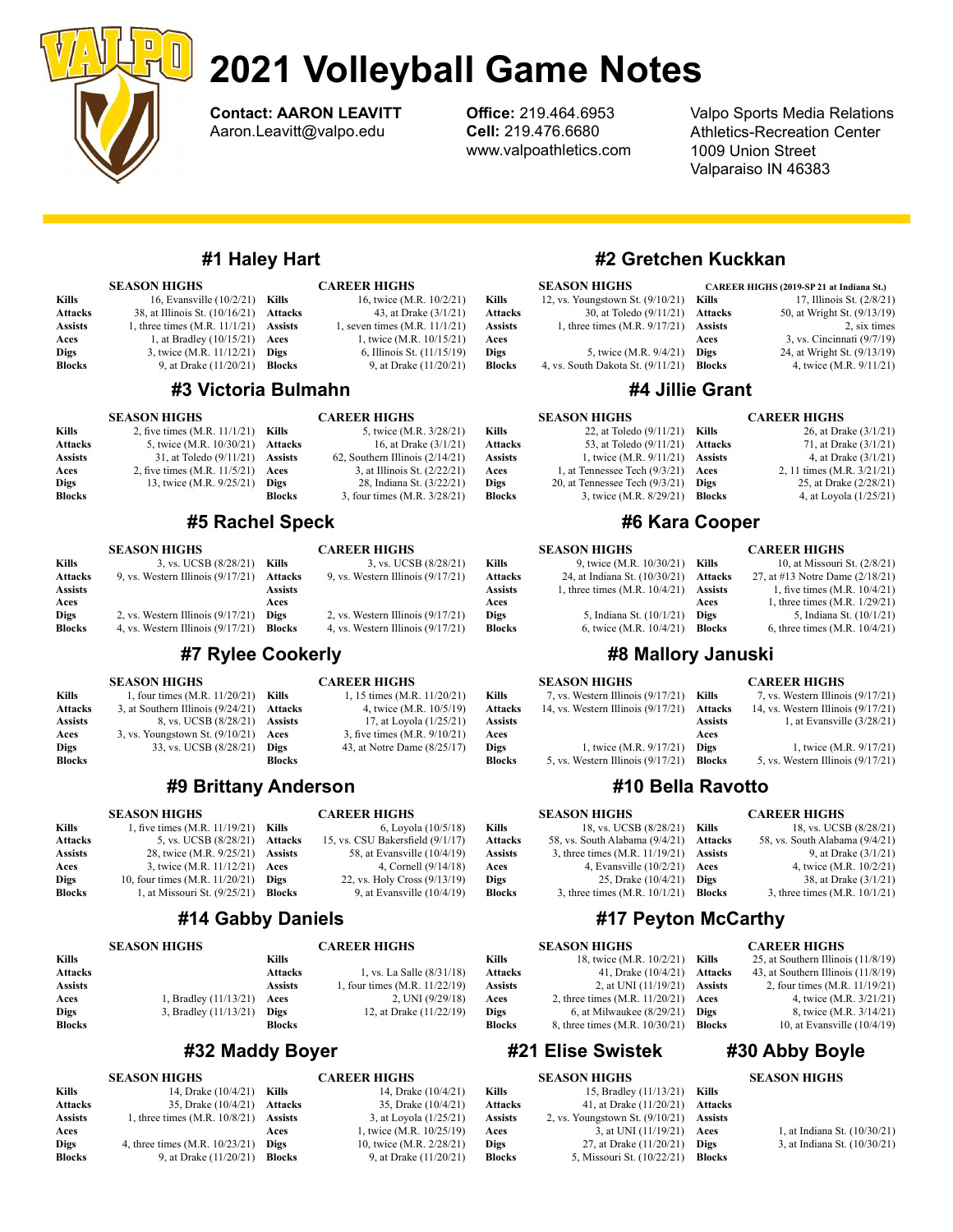

### **2021-22 Valparaiso Women's Volleyball Combined Team Statistics All games**

#### **Game Records**

| --------------            |            |      |      |                     |  |
|---------------------------|------------|------|------|---------------------|--|
| Overall                   | Conference | Home | Away | Neutra <sub>1</sub> |  |
| $\sim$ $\sim$<br><u>_</u> | <b></b>    |      |      |                     |  |
|                           |            |      |      |                     |  |

#### **Team Box Score**

|    |                    |           |                   |       | <b>Attack</b> |          |            |                   | <b>Set</b> |                   | Serve           |          |           |                 | <b>Dig</b> |           |                | <b>Blocking</b>    |                   |          |              |            |
|----|--------------------|-----------|-------------------|-------|---------------|----------|------------|-------------------|------------|-------------------|-----------------|----------|-----------|-----------------|------------|-----------|----------------|--------------------|-------------------|----------|--------------|------------|
|    | ## Player          | <b>SP</b> | K.                | K/S   | в             | TA       | <b>PCT</b> | A                 | A/S        | <b>SA</b>         | SE:             | SA/S     | <b>RE</b> | <b>DIG</b>      | DIG/S      | <b>BS</b> | BA             | <b>TOT/S BLK/S</b> |                   |          | <b>BEBHE</b> | <b>PTS</b> |
|    | Hart, Haley        | 107       | 275               | 2.57  | 79            | 640      | .306       | 3                 | 0.03       |                   | 4:              | 0.01     |           | 34              | 0.32       | 12        | 96             | 108 <sub>1</sub>   | 1.01              | 8        |              | 336.0      |
|    | Kuckkan, Gretchen  | 42        | 62                | 1.48  | 33            | 194      | .149       | 3                 | 0.07       | 0 <sup>3</sup>    | 0               | 0.00     |           | 30 <sup>2</sup> | 0.71       |           | 18             | 18 <sup>3</sup>    | 0.43              |          |              | 71.0       |
|    | Bulmahn, Victoria  | 112       | 19                | 0.17  |               | 67       | .209       | 526               | 4.70       | 20                | 44              | 0.18     |           | 218             | 1.95       |           | $\Omega$       | 0:                 | 0.00              |          | 10           | 39.0       |
|    | Grant, Jillie      | 36        | 85                | 2.36  | 44            | 296      | .139       | 2                 | 0.06       |                   | 6               | 0.03     | 10        | 98              | 2.72       |           | 9:             | 10 <sup>1</sup>    | 0.28              | 0        | 0            | 91.5       |
|    | Speck, Rachel      | 17        | 6                 | 0.35  | 6             | 25       | .000       | 0                 | 0.00       | $\mathbf{0}$      | 0:              | 0.00     | 0         | 4               | 0.24       |           | 5              | 7 :                | 0.41              | 0        |              | 10.5       |
| 6  | Cooper, Kara       | 95        | 110               | 1.16  | 49            | 353      | .173       | 3                 | 0.03       | $0^{\frac{1}{2}}$ | $\Omega$        | 0.00     | $\Omega$  | 35              | 0.37       |           | 71             | 74:                | 0.78              | 8        | $\mathbf{0}$ | 148.5      |
|    | Cookerly, Rylee    | 112       | 4                 | 0.04  |               | 19       | .105       | 109               | 0.97       | 24                | 10 <sup>1</sup> | 0.21     | 26        | 541             | 4.83       |           | 0              | 0:                 | 0.00              | 0        |              | 28.0       |
| 8  | Januski, Mallory   | 13        | 9:                | 0.69  | 6             | 26       | .115       | $\mathbf{0}$      | 0.00       | 0                 | 1:              | 0.00     | $\Omega$  | $\overline{2}$  | 0.15       |           | 6:             | 7:                 | 0.54              | $\Omega$ | 0            | 13.0       |
|    | Anderson, Brittany | 112       | 5                 | 0.04  |               | 30       | .100       | 628               | 5.61       | 19                |                 | 0.17     | 0         | 197             | 1.76       |           |                |                    | 0.01              |          | 9            | 24.5       |
| 10 | Ravotto, Bella     | 110       | 213               | 1.94  | 118           | 890      | .107       | 25                | 0.23       | 27                | 18 <sup>3</sup> | 0.25     | 31        | 340:            | 3.09       |           | 30             | 32 <sup>3</sup>    | 0.29              | 2        | 0            | 257.0      |
| 14 | Daniels, Gabby     | 12        | $\mathbf{0}$      | 0.00  | $\Omega$      | 0        | .000       | 0                 | 0.00       |                   |                 | 0.08     | 0         | $\overline{4}$  | 0.33       | 0         | $\mathbf{0}$   | 0:                 | 0.00              | 0        |              | 1.0        |
| 17 | McCarthy, Peyton   | 110       | 288               | 2.62  | 92            | 672      | .292       | $6^{\frac{1}{3}}$ | 0.05       | 14                | 34              | 0.13     | $\Omega$  | 46              | 0.42       | 16        | 90             | 106                | 0.96              |          |              | 363.0      |
| 21 | Swistek, Elise     | 98        | 166               | 1.69  | 96            | 601      | .116       | 11                | 0.11       | 18                | 19 <sup>3</sup> | 0.18     | 24        | 280             | 2.86       |           | 27             | 31                 | 0.32              |          |              | 201.5      |
| 30 | Boyle, Abby        | 22        | $0^{\frac{1}{2}}$ | 0.00  | $\Omega$      | 0        | .000       | 0                 | 0.00       |                   | 3               | 0.05     | 0         |                 | 0.32       |           | 0 <sup>1</sup> | 0:                 | 0.00              | 0        |              | 1.0        |
|    | Boyer, Maddy       | 92        | 173               | 1.88  | 78            | 473      | .201       | 3                 | 0.03       | 0                 | 1 :             | 0.00     |           | 45              | 0.49       |           | 47             | 50                 | 0.54              |          |              | 199.5      |
|    | <b>VALPARAISO</b>  | 112       | 1415              | 12.63 | 610           | 4286     | .188       | 1319              | 11.78      | 126               | 148             | 1.13     | 115       | 1881            | 16.79      | 44        | 400            | 244                | 2.18              | 41       | 25           | 1,785.0    |
|    | <b>Opponents</b>   | 112       | 1428              | 12.75 | 690           | 4339 170 |            |                   | 1332 11.89 | 115               |                 | 195 1.03 | 126       | 1949            | 17.40      | 58        | 413            | 264.5              | 2.36 <sup>2</sup> | 50       | 32           | 1,807.5    |

| <b>Team statistics</b>      |              |              | <b>Team Results</b> |                     |   |              |                                   |      |
|-----------------------------|--------------|--------------|---------------------|---------------------|---|--------------|-----------------------------------|------|
|                             | <b>VALPO</b> | <b>OPP</b>   | Date                | Opponent            |   | <b>Score</b> | Score-by-set                      | Att. |
| ATTACK                      |              |              | 08/28/2021          | vs UC Santa Barbara | W | $3 - 2$      | 23-25.14-25.25-15.25-20.15-10     | 128  |
| <b>Kills</b>                | 1415         | 1428         | 08/28/2021          | vs Illinois         | L | $0 - 3$      | 20-25, 16-25, 20-25               | 132  |
| Errors                      | 610          | 690          | 08/29/2021          | at Milwaukee        | W | $3 - 2$      | 25-17.25-23.15-25.15-25.15-13     | 273  |
| <b>Total Attacks</b>        | 4286         | 4339         | 09/03/2021          | vs UNC Asheville    | W | $3 - 0$      |                                   | 107  |
| <b>Attack Pct</b>           | .188         | .170         | 09/03/2021          | at Tennessee Tech   | W | $3 - 2$      | 23-25.25-23.23-25.25-15.18-16     | 244  |
| Kills/Set                   | 12.6         | 12.8         | 09/04/2021          | vs South Alabama    | W | $3 - 2$      | 20-25,17-25,25-21,25-22,16-14     | 72   |
| <b>SET</b>                  |              |              | 09/10/2021          | vs Youngstown St.   | W | $3 - 0$      | 25-15.25-15.25-18                 | 105  |
| Assists                     | 1319         | 1332         | 09/11/2021          | at Toledo           | W | $3 - 2$      | 25-21,20-25,25-22,26-28,15-11     | 205  |
| Attempts                    | 4284         | 4382         | 09/11/2021          | vs South Dakota St. | L | $0 - 3$      | 14-25,18-25,23-25                 | 100  |
| Assist Pct                  | .308         | .304         | 09/17/2021          | vs Western III.     | W | $3 - 0$      | 25-11,25-19,25-18                 | 34   |
| Assists/Set                 | 11.8         | 11.9         | 09/17/2021          | at SIUE             | W | $3 - 0$      | 25-13,25-21,25-17                 | 241  |
| <b>SERVE</b>                |              |              | 09/24/2021          | at Southern III.    | W | $3 - 1$      | 25-18,21-25,25-21,26-17           | 100  |
| Aces                        | 126          | 115          | 09/25/2021          | at Missouri St.     | L | $1-3$        | 14-25, 25-21, 19-25, 23-25        | 573  |
| Errors                      | 148          | 195          | 10/01/2021          | Indiana St.         | W | $3-0$        | 25-19,25-21,25-21                 | 625  |
| Attempts                    | 2497         | 2374         | 10/02/2021          | Evansville          | W | $3 - 1$      | 25-21,19-25,25-23,25-23           | 467  |
| Serve Pct                   | .941         | .918         | 10/04/2021          | <b>Drake</b>        | W | $3 - 2$      | 25-20, 20-25, 25-23, 19-25, 15-9  | 235  |
| Aces/Set                    | 1.1          | $\mathbf{1}$ | 10/08/2021          | at Loyola Chicago   | L | $0 - 3$      | 22-25,18-25,18-25                 | 374  |
| <b>SERVE RECEPTIONS</b>     |              |              | 10/15/2021          | at Bradley          | L | $1 - 3$      | 19-25, 18-25, 25-19, 24-26        | 215  |
| Errors                      | 115          | 126          | 10/16/2021          | at Illinois St.     | L | $2 - 3$      | 19-25, 31-29, 25-20, 17-25, 13-15 | 308  |
| Errors/Set                  | $\mathbf{1}$ | 1.1          | 10/22/2021          | Missouri St.        | W | $3 - 0$      | 25-20,25-23,25-21                 | 641  |
| Attempts                    | 2181         | 2350         | 10/23/2021          | Southern III.       | W | $3-0$        | 25-18,25-16,25-19                 | 455  |
| Reception Pct               | .947         | 1.000        | 10/29/2021          | at Evansville       | W | $3 - 1$      | 25-13,9-25,25-20,25-22            | 351  |
| <b>DEFENSE</b>              |              |              | 10/30/2021          | at Indiana St.      | L | $1-3$        | 23-25,25-22,20-25,20-25           | 109  |
| Digs                        | 1881         | 1949         | 11/01/2021          | <b>UNI</b>          | W | $3 - 1$      | 25-18,25-22,23-25,25-16           | 303  |
| Digs/Set                    | 16.8         | 17.4         | 11/05/2021          | Loyola Chicago      | W | $3-0$        | 25-21,25-16,26-24                 | 620  |
| <b>BLOCKING</b>             |              |              | 11/12/2021          | Illinois St.        | L | $1 - 3$      | 22-25, 23-25, 25-18, 14-25        | 606  |
| Block solo                  | 44           | 58           | 11/13/2021          | <b>Bradley</b>      | W | $3-1$        | 25-17,23-25,25-18,25-19           | 677  |
| <b>Block Assist</b>         | 400          | 413          | 11/19/2021          | at UNI              | W | $3 - 1$      | 25-23, 20-25, 25-22, 25-17        | 858  |
| <b>Total Blocks</b>         | 244          | 264.5        | 11/20/2021          | at Drake            | W | $3-1$        | 25-18,27-25,21-25,25-20           | 213  |
| Blocks/Set                  | 2.2          | 2.4          |                     |                     |   |              |                                   |      |
| <b>Block Errors</b>         | 41           | 50           |                     |                     |   |              |                                   |      |
| <b>Ball handling errors</b> | 25           | 32           |                     |                     |   |              |                                   |      |
| <b>ATTENDANCE</b>           |              |              |                     |                     |   |              |                                   |      |

| $A \cup L \cup L \cup L \cup L$ |       |        |  |
|---------------------------------|-------|--------|--|
| Total                           | 4629  | 4064   |  |
| Dates/Avg Per Date              | 9/514 | 13/313 |  |
| Neutral Site #/Avg              | 7/97  |        |  |
| Current win streak              |       | ٠      |  |
| Home win streak                 |       |        |  |

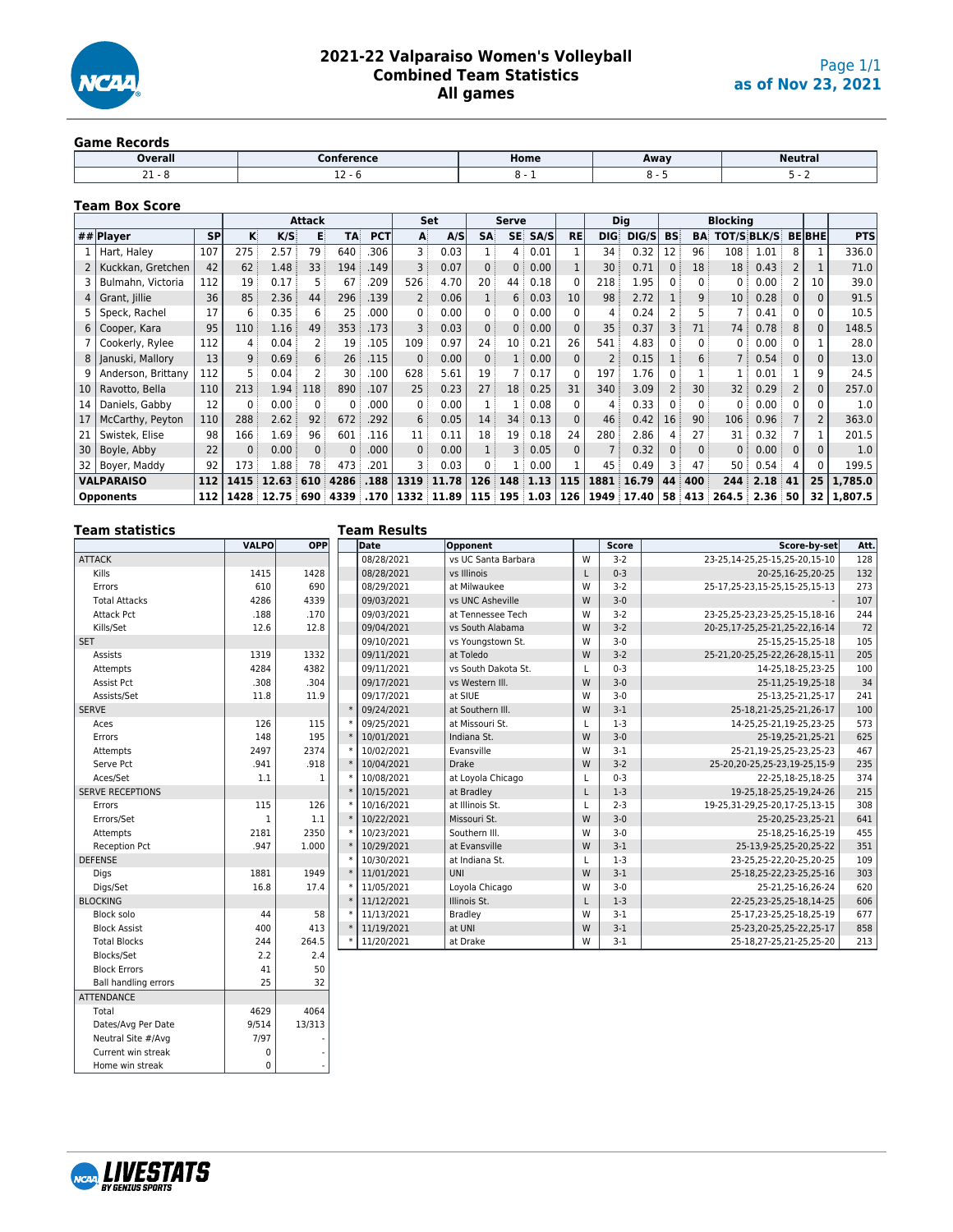

### **2021-22 Valparaiso Women's Volleyball Combined Team Statistics In Conference games**

#### **Game Records**

| Overall<br>-----  | .       | Home | Away |     |
|-------------------|---------|------|------|-----|
| $\sim$<br><b></b> | <b></b> |      |      | . . |

### **Team Box Score**

|    |                    |           |            |       | <b>Attack</b>  |          |            |                   | Set   |              | <b>Serve</b>      |          |           |                   | <b>Dig</b> |                 |              | <b>Blocking</b> |                   |          |                 |            |
|----|--------------------|-----------|------------|-------|----------------|----------|------------|-------------------|-------|--------------|-------------------|----------|-----------|-------------------|------------|-----------------|--------------|-----------------|-------------------|----------|-----------------|------------|
|    | ## $Player$        | <b>SP</b> | κŧ         | K/S   | E              | TA:      | <b>PCT</b> | A                 | A/S   | <b>SA</b>    | SE:               | SA/S     | <b>RE</b> | <b>DIG:</b>       | DIG/S      | <b>BS</b>       | BA           | TOT/S BLK/S     |                   |          | <b>BEBHE</b>    | <b>PTS</b> |
|    | Hart, Haley        | 69        | 207        | 3.00  | 58             | 472      | 316        | 3 :               | 0.04  |              | 2:                | 0.01     |           | 24:               | 0.35       | 6               | 69           | 75              | 1.09              |          |                 | 248.5      |
|    | Kuckkan, Gretchen  |           |            | 0.00  | 0 <sup>3</sup> | $\Omega$ | .000       | $\Omega$          | 0.00  | 0            | 0:                | 0.00     |           | 0:                | 0.00       |                 | $\Omega$     | 0:              | 0.00              |          | 0               | 0.0        |
|    | Bulmahn, Victoria  | 69        | 12         | 0.17  | $\overline{2}$ | 45       | 222        | 317               | 4.59  | 10           | 30 <sup>1</sup>   | 0.14     |           | 130               | 1.88       |                 | 0            | 0               | 0.00              |          | q               | 22.0       |
| 4  | Grant, Jillie      | 4         |            | 0.00  | $\overline{2}$ | 9        | .222       | 0:                | 0.00  | 0            | 1:                | 0.00     |           |                   | 1.75       |                 | $\Omega$     | $\mathbf{0}$    | 0.00              | 0        | 0               | 0.0        |
|    | Speck, Rachel      | 5         |            | 0.00  | 1:             | 4 :      | .250       | 0                 | 0.00  | $\Omega$     | 0:                | 0.00     |           |                   | 0.20       |                 |              | 2               | 0.40              |          |                 | 1.0        |
| 6  | Cooper, Kara       | 69        | 85         | 1.23  | 40             | 263      | .171       |                   | 0.01  | $\Omega$     | $0^{\frac{1}{2}}$ | 0.00     | $\Omega$  | 31                | 0.45       |                 | 55           | 57:             | 0.83              |          | $\Omega$        | 114.5      |
|    | Cookerly, Rylee    | 69        |            | 0.03  | $\overline{0}$ | 12       | 167        | 64                | 0.93  | 17           | 9:                | 0.25     | 14        | 312               | 4.52       |                 | $\Omega$     | 0               | 0.00              | 0        |                 | 19.0       |
| 8  | Januski, Mallory   | 4         | $\Omega$ : | 0.00  | 0 <sup>3</sup> | 0:       | .000       | 0                 | 0.00  | $\mathbf{0}$ | 1:                | 0.00     | $\Omega$  | 0                 | 0.00       | 0               |              |                 | 0.25              | $\Omega$ | 0               | 0.5        |
| q  | Anderson, Brittany | 69        |            | 0.04  | 1:             | 15       | .133       | 406               | 5.88  | 14           | 3 :               | 0.20     | $\Omega$  | 128               | 1.86       |                 |              |                 | 0.01              |          | 5               | 17.5       |
| 10 | Ravotto, Bella     | 69        | 110        | 1.59  | 72             | 528      | .072       | 15                | 0.22  | 20           | 10 <sup>1</sup>   | 0.29     | 23        | 228               | 3.30       | 0:              | 19           | 19 <sup>1</sup> | 0.28              |          | $\Omega$        | 139.5      |
| 14 | Daniels, Gabby     | 11        |            | 0.00  | $\overline{0}$ | 0        | .000       | 0:                | 0.00  |              | 1:                | 0.09     |           | 4                 | 0.36       |                 | $\Omega$     | 0               | 0.00              | 0        | 0               | 1.0        |
| 17 | McCarthy, Peyton   | 69        | 187        | 2.71  | 69             | 461      | .256       | 4:                | 0.06  | 10           | 23:               | 0.14     |           | 29                | 0.42       | 11              | 64           | 75:             | 1.09              | 3        |                 | 240.0      |
| 21 | Swistek, Elise     | 69        | 138        | 2.00  | 80             | 492      | 118        | 6                 | 0.09  | 16           | 17 <sup>1</sup>   | 0.23     | 19        | 220               | 3.19       | 4               | 24           | 28 <sup>3</sup> | 0.41              |          | 0               | 170.0      |
| 30 | Boyle, Abby        | 13        |            | 0.00  | $\overline{0}$ | $\Omega$ | .000       | $0^{\frac{1}{2}}$ | 0.00  |              | $0^{\frac{1}{2}}$ | 0.08     |           | $6^{\frac{1}{3}}$ | 0.46       |                 | $\mathbf{0}$ | 0:              | 0.00              | $\Omega$ |                 | 1.0        |
| 32 | Boyer, Maddy       | 69        | 136        | 1.97  | 64             | 377      | 191        |                   | 0.03  | $\Omega$     | 1:                | 0.00     |           | 34                | 0.49       |                 | 39           | 41              | 0.59              |          |                 | 157.5      |
|    | <b>VALPARAISO</b>  | 69        | 880        | 12.75 | 389            | 2678     | .183       | 818               | 11.86 | 90           |                   | 98 1.30  | 72        | 1154              | 16.72      | 25 <sup>3</sup> | 274          | 162             | 2.35              | : 26     | 18 <sup>1</sup> | 1,132.0    |
|    | <b>Opponents</b>   | 69        | 897        | 13.00 | 425            | 2698     | .175       | 840               | 12.17 | 72 :         |                   | 127 1.04 | 90        | 1220              | 17.68      |                 | 32 277       | 170.5           | 2.47 <sup>°</sup> | 31       | 20              | 1,139.5    |

| <b>Team statistics</b>      |              |       | <b>Team Results</b> |                   |   |              |                                   |      |
|-----------------------------|--------------|-------|---------------------|-------------------|---|--------------|-----------------------------------|------|
|                             | <b>VALPO</b> | OPP   | Date                | Opponent          |   | <b>Score</b> | Score-by-set                      | Att. |
| <b>ATTACK</b>               |              |       | 09/24/2021          | at Southern III.  | W | $3-1$        | 25-18,21-25,25-21,26-17           | 100  |
| Kills                       | 880          | 897   | 09/25/2021          | at Missouri St.   | L | $1-3$        | 14-25,25-21,19-25,23-25           | 573  |
| Errors                      | 389          | 425   | 10/01/2021          | Indiana St.       | W | $3 - 0$      | 25-19,25-21,25-21                 | 625  |
| <b>Total Attacks</b>        | 2678         | 2698  | 10/02/2021          | Evansville        | W | $3-1$        | 25-21,19-25,25-23,25-23           | 467  |
| <b>Attack Pct</b>           | .183         | .175  | 10/04/2021          | <b>Drake</b>      | W | $3-2$        | 25-20, 20-25, 25-23, 19-25, 15-9  | 235  |
| Kills/Set                   | 12.8         | 13    | 10/08/2021          | at Loyola Chicago | L | $0 - 3$      | 22-25, 18-25, 18-25               | 374  |
| <b>SET</b>                  |              |       | 10/15/2021          | at Bradley        | L | $1-3$        | 19-25, 18-25, 25-19, 24-26        | 215  |
| Assists                     | 818          | 840   | 10/16/2021          | at Illinois St.   | L | $2 - 3$      | 19-25, 31-29, 25-20, 17-25, 13-15 | 308  |
| Attempts                    | 2656         | 2727  | 10/22/2021          | Missouri St.      | W | $3-0$        | 25-20, 25-23, 25-21               | 641  |
| Assist Pct                  | .308         | .308  | 10/23/2021          | Southern III.     | W | $3 - 0$      | 25-18,25-16,25-19                 | 455  |
| Assists/Set                 | 11.9         | 12.2  | 10/29/2021          | at Evansville     | W | $3-1$        | 25-13,9-25,25-20,25-22            | 351  |
| <b>SERVE</b>                |              |       | 10/30/2021          | at Indiana St.    | L | $1-3$        | 23-25,25-22,20-25,20-25           | 109  |
| Aces                        | 90           | 72    | 11/01/2021          | UNI               | W | $3-1$        | 25-18,25-22,23-25,25-16           | 303  |
| Errors                      | 98           | 127   | 11/05/2021          | Loyola Chicago    | W | $3 - 0$      | 25-21, 25-16, 26-24               | 620  |
| Attempts                    | 1563         | 1506  | 11/12/2021          | Illinois St.      | Г | $1-3$        | 22-25, 23-25, 25-18, 14-25        | 606  |
| Serve Pct                   | .937         | .916  | 11/13/2021          | <b>Bradley</b>    | W | $3-1$        | 25-17,23-25,25-18,25-19           | 677  |
| Aces/Set                    | 1.3          | $1\,$ | 11/19/2021          | at UNI            | W | $3-1$        | 25-23, 20-25, 25-22, 25-17        | 858  |
| <b>SERVE RECEPTIONS</b>     |              |       | 11/20/2021          | at Drake          | W | $3-1$        | 25-18,27-25,21-25,25-20           | 213  |
| Errors                      | 72           | 90    |                     |                   |   |              |                                   |      |
| Errors/Set                  | 1            | 1.3   |                     |                   |   |              |                                   |      |
| Attempts                    | 1380         | 1465  |                     |                   |   |              |                                   |      |
| <b>Reception Pct</b>        | .948         | .999  |                     |                   |   |              |                                   |      |
| <b>DEFENSE</b>              |              |       |                     |                   |   |              |                                   |      |
| Digs                        | 1154         | 1220  |                     |                   |   |              |                                   |      |
| Digs/Set                    | 16.7         | 17.7  |                     |                   |   |              |                                   |      |
| <b>BLOCKING</b>             |              |       |                     |                   |   |              |                                   |      |
| <b>Block solo</b>           | 25           | 32    |                     |                   |   |              |                                   |      |
| <b>Block Assist</b>         | 274          | 277   |                     |                   |   |              |                                   |      |
| <b>Total Blocks</b>         | 162          | 170.5 |                     |                   |   |              |                                   |      |
| Blocks/Set                  | 2.3          | 2.5   |                     |                   |   |              |                                   |      |
| <b>Block Errors</b>         | 26           | 31    |                     |                   |   |              |                                   |      |
| <b>Ball handling errors</b> | 18           | 20    |                     |                   |   |              |                                   |      |
| <b>ATTENDANCE</b>           |              |       |                     |                   |   |              |                                   |      |
| Total                       | 4629         | 3101  |                     |                   |   |              |                                   |      |
| Dates/Avg Per Date          | 9/514        | 9/345 |                     |                   |   |              |                                   |      |
| Neutral Site #/Avg          | 0/0          |       |                     |                   |   |              |                                   |      |
| Current win streak          | $\mathbf 0$  |       |                     |                   |   |              |                                   |      |



Home win streak  $\begin{array}{ccc} \vert & \vert & \vert & \vert \end{array}$  -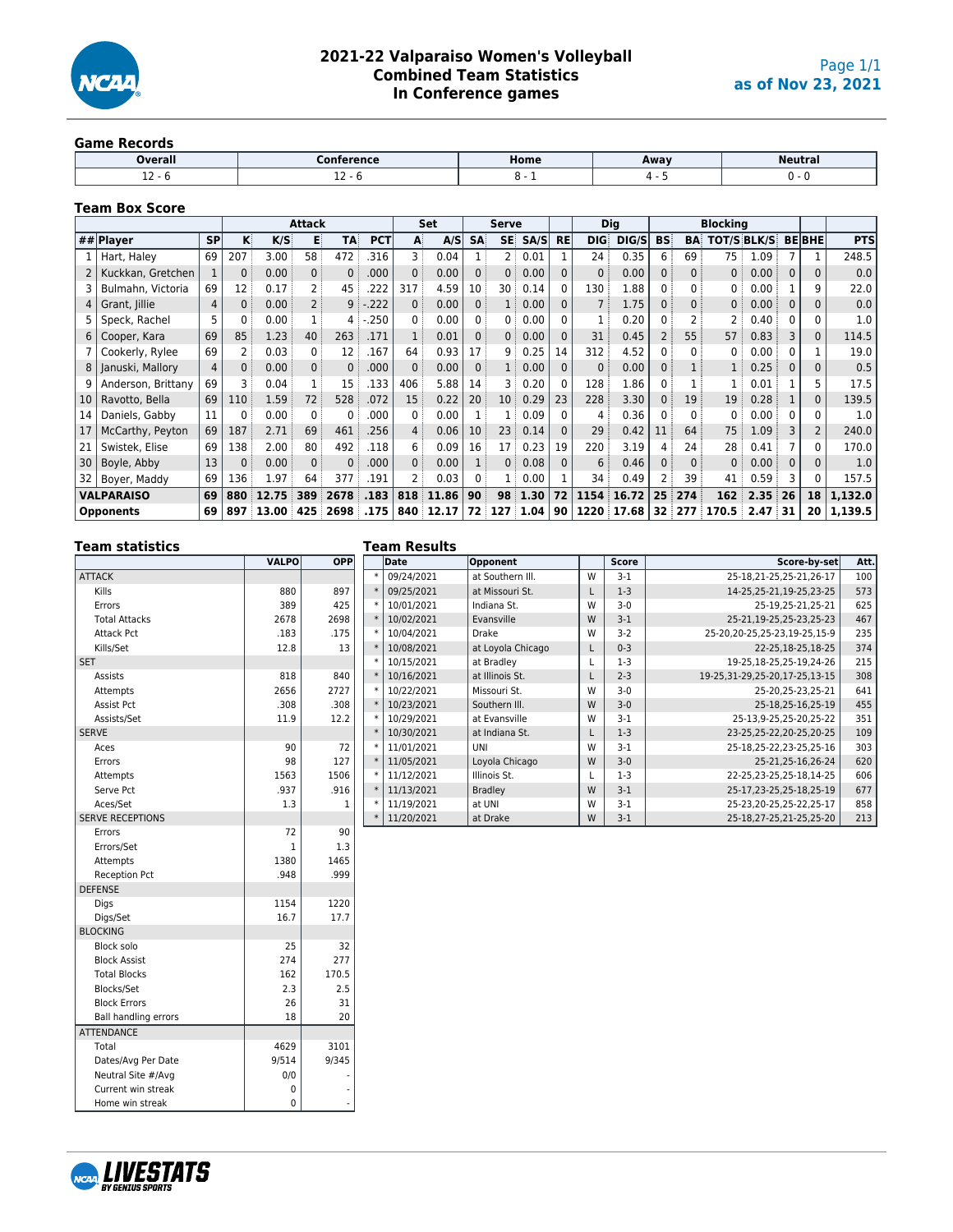

### **2021-22 Valparaiso Women's Volleyball Overall Team Results All games**

## **Team Results**

|        | <b>Date</b> | Opponent            |   | <b>Score</b> | Score-by-set Overall              |          | Conf    | Time  | Att. |
|--------|-------------|---------------------|---|--------------|-----------------------------------|----------|---------|-------|------|
|        | 08/28/2021  | vs UC Santa Barbara | W | $3-2$        | 23-25,14-25,25-15,25-20,15-10     | $1-0$    | $0-0$   | 02:10 | 128  |
|        | 08/28/2021  | vs Illinois         | L | $0 - 3$      | 20-25,16-25,20-25                 | $1 - 1$  | $0 - 0$ | 01:18 | 132  |
|        | 08/29/2021  | at Milwaukee        | W | $3-2$        | 25-17, 25-23, 15-25, 15-25, 15-13 | $2 - 1$  | $0-0$   | 02:09 | 273  |
|        | 09/03/2021  | vs UNC Asheville    | W | $3 - 0$      |                                   | $3-1$    | $0 - 0$ | 01:20 | 107  |
|        | 09/03/2021  | at Tennessee Tech   | W | $3-2$        | 23-25, 25-23, 23-25, 25-15, 18-16 | $4 - 1$  | $0-0$   | 02:27 | 244  |
|        | 09/04/2021  | vs South Alabama    | W | $3-2$        | 20-25, 17-25, 25-21, 25-22, 16-14 | $5 - 1$  | $0 - 0$ | 02:23 | 72   |
|        | 09/10/2021  | vs Youngstown St.   | W | $3 - 0$      | 25-15,25-15,25-18                 | $6 - 1$  | $0-0$   | 01:28 | 105  |
|        | 09/11/2021  | at Toledo           | W | $3-2$        | 25-21, 20-25, 25-22, 26-28, 15-11 | $7-1$    | $0 - 0$ | 02:28 | 205  |
|        | 09/11/2021  | vs South Dakota St. | L | $0 - 3$      | 14-25,18-25,23-25                 | $7 - 2$  | $0-0$   | 01:22 | 100  |
|        | 09/17/2021  | vs Western III.     | W | $3 - 0$      | 25-11,25-19,25-18                 | $8 - 2$  | $0 - 0$ | 01:15 | 34   |
|        | 09/17/2021  | at SIUE             | W | $3 - 0$      | 25-13,25-21,25-17                 | $9 - 2$  | $0-0$   | 01:20 | 241  |
| $\ast$ | 09/24/2021  | at Southern III.    | W | $3-1$        | 25-18,21-25,25-21,26-17           | $10-2$   | $1-0$   | 01:56 | 100  |
| $\ast$ | 09/25/2021  | at Missouri St.     | L | $1 - 3$      | 14-25,25-21,19-25,23-25           | $10-3$   | $1 - 1$ | 02:04 | 573  |
| $\ast$ | 10/01/2021  | Indiana St.         | W | $3 - 0$      | 25-19,25-21,25-21                 | $11-3$   | $2 - 1$ | 01:29 | 625  |
| $\ast$ | 10/02/2021  | Evansville          | W | $3 - 1$      | 25-21,19-25,25-23,25-23           | $12-3$   | $3 - 1$ | 02:24 | 467  |
| $\ast$ | 10/04/2021  | <b>Drake</b>        | W | $3-2$        | 25-20, 20-25, 25-23, 19-25, 15-9  | $13-3$   | $4 - 1$ | 02:30 | 235  |
| $\ast$ | 10/08/2021  | at Loyola Chicago   | L | $0 - 3$      | 22-25,18-25,18-25                 | $13-4$   | $4 - 2$ | 01:27 | 374  |
| $\ast$ | 10/15/2021  | at Bradley          | L | $1-3$        | 19-25, 18-25, 25-19, 24-26        | $13-5$   | $4 - 3$ | 02:00 | 215  |
| $\ast$ | 10/16/2021  | at Illinois St.     | L | $2 - 3$      | 19-25, 31-29, 25-20, 17-25, 13-15 | $13-6$   | $4 - 4$ | 02:31 | 308  |
| $\ast$ | 10/22/2021  | Missouri St.        | W | $3 - 0$      | 25-20, 25-23, 25-21               | $14-6$   | $5 - 4$ | 01:37 | 641  |
| $\ast$ | 10/23/2021  | Southern III.       | W | $3 - 0$      | 25-18,25-16,25-19                 | $15-6$   | $6 - 4$ | 01:20 | 455  |
| $\ast$ | 10/29/2021  | at Evansville       | W | $3-1$        | 25-13,9-25,25-20,25-22            | $16-6$   | $7 - 4$ | 01:47 | 351  |
| $\ast$ | 10/30/2021  | at Indiana St.      | L | $1 - 3$      | 23-25,25-22,20-25,20-25           | $16-7$   | $7 - 5$ | 01:56 | 109  |
| $\ast$ | 11/01/2021  | <b>UNI</b>          | W | $3 - 1$      | 25-18,25-22,23-25,25-16           | $17 - 7$ | $8 - 5$ | 01:43 | 303  |
| $\ast$ | 11/05/2021  | Loyola Chicago      | W | $3 - 0$      | 25-21,25-16,26-24                 | $18-7$   | $9 - 5$ | 01:31 | 620  |
| $\ast$ | 11/12/2021  | Illinois St.        | L | $1 - 3$      | 22-25, 23-25, 25-18, 14-25        | $18 - 8$ | $9 - 6$ | 02:04 | 606  |
| $\ast$ | 11/13/2021  | <b>Bradley</b>      | W | $3-1$        | 25-17,23-25,25-18,25-19           | $19-8$   | $10-6$  | 01:53 | 677  |
| $\ast$ | 11/19/2021  | at UNI              | W | $3 - 1$      | 25-23, 20-25, 25-22, 25-17        | $20 - 8$ | $11-6$  | 01:54 | 858  |
| $\ast$ | 11/20/2021  | at Drake            | W | $3-1$        | 25-18,27-25,21-25,25-20           | $21-8$   | $12-6$  | 02:04 | 213  |

| <b>Team Record</b> | $W-L-T$ |
|--------------------|---------|
| Overall:           | $21-8$  |
| Conference:        | $12-6$  |
| Home:              | $8 - 1$ |
| Away:              | $8 - 5$ |
| Neutral:           | $5 - 2$ |
| 3 sets:            | $7 - 3$ |
| 4 sets:            | $7 - 4$ |
| 5 sets:            | $6 - 1$ |

| Attendance | <b>Dates</b> | <b>Total</b> | Avg. |
|------------|--------------|--------------|------|
| Total:     | 29           | 9371         | 323  |
| Home:      | 9            | 4629         | 514  |
| Away:      | 13           | 4064         | 313  |
| Neutral:   |              | 678          | 97   |

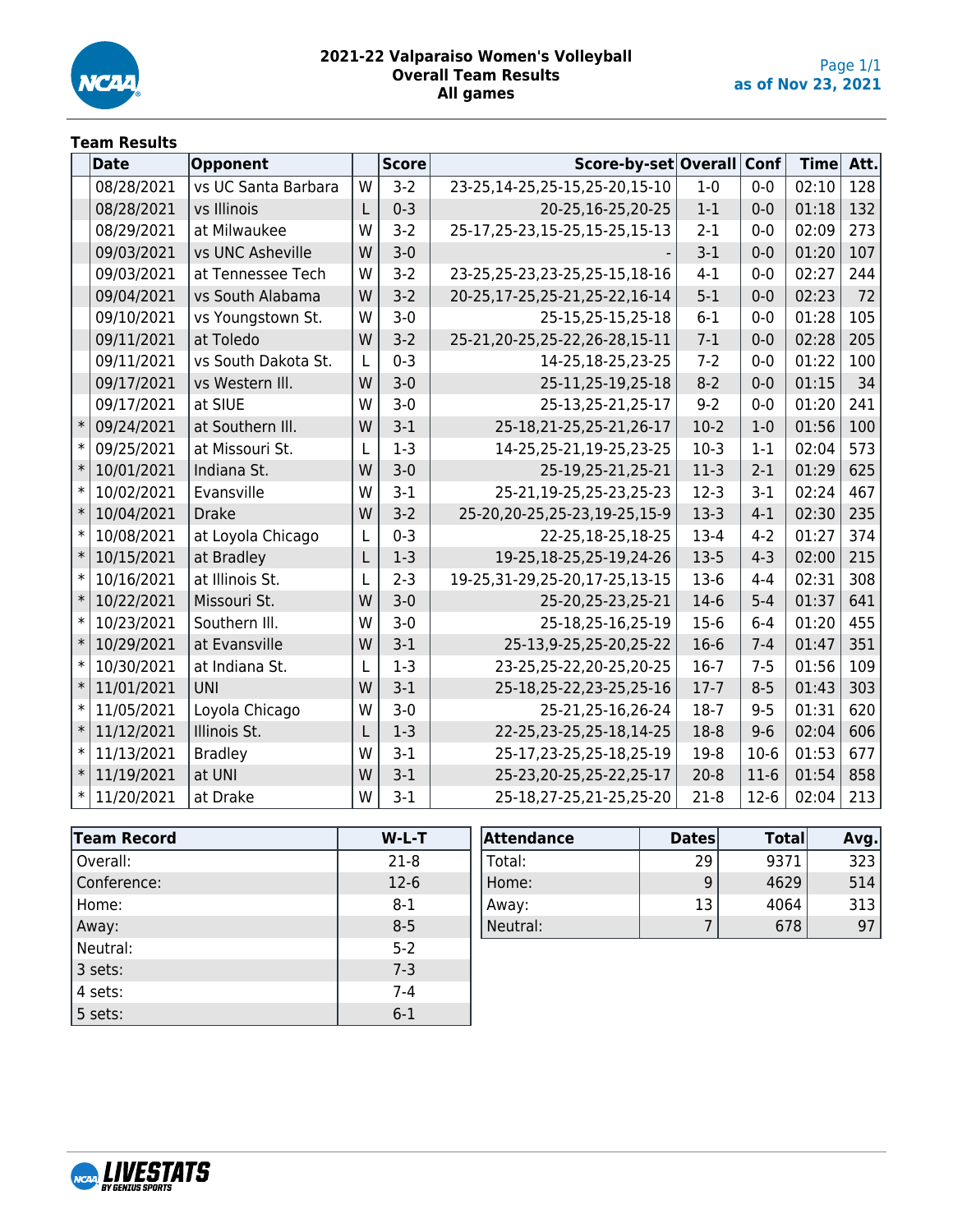

### **2021-22 Valparaiso Women's Volleyball Team Match-by-Match All games**

| <b>Attack</b>           |                                |                |      |     | Set       |            |                             |           | Serve             |                |                | Recept    |            |                |           |            | <b>Blocking</b> |                |        |                          |               |                 |                                     |         |
|-------------------------|--------------------------------|----------------|------|-----|-----------|------------|-----------------------------|-----------|-------------------|----------------|----------------|-----------|------------|----------------|-----------|------------|-----------------|----------------|--------|--------------------------|---------------|-----------------|-------------------------------------|---------|
| <b>Date</b>             | Opponent                       | <b>SP</b>      | κ    | Е   | <b>TA</b> | <b>PCT</b> | A                           | <b>TA</b> | <b>PCT</b>        | <b>SA</b>      | <b>SE</b>      | <b>TA</b> | <b>PCT</b> | <b>RE</b>      | <b>TA</b> | <b>PCT</b> | DIG             | <b>BS</b>      |        |                          |               |                 | <b>BA BE TOTAL BHE POINTS SCORE</b> |         |
|                         | 08/28/2021 vs UC Santa Barbara | 5              | 51   | 30  | 164       | .128       | 47                          | 162       | .290              | 3              | 7              | 101       | .931       | 1              | 83        | .988       | 81              | 3              | 10     | -1                       | 8.0           | $\Omega$        | 62.0                                | $3-2$   |
| 08/28/2021 vs Illinois  |                                | 3              | 32   | 12  | 109       | .183       | 29                          | 112       | .259              | $\mathbf{0}$   | 6              | 58        | .897       | 8              | 64        | .875       | 48              | $\mathbf{1}$   | 8      | $\mathbf{1}$             | 5.0           | $\mathbf{0}$    | 37.0                                | $0 - 3$ |
| 08/29/2021              | at Milwaukee                   | 5              | 55   | 25  | 166       | .181       | 51                          | 171       | .298              | 4              | 5              | 94        | .947       | 4              | 99        | .960       | 73              | 2              | 16     | $\overline{2}$           | 10.0          | $\Omega$        | 69.0                                | $3-2$   |
|                         | 09/03/2021 vs UNC Asheville    | 3              | 42   | 18  | 118       | .203       | 39                          | 119       | .328              | $\overline{2}$ | 3              | 74        | .959       | 3              | 51        | .941       | 50              | 3              | 6      | $\mathbf{1}$             | 6.0           | $\overline{2}$  | 50.0                                | $3-0$   |
|                         | 09/03/2021 at Tennessee Tech   | 5              | 63   | 24  | 174       | .224       | 57                          | 175       | .326              | 5              | 6              | 114       | .947       | 5              | 91        | .945       | 73              | <sup>0</sup>   | 16     | 1                        | 8.0           | 1               | 76.0                                | $3-2$   |
|                         | 09/04/2021 vs South Alabama    | 5              | 58   | 23  | 206       | .170       | 55                          | 206       | .267              | 8              | 5              | 103       | .951       | 4              | 103       | .961       | 93              | 0              | 20     | 5                        | 10.0          | $\mathbf{1}$    | 76.0                                | $3-2$   |
|                         | 09/10/2021 vs Youngstown St.   | 3              | 42   | 10  | 125       | .256       | 40                          | 131       | .305              | 5              | $\Omega$       | 74        | .000       | $\overline{2}$ | 45        | .956       | 76              | 1              | 8      | $\overline{2}$           | 5.0           | $\Omega$        | 52.0                                | $3-0$   |
| 09/11/2021 at Toledo    |                                | 5              | 71   | 29  | 200       | .210       | 67                          | 201       | .333              | $\overline{2}$ | 9              | 111       | .919       | $\overline{7}$ | 105       | .933       | 86              | 4              | 6      | $\Omega$                 | 7.0           | $\Omega$        | 80.0                                | $3-2$   |
|                         | 09/11/2021 vs South Dakota St. | 3              | 34   | 26  | 116       | .069       | 32                          | 116       | .276              | $\overline{2}$ | $\mathbf{1}$   | 57        | .982       | $\overline{7}$ | 69        | .899       | 50              | 2              | 14     | $\overline{\phantom{a}}$ | 9.0           | $\Omega$        | 45.0                                | $0 - 3$ |
|                         | 09/17/2021 vs Western III.     | 3              | 42   | 15  | 121       | .223       | 41                          | 124       | .331              | $\mathbf{1}$   | $\overline{2}$ | 74        | .973       | $\overline{2}$ | 46        | .957       | 52              | 3              | 16     | $\Omega$                 | 11.0          | $\Omega$        | 54.0                                | $3 - 0$ |
| 09/17/2021 at SIUE      |                                | 3              | 45   | q   | 109       | .330       | 43                          | 111       | .387              | 4              | 6              | 74        | .919       | $\Omega$       | 45        | .000       | 45              | N              | 6      | U                        | 3.0           | 3               | 52.0                                | $3-0$   |
|                         | 09/24/2021 at Southern III.    | $\overline{4}$ | 51   | 26  | 148       | .169       | 49                          | 157       | .312              | 6              | $\overline{7}$ | 95        | .926       | $\overline{2}$ | 80        | .975       | 60              | 2              | 24     | $\overline{2}$           | 14.0          | $\overline{2}$  | 71.0                                | $3-1$   |
|                         | 09/25/2021 at Missouri St.     | 4              | 51   | 25  | 170       | .153       | 48                          | 174       | .276              | 3              | 6              | 82        | .927       | 3              | 89        | .966       | 73              | 0              | 12     | $\Omega$                 | 6.0           | $\Omega$        | 60.0                                | $1-3$   |
| 10/01/2021 Indiana St.  |                                | 3              | 45   | 12  | 118       | .280       | 42                          | 120       | .350              | 4              | 6              | 73        | .918       | $\overline{4}$ | 60        | .933       | 59              | 0              | 16     | $\overline{2}$           | 8.0           | $\Omega$        | 57.0                                | $3-0$   |
| 10/02/2021 Evansville   |                                | 4              | 50   | 25  | 154       | .162       | 46                          | 147       | .313              | $\overline{7}$ | 6              | 93        | 935        | 6              | 82        | .927       | 66              |                | 18     | 2                        | 10.0          | 1               | 67.0                                | $3-1$   |
| 10/04/2021 Drake        |                                | 5              | 68   | 27  | 193       | .212       | 67                          | 185       | .362              | $\mathbf{1}$   | $\overline{7}$ | 104       | .933       | 9              | 96        | .906       | 90              | 3              | 14     | $\overline{2}$           | 10.0          | $\Omega$        | 79.0                                | $3-2$   |
|                         | 10/08/2021 at Loyola Chicago   | 3              | 31   | 19  | 113       | .106       | 29                          | 114       | .254              | 6              | 3              | 60        | .950       | 4              | 68        | .941       | 43              | 2              | 10     | -1                       | 7.0           | 1               | 44.0                                | $0 - 3$ |
| 10/15/2021 at Bradley   |                                | $\overline{4}$ | 52   | 24  | 168       | .167       | 50                          | 174       | .287              | 5              | $\overline{2}$ | 87        | .977       | 10             | 88        | .886       | 73              | 0              | 14     | $\overline{2}$           | 7.0           | $\mathbf{1}$    | 64.0                                | $1-3$   |
|                         | 10/16/2021 at Illinois St.     | 5              | 55   | 27  | 184       | .152       | 49                          | 185       | .265              | $\overline{a}$ | 4              | 105       | .962       | 5              | 100       | .950       | 76              | 3              | 16     | -1                       | 11.0          | 1               | 68.0                                | $2 - 3$ |
|                         | 10/22/2021 Missouri St.        | 3              | 41   | 13  | 120       | .233       | 39                          | 117       | .333              | 5              | 5              | 73        | .932       | $\overline{4}$ | 61        | .934       | 51              |                | 18     | 1                        | 10.0          | $\mathbf{1}$    | 56.0                                | $3-0$   |
|                         | 10/23/2021 Southern III.       | 3              | 44   | 17  | 118       | .229       | 38                          | 109       | .349              | 6              | 3              | 74        | .959       | $\Omega$       | 49        | .000       | 51              | N              | 12     | $\overline{2}$           | 6.0           | 1               | 56.0                                | $3-0$   |
|                         | 10/29/2021 at Evansville       | $\overline{4}$ | 48   | 17  | 119       | .261       | 41                          | 118       | .347              | 6              | $\overline{7}$ | 83        | .916       | $\overline{2}$ | 66        | .970       | 45              | 0              | 6      | $\Omega$                 | 3.0           | $\Omega$        | 57.0                                | $3-1$   |
| 10/30/2021              | at Indiana St.                 | 4              | 46   | 39  | 171       | .041       | 42                          | 165       | .255              | 6              | 8              | 89        | .910       | 3              | 88        | .966       | 75              | 5              | 10     | $\Omega$                 | 10.0          | 1               | 62.0                                | $1-3$   |
| 11/01/2021 UNI          |                                | $\Delta$       | 55   | 17  | 145       | .262       | 51                          | 136       | .375              | 6              | 9              | 97        | .907       | $\overline{4}$ | 73        | .945       | 62              | $\overline{2}$ | 10     | 3                        | 7.0           | $\Omega$        | 68.0                                | $3 - 1$ |
| 11/05/2021              | Loyola Chicago                 | 3              | 37   | 15  | 101       | .218       | 36                          | 107       | .336              | 6              | 4              | 75        | .947       | 3              | 55        | .945       | 42              | 0              | 16     | $\overline{2}$           | 8.0           | $\overline{2}$  | 51.0                                | $3-0$   |
| 11/12/2021 Illinois St. |                                | $\Delta$       | 42   | 25  | 160       | .106       | 41                          | 157       | .261              | 6              | $\overline{4}$ | 85        | .953       | $\overline{4}$ | 84        | .952       | 72              |                | 14     | $\overline{\mathbf{3}}$  | 8.0           | 3               | 56.0                                | $1-3$   |
| 11/13/2021 Bradley      |                                | 4              | 59   | 18  | 158       | .259       | 53                          | 150       | .353              | 5              | 6              | 97        | .938       | 3              | 76        | .961       | 65              | 4              | 14     | 3                        | 11.0          | $\overline{2}$  | 75.0                                | $3-1$   |
| 11/19/2021 at UNI       |                                | 4              | 54   | 17  | 160       | .231       | 48                          | 162       | .296              | $\overline{7}$ | $\overline{7}$ | 94        | .926       | 3              | 82        | .963       | 64              | $\mathbf{1}$   | 20     | $\Omega$                 | 11.0          | $\mathbf{1}$    | 72.0                                | $3-1$   |
| 11/20/2021 at Drake     |                                | Δ              | 51   | 26  | 178       | .140       | 49                          | 179       | .274              | З              | $\Delta$       | 97        | .959       | 3              | 83        | .964       | 87              | 0              | 30     | $\Omega$                 | 15.0          | $\mathbf{1}$    | 69.0                                | $3-1$   |
| <b>Totals</b>           |                                | 112            | 1415 | 610 | 4286      | .188       | 1319                        | 4284      | .308              | 126            | 148            | 2497      | .941       | 115            | 2181      | .947       | 1881            | 44             | 400    | 41                       | 244.0         | 25 <sup>1</sup> | 1785.0                              |         |
| <b>Opponents</b>        |                                | 112            |      |     |           |            | 1428 690 4339 170 1332 4382 |           | .304 115 195 2374 |                |                |           | .918       |                | 126 2350  |            | .946 1949       |                | 58 413 |                          | $50 \, 264.5$ |                 | 32 1807.5                           |         |

#### **Team Averages**

| Sets Played          | <b>Kills</b> | Assists | Service aces      | Digs    | <b>Blocks</b> | <b>Points</b> | <b>Ball handling error</b> | <b>Reception errors</b> |
|----------------------|--------------|---------|-------------------|---------|---------------|---------------|----------------------------|-------------------------|
|                      | per setl     | per set | per set           | per set | per set       | per setl      | per setl                   | per set                 |
| $\sim$ $\sim$<br>ᆠᆂᄼ | 12.63        | 11.78   | - -<br>. <i>.</i> | 16.79   | 2.18          | 15.94         | $\sim$ $\sim$<br>0.ZZ      | 1.03                    |

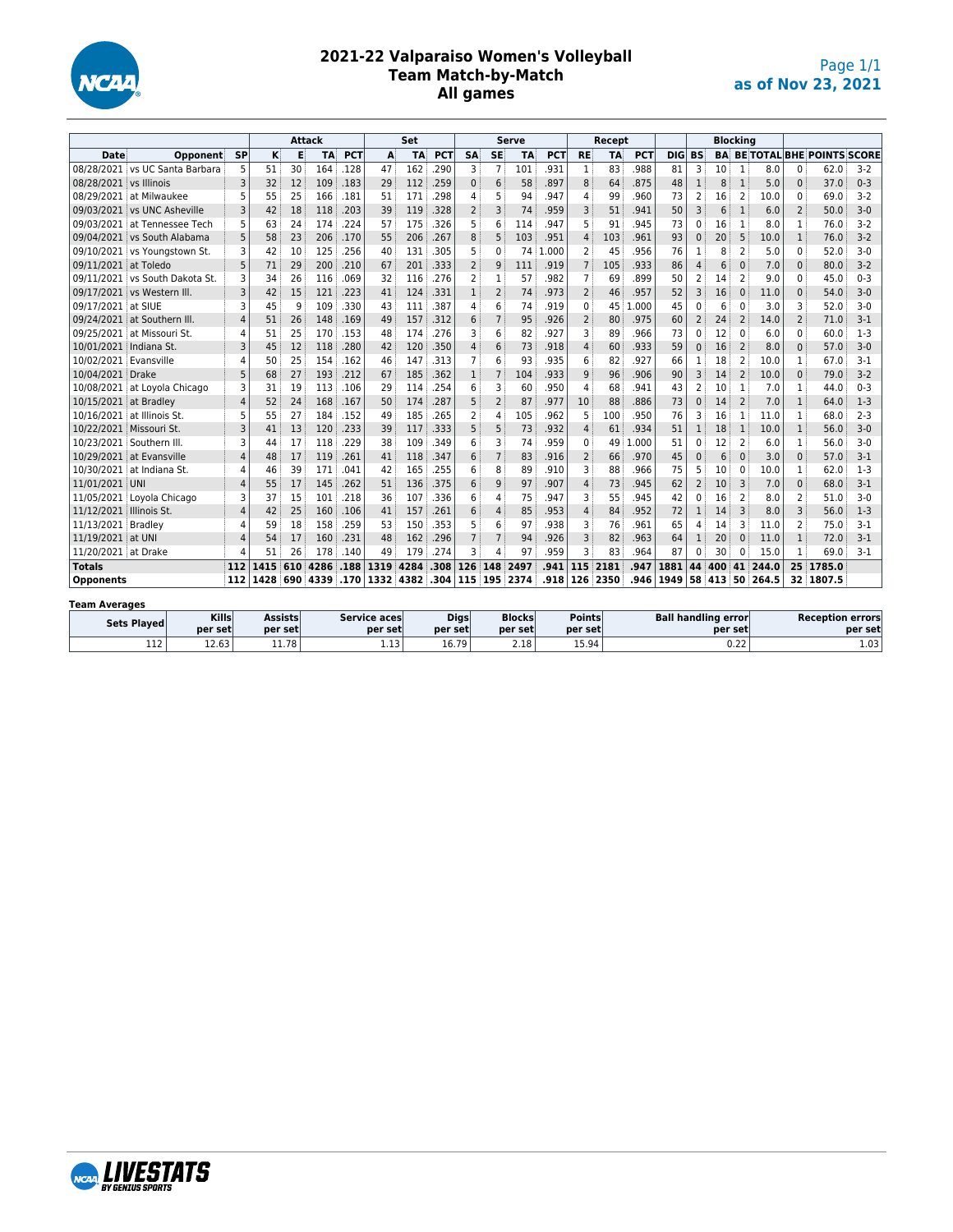

### **2021-22 Valparaiso Women's Volleyball Opponents Match-by-Match All games**

|                          |                               |                | <b>Attack</b> |     |               | Set        |           |           |            | <b>Serve</b>   |                |                                    | Recept     |                |           |            | <b>Blocking</b> |                |     |                |              |                 |                                     |         |
|--------------------------|-------------------------------|----------------|---------------|-----|---------------|------------|-----------|-----------|------------|----------------|----------------|------------------------------------|------------|----------------|-----------|------------|-----------------|----------------|-----|----------------|--------------|-----------------|-------------------------------------|---------|
| Date                     | Opponent                      | <b>SP</b>      | κ             | E   | <b>TA</b>     | <b>PCT</b> | A         | <b>TA</b> | <b>PCT</b> | <b>SA</b>      | <b>SE</b>      | <b>TA</b>                          | <b>PCT</b> | <b>RE</b>      | <b>TA</b> | <b>PCT</b> | <b>DIG</b>      | <b>BS</b>      |     |                |              |                 | <b>BA BE TOTAL BHE POINTS SCORE</b> |         |
|                          | 08/28/2021 vsUC Santa Barbara | 5              | 54            | 33  | 181           | .116       | 48        | 169       | .284       | $\mathbf{1}$   | 13             | 96                                 | .865       | 3              | 94        | .968       | 75              | $\overline{2}$ | 22  | $\mathbf{1}$   | 13.0         | 1               | 68.0                                | $3-2$   |
| 08/28/2021 vslllinois    |                               | 3              | 47            | 15  | 115           | .278       | 42        | 117       | .359       | 8              | 9              | 73                                 | .877       | $\mathbf{0}$   | 52        | .000       | 56              | $\mathbf{1}$   | 8   | $\mathbf{1}$   | 5.0          | $\mathbf{0}$    | 60.0                                | $0 - 3$ |
|                          | 08/29/2021 at Milwaukee       | 5              | 69            | 29  | 183           | .219       | 65        | 182       | .357       | 4              | 5              | 104                                | .952       | 4              | 89        | .955       | 78              | 1              | 16  | 3              | 9.0          | $\overline{2}$  | 82.0                                | $3-2$   |
|                          | 09/03/2021 vsUNC Asheville    | 3              | 25            | 28  | 110           | .027       | 25        | 123       | .203       | 3              | 3              | 54                                 | .944       | $\overline{2}$ | 70        | .971       | 50              | $\mathbf{0}$   | 6   | 3              | 3.0          | $\mathbf{0}$    | 31.0                                | $3 - 0$ |
|                          | 09/03/2021 at Tennessee Tech  | 5              | 67            | 31  | 185           | .195       | 61        | 175       | .349       | 5              | 13             | 104                                | .875       | 5              | 108       | .954       | 72              | 2              | 18  | 2              | 11.0         | 1               | 83.0                                | $3-2$   |
|                          | 09/04/2021 vsSouth Alabama    | 5              | 73            | 27  | 228           | .202       | 66        | 220       | .300       | $\overline{4}$ | $\overline{4}$ | 107                                | .963       | 8              | 98        | .918       | 111             | $\overline{2}$ | 12  | 5              | 8.0          | $\overline{2}$  | 85.0                                | $3-2$   |
|                          | 09/10/2021 vsYoungstown St.   | 3              | 34            | 18  | 137           | .117       | 32        | 144       | .222       | $\overline{2}$ | 4              | 49                                 | .918       | 5              | 74        | .932       | 63              | 0              | 2   | 1              | 1.0          | $\Omega$        | 37.0                                | $3-0$   |
| 09/11/2021 at Toledo     |                               | 5              | 62            | 31  | 189           | .164       | 56        | 190       | .295       | $\overline{7}$ | 3              | 107                                | .972       | $\overline{2}$ | 104       | .981       | 85              | 9              | 16  | $\overline{2}$ | 17.0         | $\mathbf{1}$    | 86.0                                | $3-2$   |
|                          | 09/11/2021 vsSouth Dakota St. | 3              | 39            | 14  | 105           | .238       | 39        | 102       | .382       | $\overline{7}$ | 4              | 73                                 | .945       | $\overline{2}$ | 56        | .964       | 49              | 5              | 20  | 0              | 15.0         | $\Omega$        | 61.0                                | $0 - 3$ |
|                          | 09/17/2021 vsWestern III.     | 3              | 29            | 24  | 109           | .046       | 27        | 119       | .227       | $\overline{2}$ | 3              | 49                                 | .939       | $\mathbf{1}$   | 72        | .986       | 46              | $\overline{2}$ | 14  | $\Omega$       | 9.0          | $\overline{2}$  | 40.0                                | $3 - 0$ |
| 09/17/2021 at SIUE       |                               | 3              | 32            | 15  | 99            | .172       | 31        | 114       | .272       | 0              | 7              | 52                                 | .865       | 4              | 68        | .941       | 44              | 2              | 2   | 1              | 3.0          | 3               | 35.0                                | $3-0$   |
|                          | 09/24/2021 at Southern III.   | $\overline{4}$ | 43            | 32  | 162           | .068       | 40        | 170       | .235       | $\overline{2}$ | 3              | 82                                 | .963       | 6              | 88        | .932       | 60              | $\mathbf{0}$   | 16  | $\mathbf{1}$   | 8.0          | $\overline{2}$  | 53.0                                | $3 - 1$ |
|                          | 09/25/2021 at Missouri St.    | 4              | 60            | 19  | 161           | .255       | 57        | 163       | .350       | 3              | 6              | 95                                 | .937       | 3              | 76        | .961       | 80              | 1              | 16  | 2              | 9.0          | $\Omega$        | 72.0                                | $1-3$   |
| 10/01/2021 Indiana St.   |                               | 3              | 36            | 22  | 125           | .112       | 33        | 120       | .275       | $\overline{4}$ | 3              | 63                                 | .952       | 4              | 67        | .940       | 56              | $\mathbf{1}$   | 8   |                | 5.0          | $\mathbf{1}$    | 45.0                                | $3-0$   |
| 10/02/2021 Evansville    |                               | 4              | 52            | 24  | 154           | .182       | 50        | 154       | .325       | 6              | 11             | 93                                 | .882       | $\overline{7}$ | 87        | .920       | 67              | 3              | 14  | 3              | 10.0         | 1               | 68.0                                | $3-1$   |
| 10/04/2021 Drake         |                               | 5              | 59            | 27  | 191           | .168       | 56        | 185       | .303       | 9              | 6              | 102                                | .941       | $\mathbf{1}$   | 97        | .990       | 85              | $\Omega$       | 32  | $\Omega$       | 16.0         | $\mathbf{1}$    | 84.0                                | $3-2$   |
|                          | 10/08/2021 at Loyola Chicago  | 3              | 48            | 16  | 118           | .271       | 45        | 119       | .378       | 4              | 5              | 73                                 | .932       | 6              | 57        | 895        | 56              | 1              | 19  | $\overline{2}$ | 10.5         | $\Omega$        | 62.5                                | $0 - 3$ |
| 10/15/2021 at Bradley    |                               | $\overline{4}$ | 57            | 20  | 164           | .226       | 54        | 177       | .305       | 10             | 6              | 94                                 | .936       | 5              | 85        | .941       | 80              | 3              | 8   | $\mathbf{1}$   | 7.0          | $\overline{2}$  | 74.0                                | $1-3$   |
|                          | 10/16/2021 at Illinois St.    | 5              | 74            | 31  | 192           | .224       | 69        | 197       | .350       | 5              | 14             | 114                                | .877       | 2              | 101       | .980       | 89              | 4              | 28  | 3              | 18.0         | 2               | 97.0                                | $2 - 3$ |
| 10/22/2021 Missouri St.  |                               | 3              | 40            | 23  | 124           | .137       | 37        | 122       | .303       | $\overline{4}$ | 5              | 66                                 | .924       | 5              | 68        | .926       | 57              | $\Omega$       | 14  | $\mathbf{1}$   | 7.0          | $\Omega$        | 51.0                                | $3-0$   |
|                          | 10/23/2021 Southern III.      | 3              | 31            | 17  | 106           | .132       | 30        | 108       | .278       | 0              | 5              | 54                                 | .907       | 6              | 71        | .915       | 52              | 1              | 8   | З              | 5.0          | $\Omega$        | 36.0                                | $3-0$   |
|                          | 10/29/2021 at Evansville      | $\overline{4}$ | 52            | 13  | 115           | .339       | 48        | 121       | .397       | $\overline{2}$ | 15             | 81                                 | .815       | 6              | 76        | .921       | 48              | $\overline{3}$ | 10  | $\mathbf{1}$   | 8.0          | $\mathbf{0}$    | 62.0                                | $3-1$   |
|                          | 10/30/2021 at Indiana St.     | 4              | 45            | 25  | 158           | .127       | 37        | 160       | .231       | 3              | 8              | 96                                 | .917       | 6              | 81        | .926       | 78              | 6              | 26  | 2              | 19.0         | $\Omega$        | 67.0                                | $1-3$   |
| 11/01/2021 UNI           |                               | $\Delta$       | 50            | 26  | 150           | .160       | 49        | 142       | .345       | $\overline{4}$ | 9              | 82                                 | .890       | 6              | 88        | .932       | 63              | $\mathbf{1}$   | 9   | $\overline{2}$ | 5.5          | $\mathbf{1}$    | 59.5                                | $3 - 1$ |
|                          | 11/05/2021 Lovola Chicago     | 3              | 37            | 24  | 112           | .116       | 32        | 114       | .281       | ٦              | 7              | 62                                 | .887       | 6              | 71        | .915       | 39              | $\Omega$       | q   | $\overline{2}$ | 4.5          | $\Omega$        | 44.5                                | $3-0$   |
| 11/12/2021 Illinois St.  |                               | $\overline{4}$ | 54            | 23  | 158           | .196       | 53        | 153       | .346       | $\overline{4}$ | 8              | 92                                 | .913       | 6              | 81        | .926       | 76              | $\overline{4}$ | 18  | 1              | 13.0         | $\overline{4}$  | 71.0                                | $1-3$   |
| 11/13/2021 Bradley       |                               | 4              | 50            | 23  | 151           | .179       | 48        | 151       | .318       | 3              | 4              | 80                                 | .950       | 5              | 91        | .945       | 72              | 0              | 14  | 4              | 7.0          | 4               | 60.0                                | $3-1$   |
| 11/19/2021 at UNI        |                               | $\Delta$       | 56            | 25  | 158           | .196       | 51        | 165       | .309       | 3              | 6              | 88                                 | .932       | $\overline{7}$ | 87        | .920       | 71              | $\overline{2}$ | 8   | $\mathbf{1}$   | 6.0          | $\Omega$        | 65.0                                | $3 - 1$ |
| 11/20/2021 at Drake      |                               | $\Delta$       | 53            | 35  | 199           | .090       | 51        | 206       | .248       | ٦              | 6              | 89                                 | .933       | 3              | 93        | .968       | 91              | 2              | 20  |                | 12.0         | $\overline{2}$  | 68.0                                | $3-1$   |
| <b>Opponent totals</b>   |                               | 112            | 1428          | 690 | 4339          | .170       | 1332      | 4382      | .304       | 115            | 195            | 2374                               | .918       | 126            | 2350      | .946       | 1949            | 58             | 413 | 50             | 264.5        | 32 <sub>1</sub> | 1807.5                              |         |
| <b>Valparaiso totals</b> |                               | 112            |               |     | 1415 610 4286 |            | .188 1319 | 4284      |            |                |                | $.308 \mid 126 \mid 148 \mid 2497$ | .941       |                | 115 2181  | .947       | 1881            | 44             |     |                | 400 41 244.0 |                 | 25 1785.0                           |         |
| Team Averages            |                               |                |               |     |               |            |           |           |            |                |                |                                    |            |                |           |            |                 |                |     |                |              |                 |                                     |         |

| .                  |                    |         |              |                              |         |               |                            |                         |  |  |  |  |  |  |  |
|--------------------|--------------------|---------|--------------|------------------------------|---------|---------------|----------------------------|-------------------------|--|--|--|--|--|--|--|
| <b>Sets Plaved</b> | <b>Kills</b>       | Assists | Service aces | <b>Digs</b><br><b>Blocks</b> |         | <b>Points</b> | <b>Ball handling error</b> | <b>Reception errors</b> |  |  |  |  |  |  |  |
|                    | per set            | per set | per set      | per set                      | per set | per set       | per set                    | per set                 |  |  |  |  |  |  |  |
| 112                | 1 7 7 5<br>12. I J | 11.89   | 1.03         | 17.40                        | 2.36    | 16.14         | 0.29                       | 12<br><b></b>           |  |  |  |  |  |  |  |

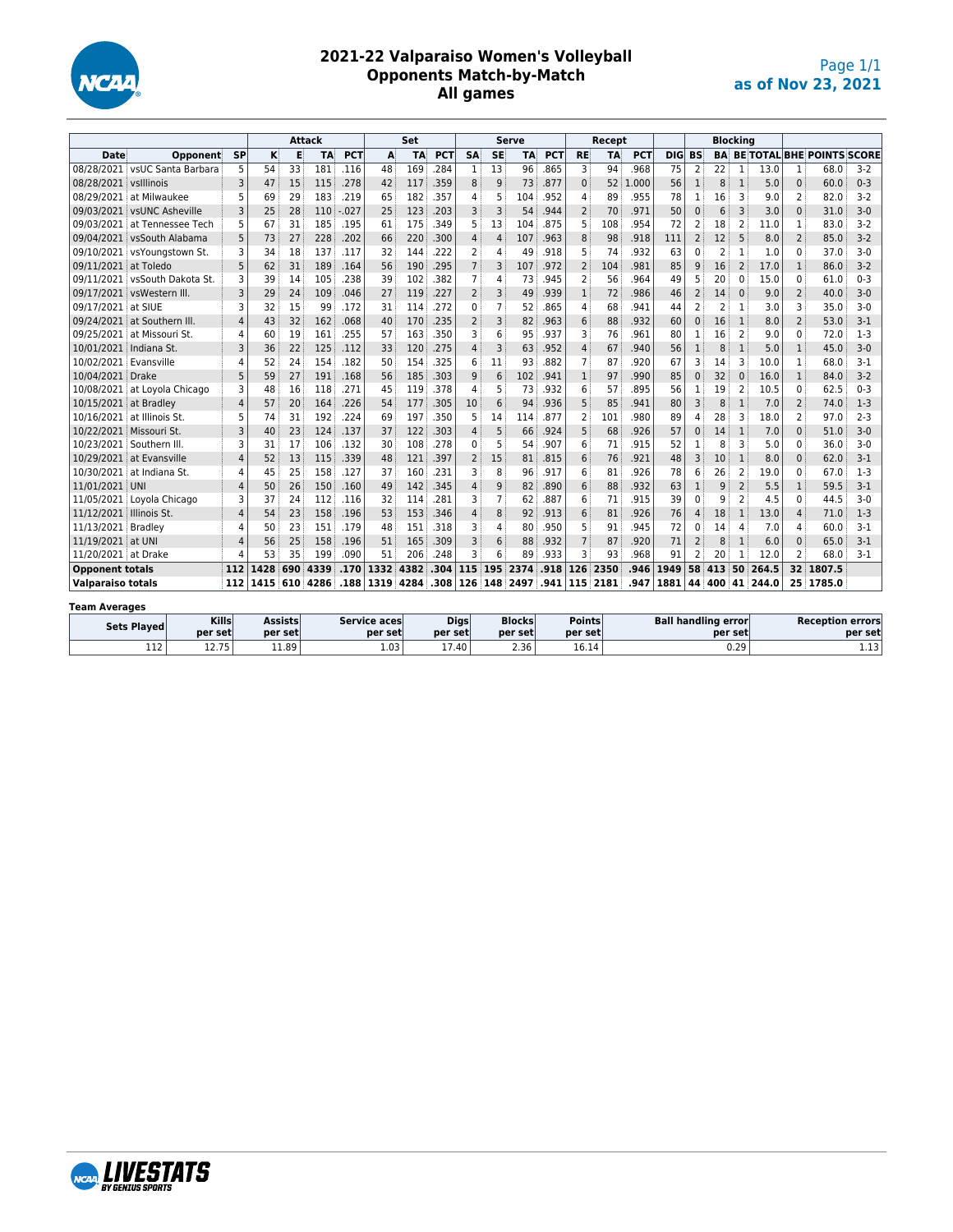

| <b>Team Individual Game Highs</b> |                 |                 |    |                                                                                         |
|-----------------------------------|-----------------|-----------------|----|-----------------------------------------------------------------------------------------|
| <b>ATTACK PERCENT</b>             | .706            | $(14 - 2 - 17)$ |    | McCarthy, Peyton at Evansville (10/29/2021)                                             |
| $(K-E-TA)$                        | .607            | $(18 - 1 - 28)$ |    | McCarthy, Peyton at Tennessee Tech (09/03/2021)                                         |
| minimum 12 kills                  | .538            | $(15 - 1 - 26)$ |    | Hart, Haley at Southern III. (09/24/2021)                                               |
|                                   | .500            | $(15 - 2 - 26)$ |    | Hart, Haley vs Indiana St. (10/01/2021)                                                 |
|                                   | .448            | $(16 - 3 - 29)$ |    | McCarthy, Peyton vs UNI (11/01/2021)                                                    |
|                                   | .444            | $(14 - 2 - 27)$ |    | Hart, Haley vs UNI (11/01/2021)                                                         |
|                                   | .433            | $(15 - 2 - 30)$ |    | Swistek, Elise vs Bradley (11/13/2021)                                                  |
|                                   | .417            | $(12 - 2 - 24)$ |    | Boyer, Maddy vs Missouri St. (10/22/2021)                                               |
|                                   | .414            | $(15 - 3 - 29)$ |    | Hart, Haley vs Bradley (11/13/2021)                                                     |
|                                   | .385            | $(15 - 5 - 26)$ |    | Hart, Haley at Evansville (10/29/2021)                                                  |
| <b>KILLS</b>                      | 22:             | $(22 - 4 - 53)$ | 5s | Grant, Jillie at Toledo (09/11/2021)                                                    |
| $(K-E-TA)$                        | 18 <sup>3</sup> | $(18 - 5 - 35)$ | 4s | McCarthy, Peyton vs Evansville (10/02/2021)                                             |
|                                   | 18              | $(18 - 1 - 28)$ | 5s | McCarthy, Peyton at Tennessee Tech (09/03/2021)                                         |
|                                   | 18              | $(18 - 8 - 44)$ | 5s | Ravotto, Bella vs UC Santa Barbara (N) (08/28/2021)                                     |
|                                   | 17              | $(17 - 4 - 35)$ | 5s | McCarthy, Peyton at Milwaukee (08/29/2021)                                              |
|                                   | 16              | $(16 - 5 - 31)$ | 4s | Hart, Haley vs Evansville (10/02/2021)                                                  |
|                                   | 16              | $(16 - 3 - 29)$ | 4s | McCarthy, Peyton vs UNI (11/01/2021)                                                    |
|                                   | 15 <sup>1</sup> | $(15 - 5 - 26)$ | 4s | Hart, Haley at Evansville (10/29/2021)                                                  |
|                                   | 15:             | $(15 - 3 - 29)$ | 4s | Hart, Haley vs Bradley (11/13/2021)                                                     |
|                                   | 15:             | $(15 - 2 - 26)$ | 3s | Hart, Haley vs Indiana St. (10/01/2021)                                                 |
|                                   | 15 <sup>3</sup> | $(15 - 3 - 33)$ | 4s | Hart, Haley vs Illinois St. (11/12/2021)                                                |
|                                   | 15 <sup>1</sup> | $(15 - 1 - 26)$ | 4s | Hart, Haley at Southern III. (09/24/2021)                                               |
|                                   | 15              | $(15 - 7 - 41)$ | 5s | McCarthy, Peyton vs Drake (10/04/2021)                                                  |
|                                   | 15 <sup>3</sup> | $(15 - 2 - 30)$ | 4s | Swistek, Elise vs Bradley (11/13/2021)                                                  |
| <b>KILLS 3-SETS</b>               | 15 <sup>1</sup> | $(15 - 2 - 26)$ |    | Hart, Haley vs Indiana St. (10/01/2021)                                                 |
| (K-E-TA)                          | 12              | $(12 - 2 - 24)$ |    | Boyer, Maddy vs Missouri St. (10/22/2021)                                               |
|                                   | 12              | $(12 - 3 - 26)$ |    | Kuckkan, Gretchen vs Youngstown St. (N) (09/10/2021)                                    |
|                                   | 11:             | $(11 - 2 - 25)$ |    | McCarthy, Peyton at Loyola Chicago (10/08/2021)                                         |
|                                   | 10              | $(10 - 2 - 29)$ |    | Grant, Jillie vs Illinois (N) (08/28/2021)                                              |
|                                   | 10 <sup>°</sup> | $(10 - 2 - 19)$ |    | Hart, Haley vs Missouri St. (10/22/2021)                                                |
|                                   | 10 <sup>3</sup> | $(10 - 3 - 18)$ |    | Hart, Haley vs Loyola Chicago (11/05/2021)                                              |
|                                   | 10              | $(10 - 2 - 19)$ |    | McCarthy, Peyton vs Southern III. (10/23/2021)                                          |
|                                   | 10              | $(10 - 0 - 24)$ |    | Ravotto, Bella at SIUE (09/17/2021)                                                     |
|                                   | 10 <sup>3</sup> | $(10 - 3 - 26)$ |    | Swistek, Elise vs Indiana St. (10/01/2021)                                              |
| <b>KILLS 4-SETS</b>               | 18 <sup>3</sup> | $(18 - 5 - 35)$ |    | McCarthy, Peyton vs Evansville (10/02/2021)                                             |
| $(K-E-TA)$                        | 16              | $(16 - 5 - 31)$ |    | Hart, Haley vs Evansville (10/02/2021)                                                  |
|                                   | 16:             | $(16 - 3 - 29)$ |    | McCarthy, Peyton vs UNI (11/01/2021)                                                    |
|                                   | 15              | $(15 - 1 - 26)$ |    | Hart, Haley at Southern III. (09/24/2021)                                               |
|                                   | 15              | $(15 - 5 - 26)$ |    | Hart, Haley at Evansville (10/29/2021)                                                  |
|                                   | 15              |                 |    | Hart, Haley vs Bradley (11/13/2021)                                                     |
|                                   | 15              | $(15 - 3 - 29)$ |    | Hart, Haley vs Illinois St. (11/12/2021)                                                |
|                                   | 15              | $(15 - 3 - 33)$ |    | Swistek, Elise vs Bradley (11/13/2021)                                                  |
| <b>KILLS 5-SETS</b>               | 22:             | $(15 - 2 - 30)$ |    |                                                                                         |
| (K-E-TA)                          |                 | $(22 - 4 - 53)$ |    | Grant, Jillie at Toledo (09/11/2021)<br>McCarthy, Peyton at Tennessee Tech (09/03/2021) |
|                                   | 18              | $(18 - 1 - 28)$ |    |                                                                                         |
|                                   | 18              | $(18 - 8 - 44)$ |    | Ravotto, Bella vs UC Santa Barbara (N) (08/28/2021)                                     |
|                                   | 17:             | $(17 - 4 - 35)$ |    | McCarthy, Peyton at Milwaukee (08/29/2021)                                              |
|                                   | 15:             | $(15 - 7 - 41)$ |    | McCarthy, Peyton vs Drake (10/04/2021)                                                  |

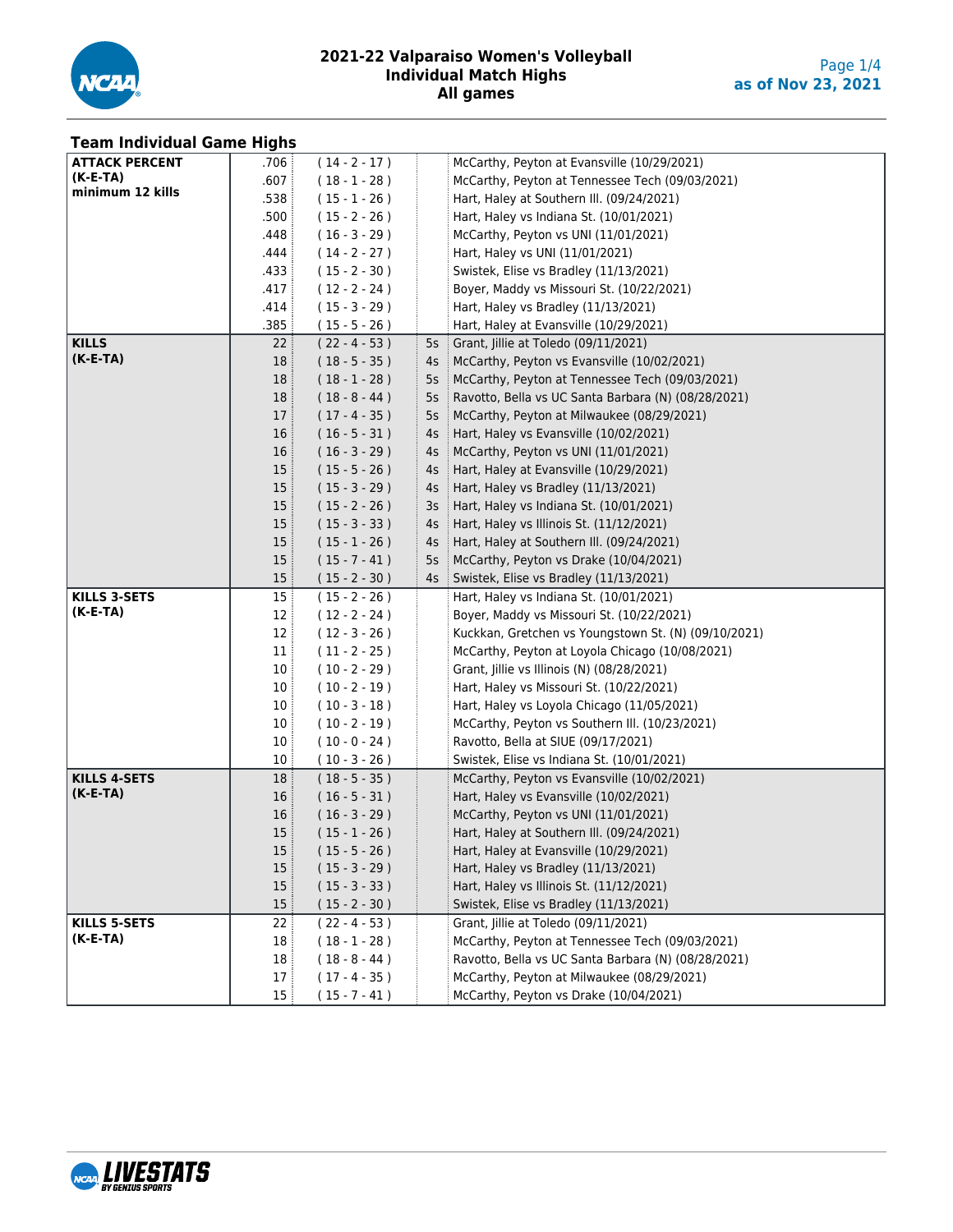

# **Team Individual Game Highs**

| <b>TOTAL ATTEMPTS</b> | 58:               | $(14 - 5 - 58)$  | $5s$ :   | Ravotto, Bella vs South Alabama (N) (09/04/2021)     |
|-----------------------|-------------------|------------------|----------|------------------------------------------------------|
| $(K-E-TA)$            | 53                | $(22 - 4 - 53)$  | $5s$ :   | Grant, Jillie at Toledo (09/11/2021)                 |
|                       | 49                | $(11 - 9 - 49)$  | $5s$ :   | Ravotto, Bella at Toledo (09/11/2021)                |
|                       | 49                | $(11 - 4 - 49)$  | $4s$ :   | Ravotto, Bella at Drake (11/20/2021)                 |
|                       | 45                | $(13 - 7 - 45)$  | $5s$ :   | Ravotto, Bella at Tennessee Tech (09/03/2021)        |
|                       | 44                | $(18 - 8 - 44)$  | $5s$ :   | Ravotto, Bella vs UC Santa Barbara (N) (08/28/2021)  |
|                       | 42:               | $(11 - 8 - 42)$  | $5s$ :   | Grant, Jillie at Tennessee Tech (09/03/2021)         |
|                       | 41:               | $(15 - 7 - 41)$  | $5s$ :   | McCarthy, Peyton vs Drake (10/04/2021)               |
|                       | 41                | $(9 - 8 - 41)$   | $4s$ :   | Ravotto, Bella at Missouri St. (09/25/2021)          |
|                       | 41:               | $(13 - 7 - 41)$  | $4s$ :   | Swistek, Elise at Drake (11/20/2021)                 |
| <b>TOTAL ATTEMPTS</b> | 31:               | $(9 - 5 - 31)$   |          | Grant, Jillie vs South Dakota St. (N) (09/11/2021)   |
| 3-SETS                | 29:               | $(10 - 2 - 29)$  |          | Grant, Jillie vs Illinois (N) (08/28/2021)           |
| $(K-E-TA)$            | 27 <sup>3</sup>   | $(8 - 5 - 27)$   |          | Swistek, Elise vs Western III. (N) (09/17/2021)      |
|                       | 26                | $(15 - 2 - 26)$  |          | Hart, Haley vs Indiana St. (10/01/2021)              |
|                       | 26:               | $(12 - 3 - 26)$  |          | Kuckkan, Gretchen vs Youngstown St. (N) (09/10/2021) |
|                       | 26:               | $(9 - 4 - 26)$   |          | Ravotto, Bella at Loyola Chicago (10/08/2021)        |
|                       | 26                | $(10 - 3 - 26)$  |          | Swistek, Elise vs Indiana St. (10/01/2021)           |
| <b>TOTAL ATTEMPTS</b> | 49                | $(11 - 4 - 49)$  |          | Ravotto, Bella at Drake (11/20/2021)                 |
| 4-SETS                | 41                | $(9 - 8 - 41)$   |          | Ravotto, Bella at Missouri St. (09/25/2021)          |
| $(K-E-TA)$            | 41:               | $(13 - 7 - 41)$  |          | Swistek, Elise at Drake (11/20/2021)                 |
|                       | 39:               | $(5 - 6 - 39)$   |          | Ravotto, Bella at Bradley (10/15/2021)               |
|                       | 36                | $(14 - 4 - 36)$  |          | Ravotto, Bella at Southern III. (09/24/2021)         |
|                       | 36                | $(6 - 7 - 36)$   |          | Ravotto, Bella at Indiana St. (10/30/2021)           |
|                       | 36:               | $(8 - 4 - 36)$   |          | Ravotto, Bella at UNI (11/19/2021)                   |
| <b>TOTAL ATTEMPTS</b> | 58:               | $(14 - 5 - 58)$  |          | Ravotto, Bella vs South Alabama (N) (09/04/2021)     |
| 5-SETS                | 53:               | $(22 - 4 - 53)$  |          | Grant, Jillie at Toledo (09/11/2021)                 |
| $(K-E-TA)$            | 49 :              | $(11 - 9 - 49)$  |          | Ravotto, Bella at Toledo (09/11/2021)                |
|                       | 45                | $(13 - 7 - 45)$  |          | Ravotto, Bella at Tennessee Tech (09/03/2021)        |
|                       | 44 :              | $(18 - 8 - 44)$  |          | Ravotto, Bella vs UC Santa Barbara (N) (08/28/2021)  |
| <b>POINTS</b>         | 22.5              | $(22 - 0 - 0.5)$ | $5s \pm$ | Grant, Jillie at Toledo (09/11/2021)                 |
| $(K-A-B)$             | 20.5              | $(18 - 0 - 2.5)$ | $4s$ :   | McCarthy, Peyton vs Evansville (10/02/2021)          |
|                       | 20.0              | $(15 - 0 - 5.0)$ | $4s$ :   | Hart, Haley vs Bradley (11/13/2021)                  |
|                       | 20.0              | $(18 - 0 - 2.0)$ | $5s$ :   | McCarthy, Peyton at Tennessee Tech (09/03/2021)      |
|                       | 19.5              | $(15 - 0 - 4.5)$ | $5s$ :   | McCarthy, Peyton vs Drake (10/04/2021)               |
| <b>POINTS 3-SET</b>   | 17.0              | $(15 - 0 - 2.0)$ |          | Hart, Haley vs Indiana St. (10/01/2021)              |
| $(K-A-B)$             | 13.5              | $(8 - 1 - 4.5)$  |          | McCarthy, Peyton vs Missouri St. (10/22/2021)        |
|                       | 13.0 <sup>°</sup> | $(12 - 0 - 1.0)$ |          | Kuckkan, Gretchen vs Youngstown St. (N) (09/10/2021) |
|                       | 12.5              | $(12 - 0 - 0.5)$ |          | Boyer, Maddy vs Missouri St. (10/22/2021)            |
|                       | 12.0              | $(10 - 0 - 2.0)$ |          | Hart, Haley vs Loyola Chicago (11/05/2021)           |
|                       | 12.0              | $(8 - 1 - 3.0)$  |          | McCarthy, Peyton vs UNC Asheville (N) (09/03/2021)   |
| <b>POINTS 4-SETS</b>  | 20.5              | $(18 - 0 - 2.5)$ |          | McCarthy, Peyton vs Evansville (10/02/2021)          |
| $(K-A-B)$             | 20.0              | $(15 - 0 - 5.0)$ |          | Hart, Haley vs Bradley (11/13/2021)                  |
|                       | 19.0              | $(16 - 0 - 3.0)$ |          | McCarthy, Peyton vs UNI (11/01/2021)                 |
|                       | 18.0              | $(15 - 0 - 3.0)$ |          | Hart, Haley at Southern III. (09/24/2021)            |
|                       | 18.0              | $(16 - 0 - 2.0)$ |          | Hart, Haley vs Evansville (10/02/2021)               |
| <b>POINTS 5-SETS</b>  | 22.5              | $(22 - 0 - 0.5)$ |          | Grant, Jillie at Toledo (09/11/2021)                 |
| $(K-A-B)$             | 20.0              | $(18 - 0 - 2.0)$ |          | McCarthy, Peyton at Tennessee Tech (09/03/2021)      |
|                       | 19.5              | $(15 - 0 - 4.5)$ |          | McCarthy, Peyton vs Drake (10/04/2021)               |
|                       | 19.0              | $(18 - 1 - 0.0)$ |          | Ravotto, Bella vs UC Santa Barbara (N) (08/28/2021)  |
|                       | 18.5              | $(14 - 3 - 1.5)$ |          | Ravotto, Bella vs South Alabama (N) (09/04/2021)     |
| <b>ASSISTS</b>        | 31                |                  | 5s       | Bulmahn, Victoria at Toledo (09/11/2021)             |
|                       | 29                |                  | 5s       | Bulmahn, Victoria vs South Alabama (N) (09/04/2021)  |
|                       | 29                |                  | 5s       | Bulmahn, Victoria vs Drake (10/04/2021)              |
|                       | 28                |                  | 5s       | Anderson, Brittany at Tennessee Tech (09/03/2021)    |
|                       | 28                |                  | 4s       | Anderson, Brittany at Missouri St. (09/25/2021)      |
|                       |                   |                  |          |                                                      |

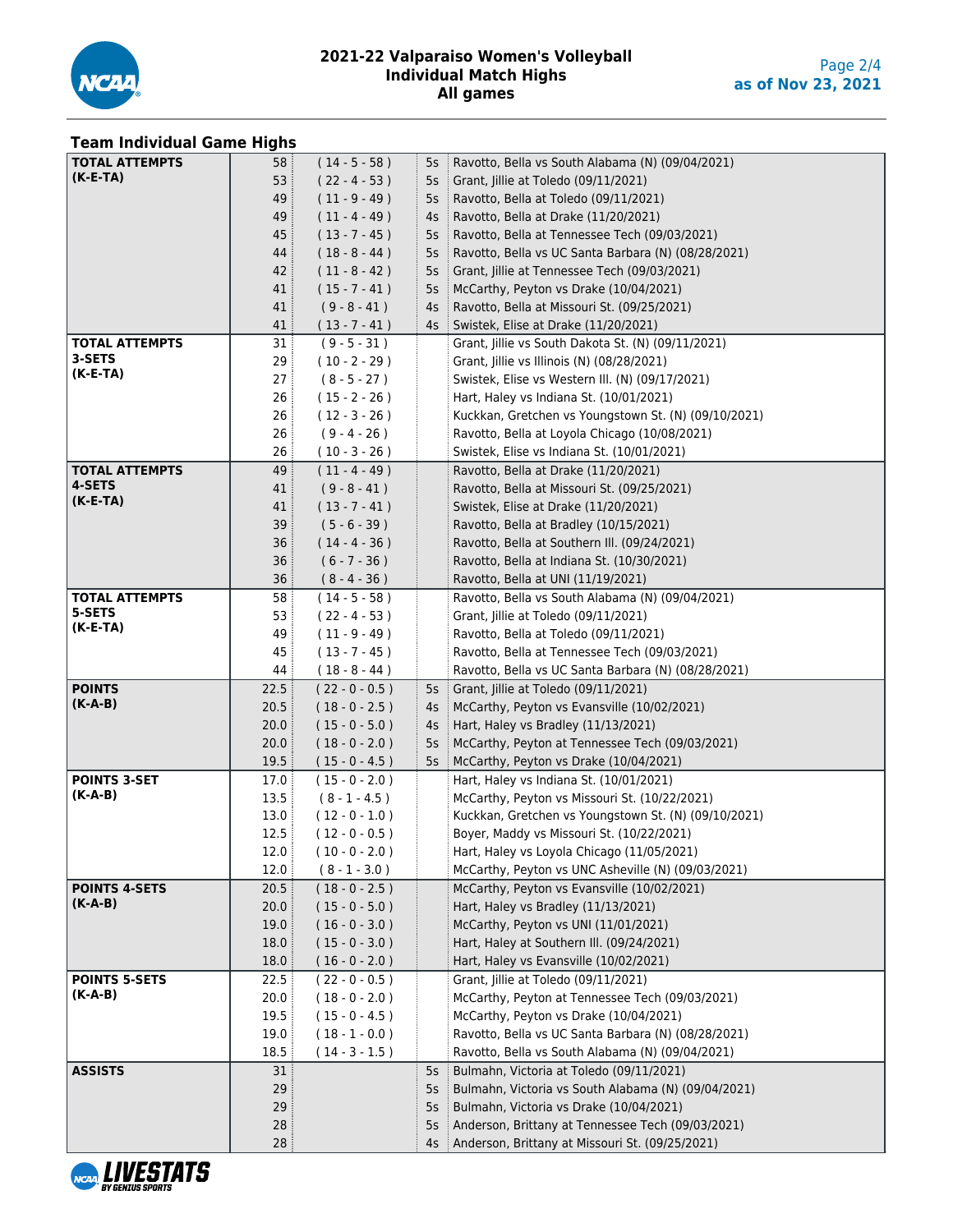

| <b>Team Individual Game Highs</b> |    |    |                                                      |
|-----------------------------------|----|----|------------------------------------------------------|
| <b>ASSISTS 3-SETS</b>             | 25 |    | Anderson, Brittany vs Missouri St. (10/22/2021)      |
|                                   | 22 |    | Anderson, Brittany vs Southern III. (10/23/2021)     |
|                                   | 21 |    | Anderson, Brittany vs Loyola Chicago (11/05/2021)    |
|                                   | 21 |    | Anderson, Brittany vs Western III. (N) (09/17/2021)  |
|                                   | 20 |    | Anderson, Brittany vs UNC Asheville (N) (09/03/2021) |
|                                   | 20 |    | Anderson, Brittany vs Indiana St. (10/01/2021)       |
|                                   | 20 |    | Bulmahn, Victoria vs Youngstown St. (N) (09/10/2021) |
| <b>ASSISTS 4-SETS</b>             | 28 |    | Anderson, Brittany at Missouri St. (09/25/2021)      |
|                                   | 27 |    | Anderson, Brittany at Southern III. (09/24/2021)     |
|                                   | 26 |    | Anderson, Brittany vs Evansville (10/02/2021)        |
|                                   | 26 |    | Anderson, Brittany vs Bradley (11/13/2021)           |
|                                   | 25 |    | Anderson, Brittany vs Illinois St. (11/12/2021)      |
| <b>ASSISTS 5-SETS</b>             | 31 |    | Bulmahn, Victoria at Toledo (09/11/2021)             |
|                                   | 29 |    | Bulmahn, Victoria vs Drake (10/04/2021)              |
|                                   | 29 |    | Bulmahn, Victoria vs South Alabama (N) (09/04/2021)  |
|                                   | 28 |    | Anderson, Brittany at Tennessee Tech (09/03/2021)    |
|                                   | 27 |    | Anderson, Brittany at Toledo (09/11/2021)            |
|                                   | 27 |    | Anderson, Brittany vs Drake (10/04/2021)             |
| <b>DIGS</b>                       | 33 | 5s | Cookerly, Rylee vs UC Santa Barbara (N) (08/28/2021) |
|                                   | 30 | 5s | Cookerly, Rylee at Toledo (09/11/2021)               |
|                                   | 30 | 3s | Cookerly, Rylee vs Youngstown St. (N) (09/10/2021)   |
|                                   | 27 | 4s | Swistek, Elise at Drake (11/20/2021)                 |
|                                   | 26 | 5s | Cookerly, Rylee vs Drake (10/04/2021)                |
| <b>DIGS 3-SETS</b>                | 30 |    | Cookerly, Rylee vs Youngstown St. (N) (09/10/2021)   |
|                                   | 17 |    | Cookerly, Rylee vs Western III. (N) (09/17/2021)     |
|                                   | 16 |    | Cookerly, Rylee vs Indiana St. (10/01/2021)          |
|                                   | 16 |    | Cookerly, Rylee vs Southern III. (10/23/2021)        |
|                                   | 16 |    | Swistek, Elise vs Western III. (N) (09/17/2021)      |
| <b>DIGS 4-SETS</b>                | 27 |    | Swistek, Elise at Drake (11/20/2021)                 |
|                                   | 24 |    | Cookerly, Rylee at Drake (11/20/2021)                |
|                                   | 23 |    | Cookerly, Rylee at Bradley (10/15/2021)              |
|                                   | 20 |    | Cookerly, Rylee vs UNI (11/01/2021)                  |
|                                   | 19 |    | Cookerly, Rylee at UNI (11/19/2021)                  |
| <b>DIGS 5-SETS</b>                | 33 |    | Cookerly, Rylee vs UC Santa Barbara (N) (08/28/2021) |
|                                   | 30 |    | Cookerly, Rylee at Toledo (09/11/2021)               |
|                                   | 26 |    | Cookerly, Rylee vs Drake (10/04/2021)                |
|                                   | 25 |    | Cookerly, Rylee vs South Alabama (N) (09/04/2021)    |
|                                   | 25 |    | Cookerly, Rylee at Tennessee Tech (09/03/2021)       |
|                                   | 25 |    | Ravotto, Bella vs Drake (10/04/2021)                 |
| <b>ACES</b>                       | 4  |    | Ravotto, Bella vs Evansville (10/02/2021)            |
|                                   | 3  |    | Anderson, Brittany vs Illinois St. (11/12/2021)      |
|                                   |    |    | Anderson, Brittany at Loyola Chicago (10/08/2021)    |
|                                   |    |    | Cookerly, Rylee vs Youngstown St. (N) (09/10/2021)   |
|                                   |    |    | Ravotto, Bella vs South Alabama (N) (09/04/2021)     |
|                                   | 3  |    | Ravotto, Bella vs Indiana St. (10/01/2021)           |
|                                   | 3  |    | Swistek, Elise at UNI (11/19/2021)                   |

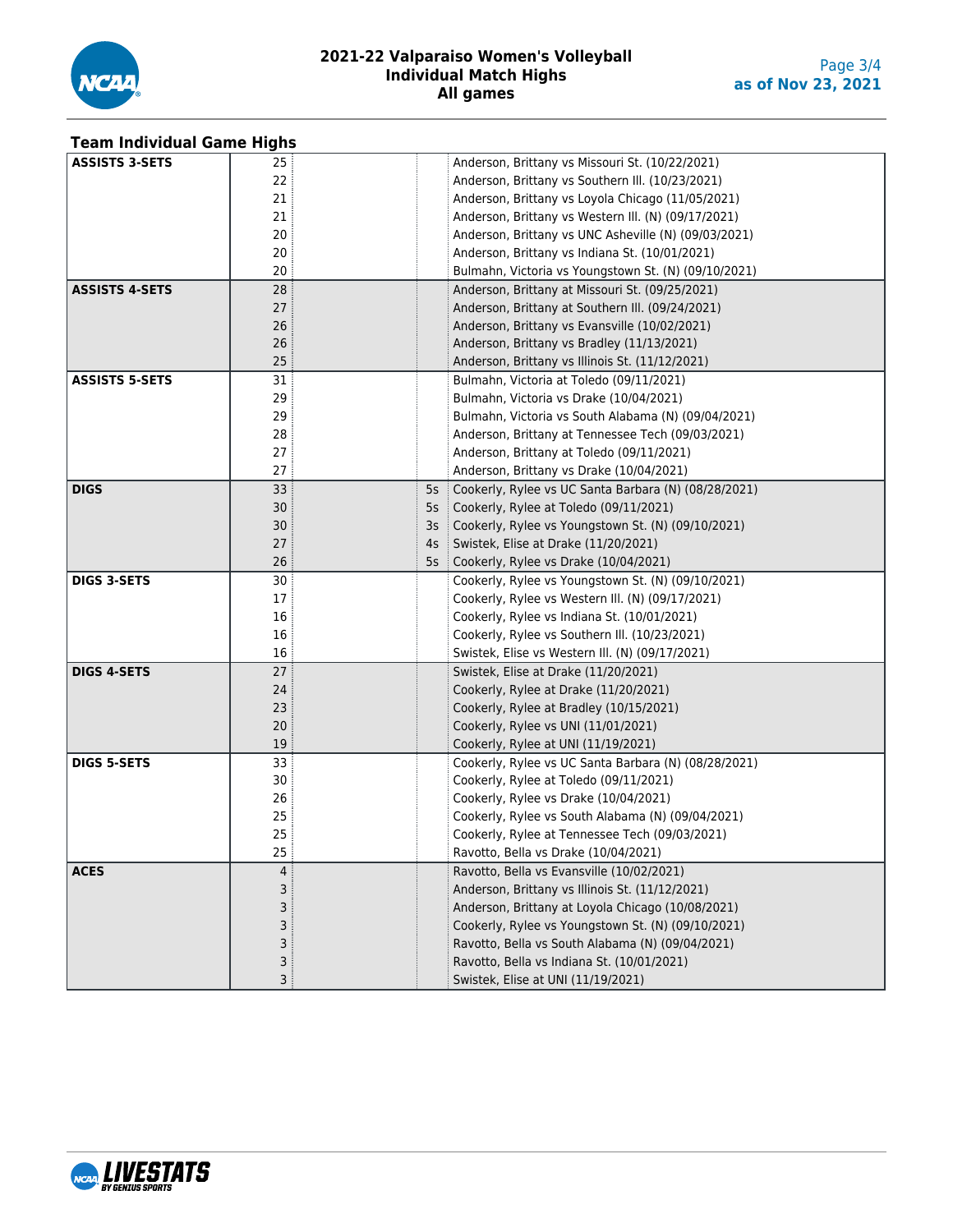

| <b>Team Individual Game Highs</b> |      |           |                                                       |
|-----------------------------------|------|-----------|-------------------------------------------------------|
| <b>BLOCKS</b>                     | 9.0  | $(0 - 9)$ | Boyer, Maddy at Drake (11/20/2021)                    |
| $(BS-BA)$                         | 9.0  | $(0 - 9)$ | Hart, Haley at Drake (11/20/2021)                     |
|                                   | 8.0: | $(1 - 7)$ | Hart, Haley at Milwaukee (08/29/2021)                 |
|                                   | 8.0  | $(4 - 4)$ | McCarthy, Peyton at Indiana St. (10/30/2021)          |
|                                   | 8.0: | $(1 - 7)$ | McCarthy, Peyton vs Missouri St. (10/22/2021)         |
|                                   | 8.0: | $(1 - 7)$ | McCarthy, Peyton vs Drake (10/04/2021)                |
|                                   | 7.0: | $(0 - 7)$ | Hart, Haley at Illinois St. (10/16/2021)              |
|                                   | 7.0: | $(3 - 4)$ | Hart, Haley vs Bradley (11/13/2021)                   |
|                                   | 6.0: | $(0 - 6)$ | Boyer, Maddy at UNI (11/19/2021)                      |
|                                   | 6.0: | $(1 - 5)$ | Boyer, Maddy at Southern III. (09/24/2021)            |
|                                   | 6.0  | $(0 - 6)$ | Cooper, Kara vs Drake (10/04/2021)                    |
|                                   | 6.0: | $(1 - 5)$ | Cooper, Kara at Milwaukee (08/29/2021)                |
|                                   | 6.0: | $(0 - 6)$ | Hart, Haley at Southern III. (09/24/2021)             |
|                                   | 6.0: | $(0 - 6)$ | Hart, Haley at UNI (11/19/2021)                       |
|                                   | 6.0  | $(2 - 4)$ | Hart, Haley at Loyola Chicago (10/08/2021)            |
|                                   | 6.0: | $(1 - 5)$ | McCarthy, Peyton vs South Dakota St. (N) (09/11/2021) |
|                                   | 6.0  | $(0 - 6)$ | McCarthy, Peyton at Drake (11/20/2021)                |

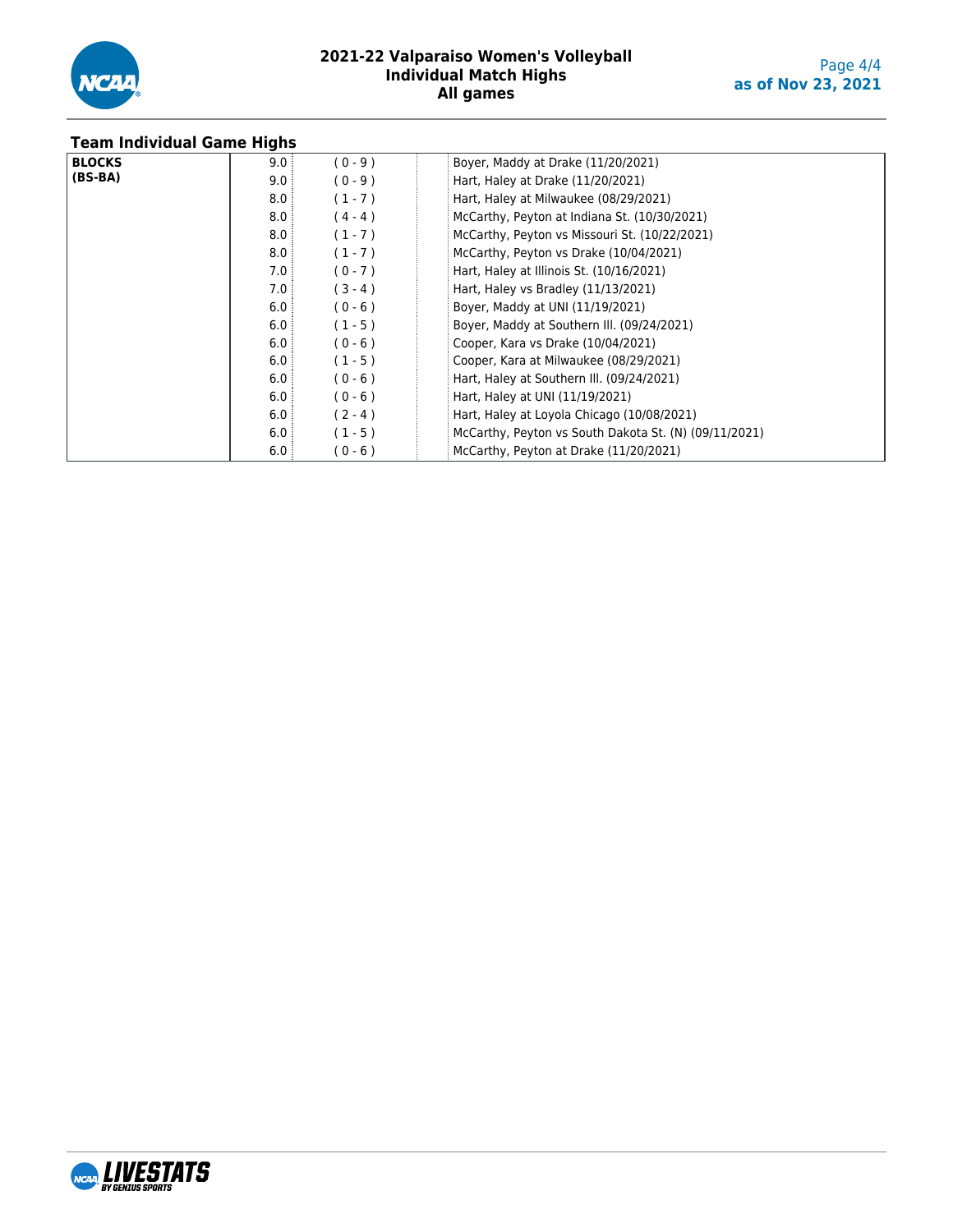

| <b>Team Game Highs</b> |                 |                                        |    |                                                           |
|------------------------|-----------------|----------------------------------------|----|-----------------------------------------------------------|
| <b>ATTACK PERCENT</b>  | .330            | $(45 - 9 - 109)$                       |    | at SIUE (09/17/2021)                                      |
| $(K-E-TA)$             | .280            | $(45 - 12 - 118)$                      |    | vs Indiana St. (10/01/2021)                               |
|                        | .262            | $(55 - 17 - 145)$                      |    | vs UNI (11/01/2021)                                       |
|                        | .261            | $(48 - 17 - 119)$                      |    | at Evansville (10/29/2021)                                |
|                        | .259            | $(59 - 18 - 158)$                      |    | vs Bradley (11/13/2021)                                   |
|                        | .256            | $(42 - 10 - 125)$                      |    | vs Youngstown St. (N) (09/10/2021)                        |
|                        | .233            | $(41 - 13 - 120)$                      |    | vs Missouri St. (10/22/2021)                              |
|                        | .231            | $(54 - 17 - 160)$                      |    | at UNI (11/19/2021)                                       |
|                        | .229            | $(44 - 17 - 118)$                      |    | vs Southern III. (10/23/2021)                             |
|                        | .224            | $(63 - 24 - 174)$                      |    | at Tennessee Tech (09/03/2021)                            |
| <b>KILLS</b>           | 71              | $(71 - 29 - 200)$                      | 5s | at Toledo (09/11/2021)                                    |
| $(K-E-TA)$             | 68              | $(68 - 27 - 193)$                      | 5s | vs Drake (10/04/2021)                                     |
|                        | 63:             | $(63 - 24 - 174)$                      | 5s | at Tennessee Tech (09/03/2021)                            |
|                        | 59              | $(59 - 18 - 158)$                      | 4s | vs Bradley (11/13/2021)                                   |
|                        | 58 <sup>3</sup> | $(58 - 23 - 206)$                      | 5s | vs South Alabama (N) (09/04/2021)                         |
|                        | 55              | $(55 - 25 - 166)$                      | 5s | at Milwaukee (08/29/2021)                                 |
|                        | 55:             | $(55 - 27 - 184)$                      | 5s | at Illinois St. (10/16/2021)                              |
|                        | 55              | $(55 - 17 - 145)$                      | 4s | vs UNI (11/01/2021)                                       |
|                        | 54:             | $(54 - 17 - 160)$                      | 4s | at UNI (11/19/2021)                                       |
|                        | 52:             | $(52 - 24 - 168)$                      | 4s | at Bradley (10/15/2021)                                   |
| <b>KILLS 3-SETS</b>    | 45              | $(45 - 9 - 109)$                       |    | at SIUE (09/17/2021)                                      |
| $(K-E-TA)$             | 45              | $(45 - 12 - 118)$                      |    | vs Indiana St. (10/01/2021)                               |
|                        | 44              | $(44 - 17 - 118)$                      |    | vs Southern III. (10/23/2021)                             |
|                        | 42              | $(42 - 18 - 118)$                      |    | vs UNC Asheville (N) (09/03/2021)                         |
|                        | 42              | $(42 - 10 - 125)$                      |    | vs Youngstown St. (N) (09/10/2021)                        |
|                        | 42 :            | $(42 - 15 - 121)$                      |    | vs Western III. (N) (09/17/2021)                          |
| <b>KILLS 4-SETS</b>    | 59:             | $(59 - 18 - 158)$                      |    | vs Bradley (11/13/2021)                                   |
| $(K-E-TA)$             | 55              | $(55 - 17 - 145)$                      |    | vs UNI (11/01/2021)                                       |
|                        | 54:             | $(54 - 17 - 160)$                      |    | at UNI (11/19/2021)                                       |
|                        | 52              | $(52 - 24 - 168)$                      |    | at Bradley (10/15/2021)                                   |
|                        | 51              | $(51 - 26 - 148)$                      |    | at Southern III. (09/24/2021)                             |
|                        | 51              | $(51 - 25 - 170)$                      |    | at Missouri St. (09/25/2021)                              |
|                        | 51              | $(51 - 26 - 178)$                      |    | at Drake (11/20/2021)                                     |
| <b>KILLS 5-SETS</b>    | 71 :            | $(71 - 29 - 200)$                      |    | at Toledo (09/11/2021)                                    |
| $(K-E-TA)$             | 68              | $(68 - 27 - 193)$                      |    | vs Drake (10/04/2021)                                     |
|                        | 63              | $(63 - 24 - 174)$                      |    | at Tennessee Tech (09/03/2021)                            |
|                        | 58              | $(58 - 23 - 206)$                      |    | vs South Alabama (N) (09/04/2021)                         |
|                        | 55              | $(55 - 25 - 166)$                      |    | at Milwaukee (08/29/2021)<br>at Illinois St. (10/16/2021) |
| <b>TOTAL ATTEMPTS</b>  | 55<br>206       | $(55 - 27 - 184)$<br>$(58 - 23 - 206)$ | 5s | vs South Alabama (N) (09/04/2021)                         |
| $(K-E-TA)$             | 200             | $(71 - 29 - 200)$                      | 5s | at Toledo (09/11/2021)                                    |
|                        | 193             | $(68 - 27 - 193)$                      | 5s | vs Drake (10/04/2021)                                     |
|                        | 184             | $(55 - 27 - 184)$                      | 5s | at Illinois St. (10/16/2021)                              |
|                        | 178             | $(51 - 26 - 178)$                      | 4s | at Drake (11/20/2021)                                     |
|                        | 174             | $(63 - 24 - 174)$                      | 5s | at Tennessee Tech (09/03/2021)                            |
|                        | 171             | $(46 - 39 - 171)$                      | 4s | at Indiana St. (10/30/2021)                               |
|                        | 170             | $(51 - 25 - 170)$                      | 4s | at Missouri St. (09/25/2021)                              |
|                        | 168             | $(52 - 24 - 168)$                      | 4s | at Bradley (10/15/2021)                                   |
|                        | 166             | $(55 - 25 - 166)$                      | 5s | at Milwaukee (08/29/2021)                                 |
| <b>TOTAL ATTEMPTS</b>  | 125             | $(42 - 10 - 125)$                      |    | vs Youngstown St. (N) (09/10/2021)                        |
| 3-SETS                 | 121             | $(42 - 15 - 121)$                      |    | vs Western III. (N) (09/17/2021)                          |
| $(K-E-TA)$             | 120             | $(41 - 13 - 120)$                      |    | vs Missouri St. (10/22/2021)                              |
|                        | 118             | $(42 - 18 - 118)$                      |    | vs UNC Asheville (N) (09/03/2021)                         |
|                        | 118             | $(45 - 12 - 118)$                      |    | vs Indiana St. (10/01/2021)                               |
|                        | 118:            | $(44 - 17 - 118)$                      |    | vs Southern III. (10/23/2021)                             |

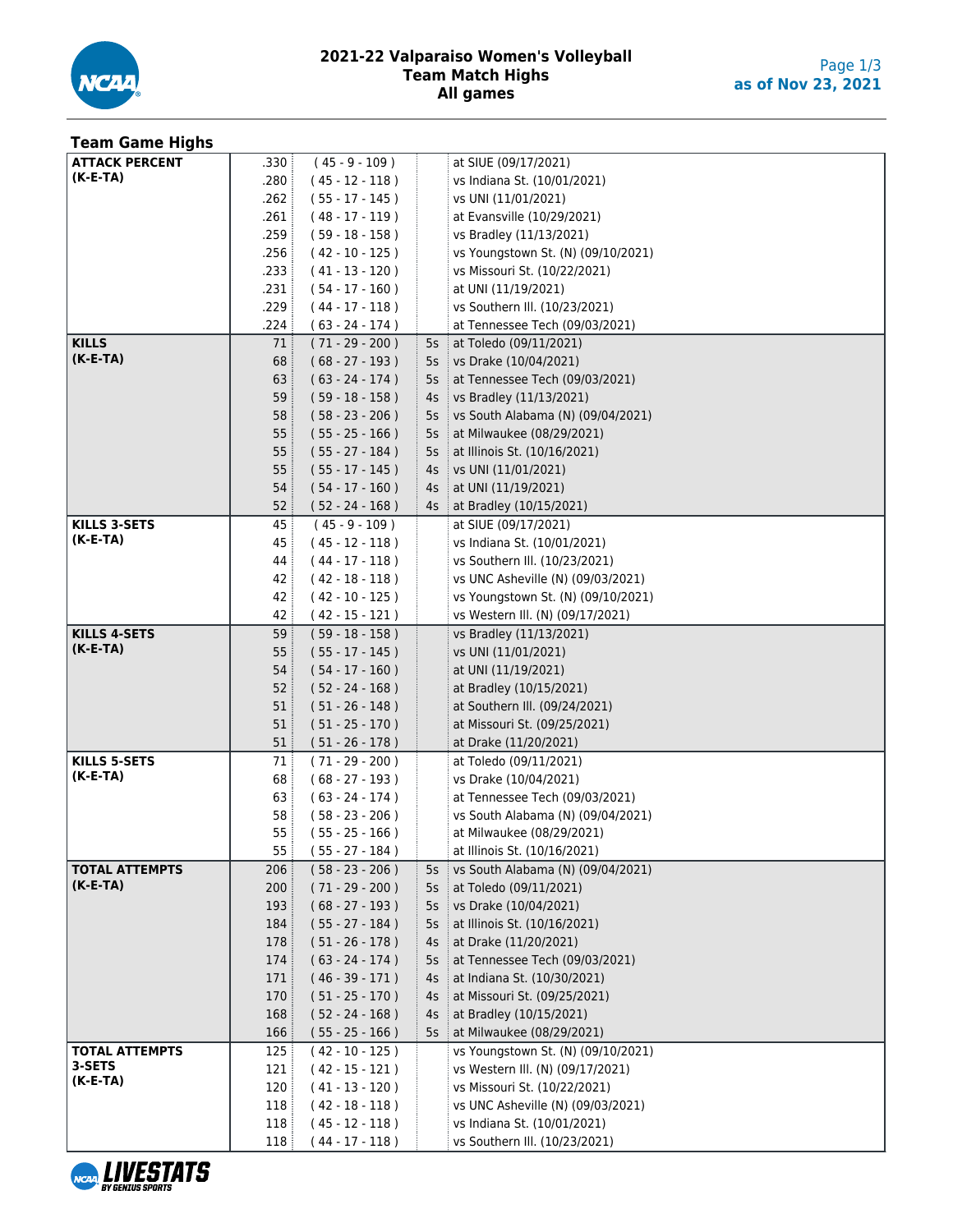

| <b>Team Game Highs</b> |                 |                   |    |                                      |
|------------------------|-----------------|-------------------|----|--------------------------------------|
| <b>TOTAL ATTEMPTS</b>  | 178:            | $(51 - 26 - 178)$ |    | at Drake (11/20/2021)                |
| 4-SETS                 | 171             | $(46 - 39 - 171)$ |    | at Indiana St. (10/30/2021)          |
| $(K-E-TA)$             | 170:            | $(51 - 25 - 170)$ |    | at Missouri St. (09/25/2021)         |
|                        | 168:            | $(52 - 24 - 168)$ |    | at Bradley (10/15/2021)              |
|                        | 160:            | $(42 - 25 - 160)$ |    | vs Illinois St. (11/12/2021)         |
|                        | 160:            | $(54 - 17 - 160)$ |    | at UNI (11/19/2021)                  |
| <b>TOTAL ATTEMPTS</b>  | 206:            | $(58 - 23 - 206)$ |    | vs South Alabama (N) (09/04/2021)    |
| 5-SETS                 | 200:            | $(71 - 29 - 200)$ |    | at Toledo (09/11/2021)               |
| $(K-E-TA)$             | 193:            | $(68 - 27 - 193)$ |    | vs Drake (10/04/2021)                |
|                        | 184             | $(55 - 27 - 184)$ |    | at Illinois St. (10/16/2021)         |
|                        | 174             | $(63 - 24 - 174)$ |    | at Tennessee Tech (09/03/2021)       |
| <b>ASSISTS</b>         | 67              |                   | 5s | at Toledo (09/11/2021)               |
|                        | 67              |                   | 5s | vs Drake (10/04/2021)                |
|                        | 57              |                   | 5s | at Tennessee Tech (09/03/2021)       |
|                        | 55              |                   | 5s | vs South Alabama (N) (09/04/2021)    |
|                        | 53              |                   | 4s | vs Bradley (11/13/2021)              |
| <b>ASSISTS 3-SETS</b>  | 43              |                   |    | at SIUE (09/17/2021)                 |
|                        | 42              |                   |    | vs Indiana St. (10/01/2021)          |
|                        | 41              |                   |    | vs Western III. (N) (09/17/2021)     |
|                        | 40              |                   |    | vs Youngstown St. (N) (09/10/2021)   |
|                        | 39              |                   |    | vs UNC Asheville (N) (09/03/2021)    |
|                        | 39              |                   |    | vs Missouri St. (10/22/2021)         |
| <b>ASSISTS 4-SETS</b>  | 53              |                   |    | vs Bradley (11/13/2021)              |
|                        | 51              |                   |    | vs UNI (11/01/2021)                  |
|                        | 50              |                   |    | at Bradley (10/15/2021)              |
|                        | 49              |                   |    | at Southern III. (09/24/2021)        |
|                        | 49              |                   |    | at Drake (11/20/2021)                |
| <b>ASSISTS 5-SETS</b>  | 67              |                   |    | at Toledo (09/11/2021)               |
|                        | 67              |                   |    | vs Drake (10/04/2021)                |
|                        | 57              |                   |    | at Tennessee Tech (09/03/2021)       |
|                        | 55              |                   |    | vs South Alabama (N) (09/04/2021)    |
|                        | 51              |                   |    | at Milwaukee (08/29/2021)            |
| <b>DIGS</b>            | 93              |                   | 5s | vs South Alabama (N) (09/04/2021)    |
|                        | 90              |                   | 5s | vs Drake (10/04/2021)                |
|                        | 87              |                   | 4s | at Drake $(11/20/2021)$              |
|                        | 86              |                   | 5s | at Toledo (09/11/2021)               |
|                        | 81              |                   | 5s | vs UC Santa Barbara (N) (08/28/2021) |
| <b>DIGS 3-SETS</b>     | $\overline{76}$ |                   |    | vs Youngstown St. (N) (09/10/2021)   |
|                        | 59              |                   |    | vs Indiana St. (10/01/2021)          |
|                        | 52              |                   |    | vs Western III. (N) (09/17/2021)     |
|                        | 51              |                   |    | vs Missouri St. (10/22/2021)         |
|                        | 51              |                   |    | vs Southern III. (10/23/2021)        |
| <b>DIGS 4-SETS</b>     | 87              |                   |    | at Drake (11/20/2021)                |
|                        | 75              |                   |    | at Indiana St. (10/30/2021)          |
|                        | 73              |                   |    | at Missouri St. (09/25/2021)         |
|                        | 73              |                   |    | at Bradley (10/15/2021)              |
|                        | 72              |                   |    | vs Illinois St. (11/12/2021)         |
| <b>DIGS 5-SETS</b>     | 93              |                   |    | vs South Alabama (N) (09/04/2021)    |
|                        | 90              |                   |    | vs Drake (10/04/2021)                |
|                        | 86              |                   |    | at Toledo (09/11/2021)               |
|                        | 81              |                   |    | vs UC Santa Barbara (N) (08/28/2021) |
|                        | 76              |                   |    | at Illinois St. (10/16/2021)         |

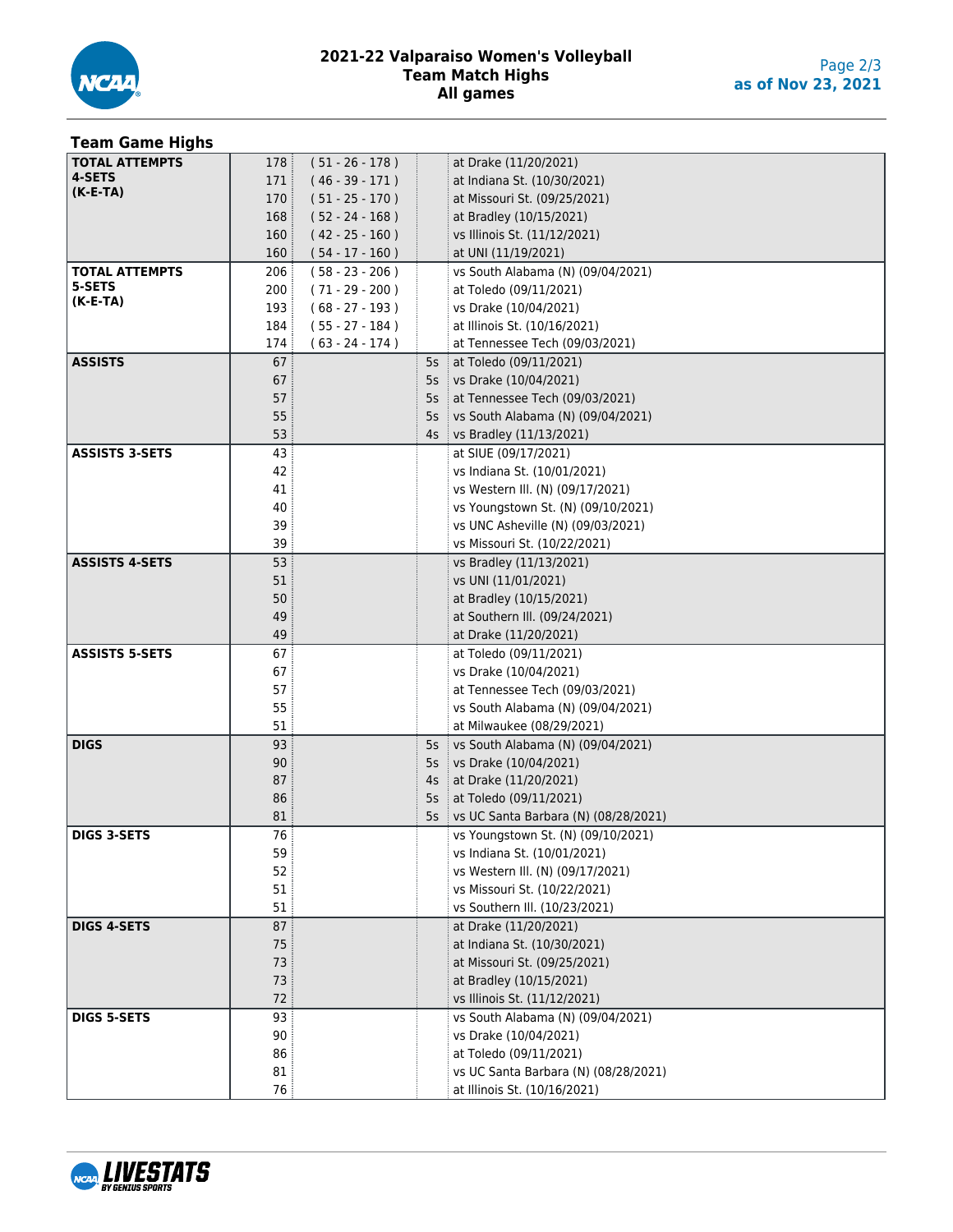

## **Team Game Highs**

| <b>ACES</b>   | 8 <sup>3</sup> |            | vs South Alabama (N) (09/04/2021) |  |  |  |  |  |  |  |
|---------------|----------------|------------|-----------------------------------|--|--|--|--|--|--|--|
|               |                |            | vs Evansville (10/02/2021)        |  |  |  |  |  |  |  |
|               |                |            | at UNI (11/19/2021)               |  |  |  |  |  |  |  |
|               | 6              |            | at Southern III. (09/24/2021)     |  |  |  |  |  |  |  |
|               | 6              |            | at Loyola Chicago (10/08/2021)    |  |  |  |  |  |  |  |
|               | 6              |            | vs Southern III. (10/23/2021)     |  |  |  |  |  |  |  |
|               | 6              |            | at Evansville (10/29/2021)        |  |  |  |  |  |  |  |
|               | 6              |            | at Indiana St. (10/30/2021)       |  |  |  |  |  |  |  |
|               | 6              |            | vs UNI (11/01/2021)               |  |  |  |  |  |  |  |
|               | 6              |            | vs Loyola Chicago (11/05/2021)    |  |  |  |  |  |  |  |
|               | 6              |            | vs Illinois St. (11/12/2021)      |  |  |  |  |  |  |  |
| <b>BLOCKS</b> | 15.0           | $(0 - 30)$ | at Drake (11/20/2021)             |  |  |  |  |  |  |  |
| $(BS-BA)$     | 14.0           | $(2 - 24)$ | at Southern III. (09/24/2021)     |  |  |  |  |  |  |  |
|               | 11.0           | $(3 - 16)$ | vs Western III. (N) (09/17/2021)  |  |  |  |  |  |  |  |
|               | 11.0           | $(3 - 16)$ | at Illinois St. (10/16/2021)      |  |  |  |  |  |  |  |
|               | 11.0           | $(4 - 14)$ | vs Bradley (11/13/2021)           |  |  |  |  |  |  |  |
|               | 11.0           | $(1 - 20)$ | at UNI (11/19/2021)               |  |  |  |  |  |  |  |
|               | 10.0           | $(2 - 16)$ | at Milwaukee (08/29/2021)         |  |  |  |  |  |  |  |
|               | 10.0           | $(0 - 20)$ | vs South Alabama (N) (09/04/2021) |  |  |  |  |  |  |  |
|               | 10.0           | $(1 - 18)$ | vs Evansville (10/02/2021)        |  |  |  |  |  |  |  |
|               | 10.0           | $(3 - 14)$ | vs Drake (10/04/2021)             |  |  |  |  |  |  |  |
|               | 10.0           | $(1 - 18)$ | vs Missouri St. (10/22/2021)      |  |  |  |  |  |  |  |
|               | 10.0           | $(5 - 10)$ | at Indiana St. (10/30/2021)       |  |  |  |  |  |  |  |

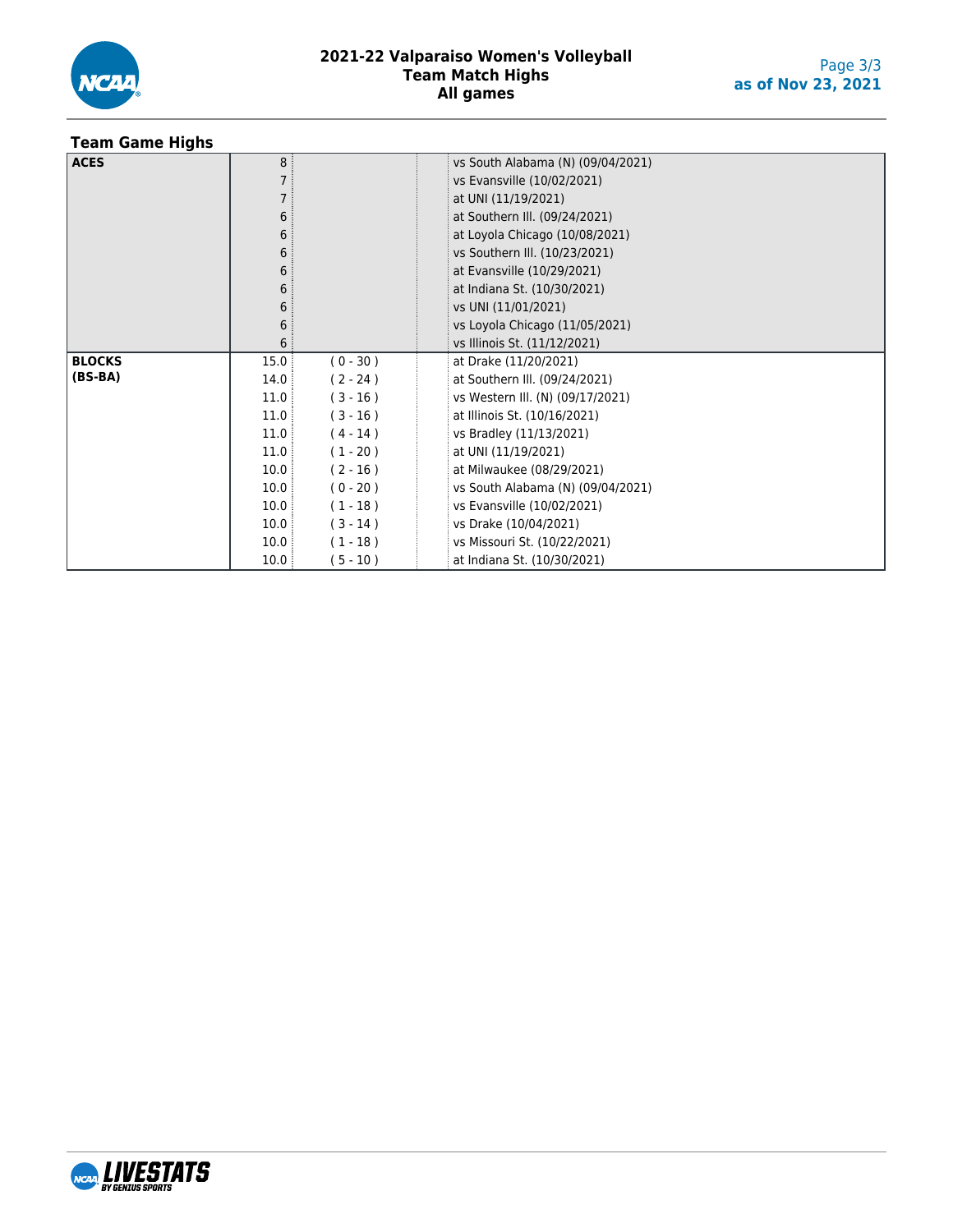|                                                      | <b>Anderson, Brittany</b>                       |                                              |                                      |                                                       |                                                |                                      |                                  |                                        |                                              |                                            |                               |                                         |                                                 |                                         |                                              |
|------------------------------------------------------|-------------------------------------------------|----------------------------------------------|--------------------------------------|-------------------------------------------------------|------------------------------------------------|--------------------------------------|----------------------------------|----------------------------------------|----------------------------------------------|--------------------------------------------|-------------------------------|-----------------------------------------|-------------------------------------------------|-----------------------------------------|----------------------------------------------|
| Season                                               | sp-mp                                           | k                                            | k/s                                  | e                                                     | ta                                             | pct                                  | a                                | a/s                                    | ta                                           | ast%                                       | sa                            | sa/s                                    | se                                              | ta                                      | srv%                                         |
| 2017<br>2018<br>2019<br>2020<br>2021                 | 117-33<br>146-38<br>127-34<br>$0-0$<br>112-29   | 64<br>85<br>52<br>0<br>5                     | 0.55<br>0.58<br>0.41<br>0.00<br>0.04 | 19<br>20<br>14<br>0<br>2                              | 201<br>244<br>214<br>0<br>30                   | .224<br>.266<br>.178<br>.000<br>.100 | 1235<br>1539<br>1076<br>0<br>628 | 10.56<br>10.54<br>8.47<br>0.00<br>5.61 | 3153<br>4247<br>3310<br>0<br>1789            | .392<br>.362<br>.325<br>.000<br>.351       | 20<br>25<br>23<br>0<br>19     | 0.17<br>0.17<br>0.18<br>0.00<br>0.17    | 25<br>32<br>27<br>0<br>7                        | 455<br>569<br>449<br>$\mathbf 0$<br>413 | .945<br>.944<br>.940<br>.000<br>.983         |
| <b>TOTAL</b>                                         | 502-134                                         | 206                                          | 0.41                                 | 55                                                    | 689                                            | .219                                 | 4478                             | 8.92                                   | 12499                                        | .358                                       | 87                            | 0.17                                    | 91                                              | 1886                                    | .952                                         |
| Season                                               | dig                                             | d/s                                          | re                                   | ta                                                    | rec%                                           | bs                                   | ba                               | tb                                     | b/s                                          | be                                         | bhe                           |                                         | points                                          |                                         | pts/s                                        |
| 2017<br>2018<br>2019<br>2020<br>2021<br><b>TOTAL</b> | 328<br>372<br>336<br>$\mathbf 0$<br>197<br>1233 | 2.80<br>2.55<br>2.65<br>0.00<br>1.76<br>2.46 | 1<br>1<br>0<br>0<br>0<br>2           | $\overline{2}$<br>5<br>7<br>0<br>$\overline{2}$<br>16 | .500<br>.800<br>1.000<br>.000<br>1.000<br>.875 | 6<br>10<br>4<br>0<br>0<br>20         | 67<br>77<br>49<br>0<br>1<br>194  | 73<br>87<br>53<br>0<br>1<br>214        | 0.62<br>0.60<br>0.42<br>0.00<br>0.01<br>0.43 | 11<br>8<br>6<br>0<br>1<br>26               |                               | 11<br>14<br>4<br>0<br>9<br>38           | 123.5<br>158.5<br>103.5<br>0.0<br>24.5<br>410.0 |                                         | 1.05<br>1.08<br>0.81<br>0.00<br>0.21<br>0.82 |
| <b>Boyer, Maddy</b>                                  |                                                 |                                              |                                      |                                                       |                                                |                                      |                                  |                                        |                                              |                                            |                               |                                         |                                                 |                                         |                                              |
| Season                                               | sp-mp                                           | k                                            | k/s                                  | е                                                     | ta                                             | pct                                  | a                                | a/s                                    | ta                                           | ast%                                       | sa                            | sa/s                                    | se                                              | ta                                      | srv%                                         |
| 2019<br>2020<br>2021<br><b>TOTAL</b>                 | $26 - 8$<br>49-15<br>92-26<br>167-49            | 29<br>67<br>173<br>269                       | 1.12<br>1.37<br>1.88<br>1.61         | 24<br>43<br>78<br>145                                 | 104<br>210<br>473<br>787                       | .048<br>.114<br>.201<br>.158         | 3<br>3<br>3<br>9                 | 0.12<br>0.06<br>0.03<br>0.05           | 9<br>32<br>30<br>71                          | .333<br>.094<br>.100<br>.127               | $\overline{2}$<br>0<br>0<br>2 | 0.08<br>0.00<br>0.00<br>0.01            | 3<br>1<br>1<br>5                                | 19<br>12<br>$\mathbf{1}$<br>32          | .842<br>.917<br>.000<br>.844                 |
| Season                                               | dig                                             | d/s                                          | re                                   | ta                                                    | rec%                                           | bs                                   | ba                               | tb                                     | b/s                                          | be                                         | bhe                           |                                         | points                                          |                                         | pts/s                                        |
| 2019<br>2020<br>2021<br><b>TOTAL</b>                 | 20<br>36<br>45<br>101                           | 0.77<br>0.73<br>0.49<br>0.60                 | 7<br>3<br>1<br>11                    | 75<br>67<br>6<br>148                                  | .907<br>.955<br>.833<br>.926                   | 0<br>2<br>3<br>5                     | 11<br>28<br>47<br>86             | 11<br>30<br>50<br>91                   | 0.42<br>0.61<br>0.54<br>0.54                 | $\overline{c}$<br>1<br>4<br>$\overline{7}$ |                               | 0<br>0<br>0<br> 0                       | 36.5<br>83.0<br>199.5<br>319.0                  |                                         | 1.38<br>1.69<br>2.16<br>1.91                 |
|                                                      |                                                 |                                              |                                      |                                                       |                                                |                                      | Boyle, Abby                      |                                        |                                              |                                            |                               |                                         |                                                 |                                         |                                              |
| Season                                               | sp-mp                                           | k                                            | k/s                                  | е                                                     | ta                                             | pct                                  | a                                | a/s                                    | ta                                           | ast%                                       | sa                            | sa/s                                    | se                                              | ta                                      | srv%                                         |
| 2021<br><b>TOTAL</b>                                 | $22 - 13$<br>$22 - 13$                          | $\mathbf 0$<br>0                             | 0.00<br>0.00                         | 0<br>0                                                | $\mathbf 0$<br>0                               | .000<br>.000                         | 0<br>0                           | 0.00<br>0.00                           | $\overline{7}$<br>7                          | .000<br>.000                               | 1<br>1                        | 0.05<br>0.05                            | 3<br>3                                          | 39<br>39                                | .923<br>.923                                 |
| Season                                               | dig                                             | d/s                                          | re                                   | ta                                                    | rec%                                           | bs                                   | ba                               | tb                                     | b/s                                          | be                                         | bhe                           |                                         | points                                          |                                         | pts/s                                        |
| 2021<br><b>TOTAL</b>                                 | $\overline{7}$<br>$\overline{7}$                | 0.32<br>0.32                                 | 0<br>0                               | 0<br>0                                                | .000<br>.000                                   | 0<br>0                               | $\mathbf 0$<br>0                 | 0<br>0                                 | 0.00<br>0.00                                 | 0<br>$\overline{0}$                        |                               | $\pmb{0}$<br>$\pmb{0}$                  | 1.0<br>1.0                                      |                                         | 0.05<br>0.05                                 |
|                                                      |                                                 |                                              |                                      |                                                       |                                                |                                      | <b>Bulmahn, Victoria</b>         |                                        |                                              |                                            |                               |                                         |                                                 |                                         |                                              |
| Season                                               | sp-mp                                           | k                                            | k/s                                  | е                                                     | ta                                             | pct                                  | a                                | a/s                                    | ta                                           | ast%                                       | sa                            | sa/s                                    | se                                              | ta                                      | srv%                                         |
| 2020<br>2021<br><b>TOTAL</b>                         | 77-19<br>112-29<br>189-48                       | 41<br>19<br>60                               | 0.53<br>0.17<br>0.32                 | 24<br>5<br>29                                         | 176<br>67<br>243                               | .097<br>.209<br>.128                 | 835<br>526<br>1361               | 10.84<br>4.70<br>7.20                  | 2406<br>1637<br>4043                         | .347<br>.321<br>.337                       | 18<br>20<br>38                | 0.23<br>0.18<br>0.20                    | 25<br>44<br>69                                  | 307<br>417<br>724                       | .919<br>.894<br>.905                         |
| Season                                               | dig                                             | d/s                                          | re                                   | ta                                                    | rec%                                           | bs                                   | ba                               | tb                                     | b/s                                          | be                                         | bhe                           |                                         | points                                          |                                         | pts/s                                        |
| 2020<br>2021<br><b>TOTAL</b>                         | 275<br>218<br>493                               | 3.57<br>1.95<br>2.61                         | 1<br>0<br>1                          | $\overline{4}$<br>6<br>10                             | .750<br>1.000<br>.900                          | 0<br>0<br>0                          | 30<br>0<br>30                    | 30<br>$\pmb{0}$<br>30                  | 0.39<br>0.00<br>0.16                         | 16<br>$\overline{2}$<br>18                 |                               | $\overline{2}$<br>10 <sup>1</sup><br>12 | 74.0<br>39.0<br>113.0                           |                                         | 0.96<br>0.35<br>0.60                         |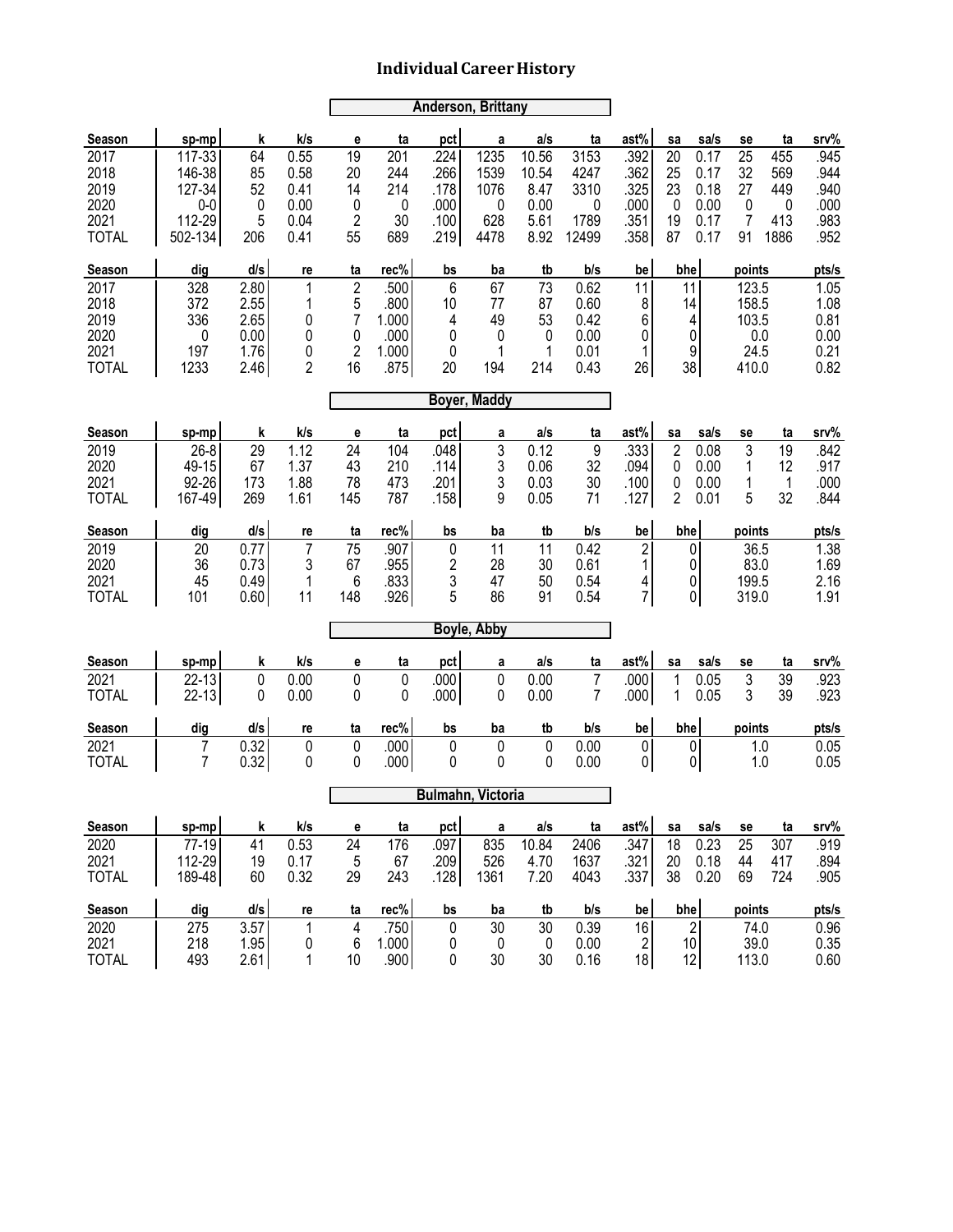|                                                      |                                                          | <b>Cookerly, Rylee</b>                       |                                               |                                                                    |                                              |                                                |                                             |                                              |                                              |                                                              |                                    |                                                  |                                                        |                                         |                                              |
|------------------------------------------------------|----------------------------------------------------------|----------------------------------------------|-----------------------------------------------|--------------------------------------------------------------------|----------------------------------------------|------------------------------------------------|---------------------------------------------|----------------------------------------------|----------------------------------------------|--------------------------------------------------------------|------------------------------------|--------------------------------------------------|--------------------------------------------------------|-----------------------------------------|----------------------------------------------|
| Season                                               | sp-mp                                                    | k                                            | k/s                                           | e                                                                  | ta                                           | pct                                            | a                                           | a/s                                          | ta                                           | ast%                                                         | sa                                 | sa/s                                             | se                                                     | ta                                      | srv%                                         |
| 2017<br>2018<br>2019<br>2020<br>2021<br><b>TOTAL</b> | 117-33<br>146-38<br>127-34<br>73-18<br>112-29<br>575-152 | 5<br>1<br>$\overline{c}$<br>3<br>4<br>15     | 0.04<br>0.01<br>0.02<br>0.04<br>0.04<br>0.03  | 3<br>$\overline{c}$<br>2<br>$\overline{c}$<br>$\overline{2}$<br>11 | 17<br>12<br>42<br>8<br>19<br>98              | .118<br>$-083$<br>.000<br>.125<br>.105<br>.041 | 89<br>137<br>119<br>95<br>109<br>549        | 0.76<br>0.94<br>0.94<br>1.30<br>0.97<br>0.95 | 598<br>577<br>632<br>370<br>484<br>2661      | .149<br>.237<br>.188<br>.257<br>.225<br>.206                 | 26<br>26<br>29<br>10<br>24<br>115  | 0.22<br>0.18<br>0.23<br>0.14<br>0.21<br>0.20     | 34<br>38<br>24<br>14<br>10<br>120                      | 438<br>564<br>499<br>255<br>445<br>2201 | .922<br>.933<br>.952<br>.945<br>.978<br>.945 |
| Season                                               | dig                                                      | d/s                                          | re                                            | ta                                                                 | rec%                                         | bs                                             | ba                                          | tb                                           | b/s                                          | be                                                           | bhe                                |                                                  | points                                                 |                                         | pts/s                                        |
| 2017<br>2018<br>2019<br>2020<br>2021<br><b>TOTAL</b> | 686<br>739<br>667<br>422<br>541<br>3055                  | 5.86<br>5.06<br>5.25<br>5.78<br>4.83<br>5.31 | 32<br>24<br>21<br>14<br>26<br>117             | 672<br>729<br>621<br>347<br>564<br>2933                            | .952<br>.967<br>.966<br>.960<br>.954<br>.960 | $\pmb{0}$<br>0<br>0<br>0<br>0<br>0             | $\mathbf 0$<br>0<br>0<br>0<br>0<br>$\Omega$ | 0<br>0<br>0<br>0<br>0<br>0                   | 0.00<br>0.00<br>0.00<br>0.00<br>0.00<br>0.00 | 0<br>0<br>0<br>0<br>$\overline{0}$<br>$\overline{0}$         |                                    | 1<br>$\overline{\mathbf{c}}$<br>1<br>0<br>1<br>5 | 31.0<br>27.0<br>31.0<br>13.0<br>28.0<br>130.0          |                                         | 0.26<br>0.18<br>0.24<br>0.18<br>0.25<br>0.23 |
|                                                      |                                                          |                                              |                                               |                                                                    |                                              |                                                |                                             |                                              |                                              |                                                              |                                    |                                                  |                                                        |                                         |                                              |
| <b>Season</b>                                        | sp-mp                                                    | k                                            | k/s                                           | e                                                                  | ta                                           | pct                                            | a                                           | a/s                                          | ta                                           | ast%                                                         | sa                                 | sa/s                                             | se                                                     | ta                                      | srv%                                         |
| 2019<br>2020<br>2021<br><b>TOTAL</b>                 | 65-21<br>$27 - 7$<br>95-28<br>187-56                     | 82<br>34<br>110<br>226                       | 1.26<br>1.26<br>1.16<br>1.21                  | 37<br>15<br>49<br>101                                              | 249<br>106<br>353<br>708                     | .181<br>.179<br>.173<br>.177                   | $\mathbf{1}$<br>1<br>3<br>5                 | 0.02<br>0.04<br>0.03<br>0.03                 | 23<br>11<br>19<br>53                         | .043<br>.091<br>.158<br>.094                                 | $\overline{2}$<br>1<br>0<br>3      | 0.03<br>0.04<br>0.00<br>0.02                     | $\overline{2}$<br>1<br>0<br>3                          | 8<br>13<br>$\pmb{0}$<br>21              | .750<br>.923<br>.000<br>.857                 |
| Season                                               | dig                                                      | d/s                                          | re                                            | ta                                                                 | rec%                                         | bs                                             | ba                                          | tb                                           | b/s                                          | be                                                           | bhe                                |                                                  | points                                                 |                                         | pts/s                                        |
| 2019<br>2020<br>2021<br><b>TOTAL</b>                 | 13<br>1<br>35<br>49                                      | 0.20<br>0.04<br>0.37<br>0.26                 | $\pmb{0}$<br>$\mathbf{0}$<br>$\mathbf 0$<br>0 | 15<br>9<br>9<br>33                                                 | 1.000<br>1.000<br>1.000<br>1.000             | $\overline{13}$<br>1<br>3<br>17                | $\overline{41}$<br>14<br>71<br>126          | $\overline{54}$<br>15<br>74<br>143           | 0.83<br>0.56<br>0.78<br>0.76                 | 10 <sup>1</sup><br>$\vert 4 \vert$<br>8 <sup>1</sup><br>22   |                                    | 0<br>0<br>0<br>0                                 | 117.5<br>43.0<br>148.5<br>309.0                        |                                         | 1.80<br>1.59<br>1.56<br>1.65                 |
|                                                      |                                                          |                                              |                                               |                                                                    |                                              | Daniels, Gabby                                 |                                             |                                              |                                              |                                                              |                                    |                                                  |                                                        |                                         |                                              |
| Season                                               | sp-mp                                                    | k                                            | k/s                                           | e                                                                  | ta                                           | pct                                            | a                                           | a/s                                          | ta                                           | ast%                                                         | sa                                 | sa/s                                             | se                                                     | ta                                      | srv%                                         |
| 2018<br>2019<br>2020<br>2021<br><b>TOTAL</b>         | $51 - 22$<br>34-19<br>$0-0$<br>$12-6$<br>97-47           | 0<br>0<br>0<br>0<br>0                        | 0.00<br>0.00<br>0.00<br>0.00<br>0.00          | 0<br>0<br>0<br>0<br>0                                              | 1<br>0<br>0<br>0<br>1                        | .000<br>.000<br>.000<br>.000<br>.000           | 3<br>1<br>0<br>0<br>4                       | 0.06<br>0.03<br>0.00<br>0.00<br>0.04         | 9<br>4<br>0<br>$\mathbf{1}$<br>14            | .333<br>.250<br>.000<br>.000<br>.286                         | $\overline{7}$<br>1<br>0<br>1<br>9 | 0.14<br>0.03<br>0.00<br>0.08<br>0.09             | 12<br>$\overline{2}$<br>$\Omega$<br>$\mathbf{1}$<br>15 | 163<br>60<br>0<br>20<br>243             | .926<br>.967<br>.000<br>.950<br>.938         |
| Season                                               | dig                                                      | d/s                                          | re                                            | ta                                                                 | rec%                                         | bs                                             | ba                                          | tb                                           | b/s                                          | be                                                           | bhe                                |                                                  | points                                                 |                                         | pts/s                                        |
| 2018<br>2019<br>2020<br>2021<br><b>TOTAL</b>         | 28<br>24<br>0<br>4<br>56                                 | 0.55<br>0.71<br>0.00<br>0.33<br>0.58         | $\mathbf{0}$<br>0<br>0<br>0<br>0              | $\mathbf 0$<br>15<br>0<br>0<br>15                                  | .000<br>1.000<br>.000<br>.000<br>1.000       | $\pmb{0}$<br>0<br>0<br>0<br>0                  | $\mathbf 0$<br>0<br>0<br>0<br>0             | $\mathbf 0$<br>0<br>0<br>0<br>0              | 0.00<br>0.00<br>0.00<br>0.00<br>0.00         | $\overline{0}$<br>$\overline{0}$<br>0<br>0<br>$\overline{0}$ |                                    | 0<br>0<br>0<br>0<br>0                            | 7.0<br>1.0<br>0.0<br>1.0<br>9.0                        |                                         | 0.14<br>0.03<br>0.00<br>0.08<br>0.09         |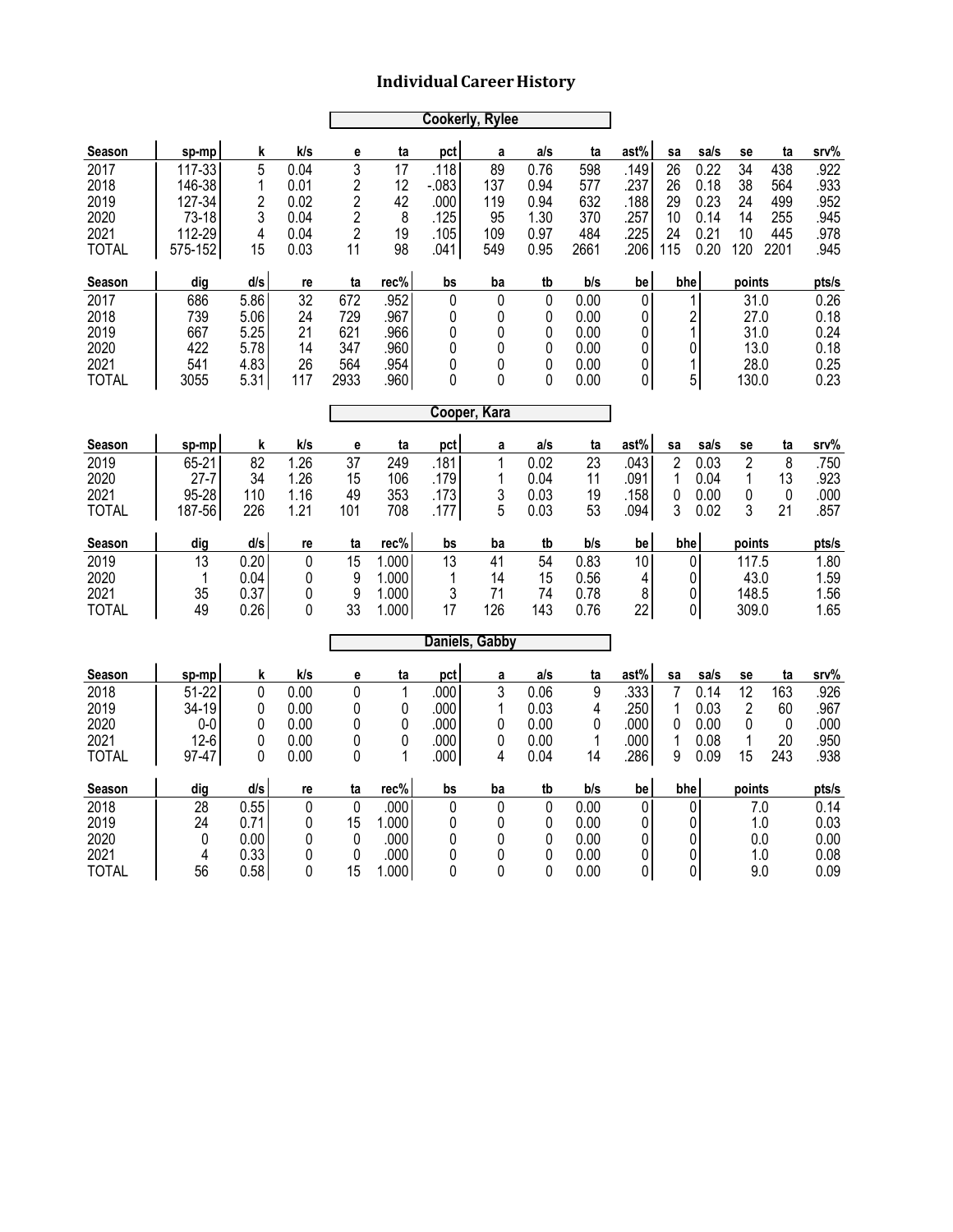|                      | <b>Grant, Jillie</b> |                |                 |                     |              |                     |                   |                      |              |                              |                |                   |                |                     |               |
|----------------------|----------------------|----------------|-----------------|---------------------|--------------|---------------------|-------------------|----------------------|--------------|------------------------------|----------------|-------------------|----------------|---------------------|---------------|
| Season               | sp-mp                | k              | k/s             | e                   | ta           | pct                 | a                 | a/s                  | ta           | ast%                         | sa             | sa/s              | se             | ta                  | srv%          |
| 2018                 | 49-23                | 26             | 0.53            | 24                  | 95           | .021                | 6                 | 0.12                 | 34           | .176                         | $\overline{4}$ | 0.08              | 13             | 130                 | .900          |
| 2019<br>2020         | 127-34<br>82-20      | 316<br>232     | 2.49<br>2.83    | 177<br>106          | 1131<br>815  | .123<br>.155        | 19<br>20          | 0.15<br>0.24         | 158<br>104   | .120<br>.192                 | 15<br>17       | 0.12<br>0.21      | 27<br>19       | 453<br>290          | .940<br>.934  |
| 2021                 | 36-12                | 85             | 2.36            | 44                  | 296          | .139                | 2                 | 0.06                 | 30           | .067                         | 1              | 0.03              | 6              | 108                 | .944          |
| <b>TOTAL</b>         | 294-89               | 659            | 2.24            | 351                 | 2337         | .132                | 47                | 0.16                 | 326          | .144                         | 37             | 0.13              | 65             | 981                 | .934          |
| Season               | dig                  | d/s            | re              | ta                  | rec%         | bs                  | ba                | tb                   | b/s          | be                           | bhe            |                   | points         |                     | pts/s         |
| 2018                 | 62                   | 1.27           | 5               | 91                  | .945<br>.965 | 0                   | 5<br>32           | 5                    | 0.10         | 3 <sup>1</sup>               |                | $\overline{0}$    | 32.5           |                     | 0.65          |
| 2019<br>2020         | 327<br>260           | 2.57<br>3.17   | 34<br>28        | 975<br>534          | .948         | 3<br>$\overline{c}$ | 21                | 35<br>23             | 0.28<br>0.28 | 6<br>5                       |                | 0<br>0            | 350.0<br>261.5 |                     | 2.76<br>3.18  |
| 2021                 | 98                   | 2.72           | 10              | 201                 | .950         | 1                   | 9                 | 10                   | 0.28         | $\overline{0}$               |                | 0                 | 91.5           |                     | 2.53          |
| <b>TOTAL</b>         | 747                  | 2.54           | 77              | 1801                | .957         | 6                   | 67                | 73                   | 0.25         | 4                            |                | 0                 | 735.5          |                     | 2.50          |
| Hart, Haley          |                      |                |                 |                     |              |                     |                   |                      |              |                              |                |                   |                |                     |               |
| Season               | sp-mp                | k              | k/s             | e                   | ta           | pct                 | a                 | a/s                  | ta           | ast%                         | sa             | sa/s              | se             | ta                  | srv%          |
| 2018                 | 87-31                | 138            | 1.59            | 58                  | 332          | .241                | 0                 | 0.00                 | 17           | .000                         | 0              | 0.00              | 1              | 3                   | .667          |
| 2019<br>2020         | 74-22<br>77-19       | 121<br>196     | 1.64<br>2.55    | 53<br>71            | 313<br>476   | .217<br>.263        | 1<br>3            | 0.01<br>0.04         | 7<br>20      | .143<br>.150                 | 0<br>1         | 0.00<br>0.01      | 0<br>3         | 0<br>18             | .000<br>.833  |
| 2021                 | 107-28               | 275            | 2.57            | 79                  | 640          | .306                | 3                 | 0.03                 | 22           | .136                         | 1              | 0.01              | 4              | 30                  | .867          |
| <b>TOTAL</b>         | 345-100              | 730            | 2.12            | 261                 | 1761         | .266                | 7                 | 0.02                 | 66           | .106                         | 2              | 0.01              | 8              | 51                  | .843          |
| Season               | dig                  | d/s            | re              | ta                  | rec%         | bs                  | ba                | tb                   | b/s          | be                           | bhe            |                   | points         |                     | pts/s         |
| 2018                 | 21                   | 0.24           | 0               | $\overline{7}$      | 1.000        | 4                   | 66                | 70                   | 0.80         | 8 <sup>1</sup>               |                | 0                 | 175.0          |                     | 2.01          |
| 2019<br>2020         | 29<br>35             | 0.39<br>0.45   | 1               | 8<br>19             | .875<br>.947 | 7<br>11             | 69<br>61          | 76<br>72             | 1.03<br>0.94 | 1<br>$\overline{\mathbf{c}}$ |                | 0<br>0            | 162.5<br>238.5 |                     | 2.19<br>3.09  |
| 2021                 | 34                   | 0.32           | 1               | 11                  | .909         | 12                  | 96                | 108                  | 1.01         | 8                            |                | 1                 | 336.0          |                     | 3.14          |
| <b>TOTAL</b>         | 119                  | 0.34           | 3               | 45                  | .933         | 34                  | 292               | 326                  | 0.94         | 19                           |                | 1                 | 912.0          |                     | 2.64          |
|                      |                      |                |                 |                     |              | Januski, Mallory    |                   |                      |              |                              |                |                   |                |                     |               |
| Season               | sp-mp                | k              | k/s             | e                   | ta           | pct                 | a                 | a/s                  | ta           | ast%                         | sa             | sa/s              | se             | ta                  | srv%          |
| 2020                 | $2 - 1$              | $\overline{2}$ | 1.00            | 0                   | 6            | .333                | 1                 | 0.50                 | 1            | 1.000                        | 0              | 0.00              | 0              | 0                   | .000          |
| 2021<br><b>TOTAL</b> | $13 - 5$<br>$15 - 6$ | 9<br>11        | 0.69<br>0.73    | 6<br>6              | 26<br>32     | .115<br>.156        | 0<br>1            | 0.00<br>0.07         | 2<br>3       | .000<br>.333                 | 0<br>0         | 0.00<br>0.00      | 1<br>1         | 2<br>$\overline{2}$ | .500<br>.500  |
|                      |                      |                |                 |                     |              |                     |                   |                      |              |                              |                |                   |                |                     |               |
| Season<br>2020       | dig<br>0             | d/s<br>0.00    | re<br>$\pmb{0}$ | ta<br>$\pmb{0}$     | rec%<br>.000 | bs<br>1             | ba<br>$\mathbf 1$ | tb<br>$\overline{c}$ | b/s<br>1.00  | be<br>$\pmb{0}$              | bhe            | $\pmb{0}$         | points<br>3.5  |                     | pts/s<br>1.50 |
| 2021                 | 2                    | 0.15           | 0               | 1                   | 1.000        | 1                   | 6                 | 7                    | 0.54         | 0                            |                | 0                 | 13.0           |                     | 1.00          |
| <b>TOTAL</b>         | $\overline{2}$       | 0.13           | $\pmb{0}$       | 1                   | 1.000        | $\overline{c}$      | $\overline{7}$    | 9                    | 0.60         | 0                            |                | 0                 | 16.5           |                     | 1.07          |
|                      |                      |                |                 |                     |              | Kuckkan, Gretchen   |                   |                      |              |                              |                |                   |                |                     |               |
| Season               | sp-mp                | k              | k/s             | е                   | ta           | pct                 | a                 | a/s                  | ta           | ast%                         | sa             | sa/s              | se             | ta                  | srv%          |
| 2021                 | 42-11                | 62             | 1.48            | 33                  | 194          | .149                | 3                 | 0.07                 | 16           | .188                         | $\pmb{0}$      | 0.00              | $\pmb{0}$      | $\overline{2}$      | 1.000         |
| <b>TOTAL</b>         | 42-11                | 62             | 1.48            | 33                  | 194          | .149                | 3                 | 0.07                 | 16           | .188                         | 0              | 0.00              | 0              | $\overline{2}$      | 1.000         |
| Season               | dig                  | d/s            | re              | ta                  | rec%         | bs                  | ba                | tb                   | b/s          | be                           |                | bhe               | points         |                     | pts/s         |
| 2021<br><b>TOTAL</b> | 30<br>30             | 0.71<br>0.71   | 1<br>1          | $\overline{4}$<br>4 | .750<br>.750 | 0<br>0              | 18<br>18          | 18<br>18             | 0.43<br>0.43 | 2 <br>$2\vert$               |                | $\mathbf{1}$<br>1 | 71.0<br>71.0   |                     | 1.69<br>1.69  |
|                      |                      |                |                 |                     |              |                     |                   |                      |              |                              |                |                   |                |                     |               |